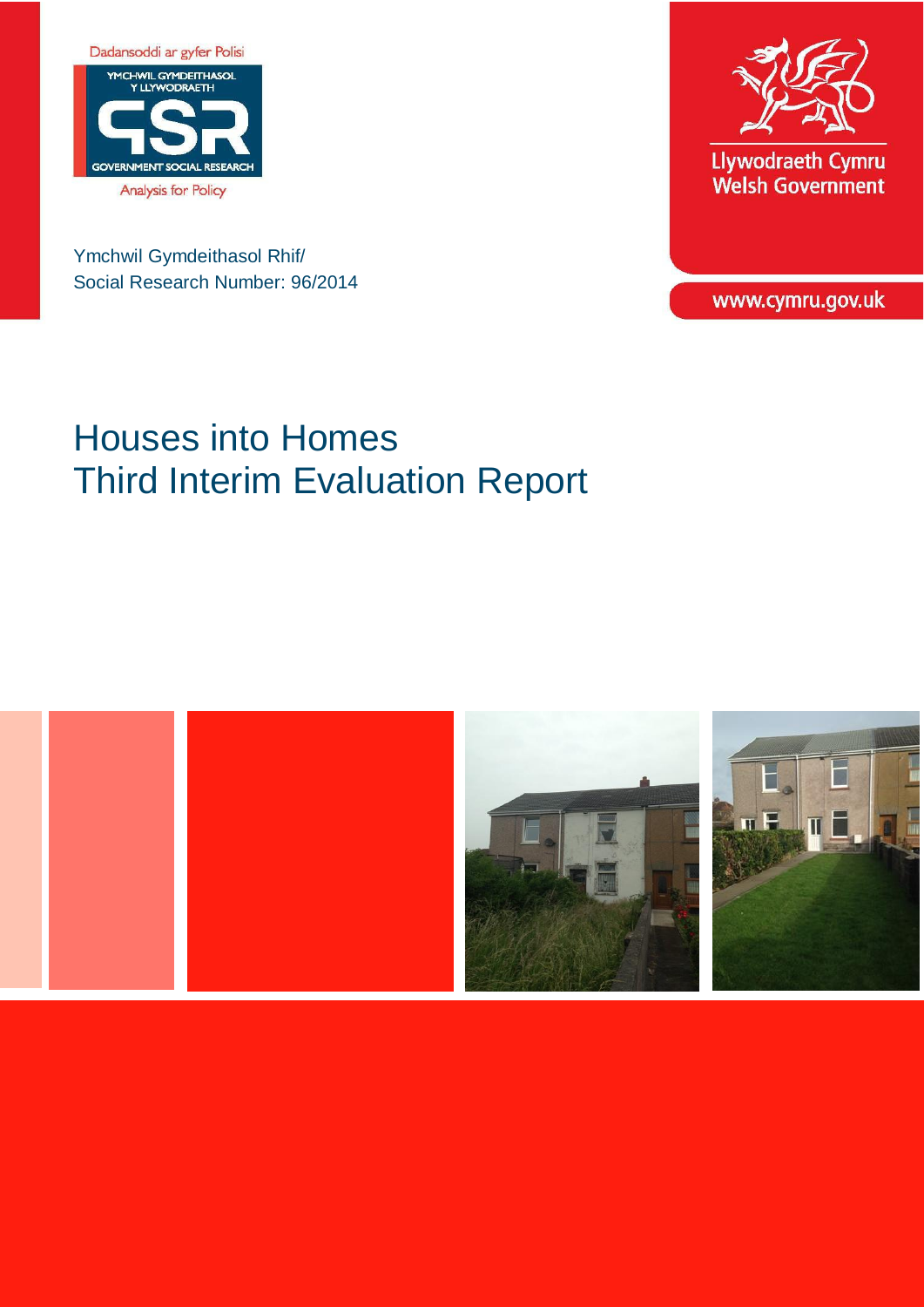# **Houses into Homes Third Interim Evaluation Report**

# **Will Eadson, Stephen Green, Kesia Reeve, David Robinson and Ian Wilson**

# **Centre for Regional Economic and Social Research Sheffield Hallam University**

Front cover photographs: before and after of the derelict house renovated via the Houses to Homes scheme in Parkes Street, Burry Port

Views expressed in this report are those of the research team and not necessarily those of the Welsh Government

For further information please contact: Lucie Griffiths Knowledge and Analytical Services Welsh Government Cathays Park **Cardiff** CF10 3NQ Tel: 029 2082 5780 Email: [lucie.griffiths@wales.gsi.gov.uk](mailto:lucie.griffiths@wales.gsi.gov.uk)

Welsh Government Social Research, 12 November 2014

ISBN: 978-1-4734-2422-7

© Crown Copyright 2014



All content is available under the Open Government Licence v3.0 , except where otherwise stated.

<http://www.nationalarchives.gov.uk/doc/open-government-licence/version/3/>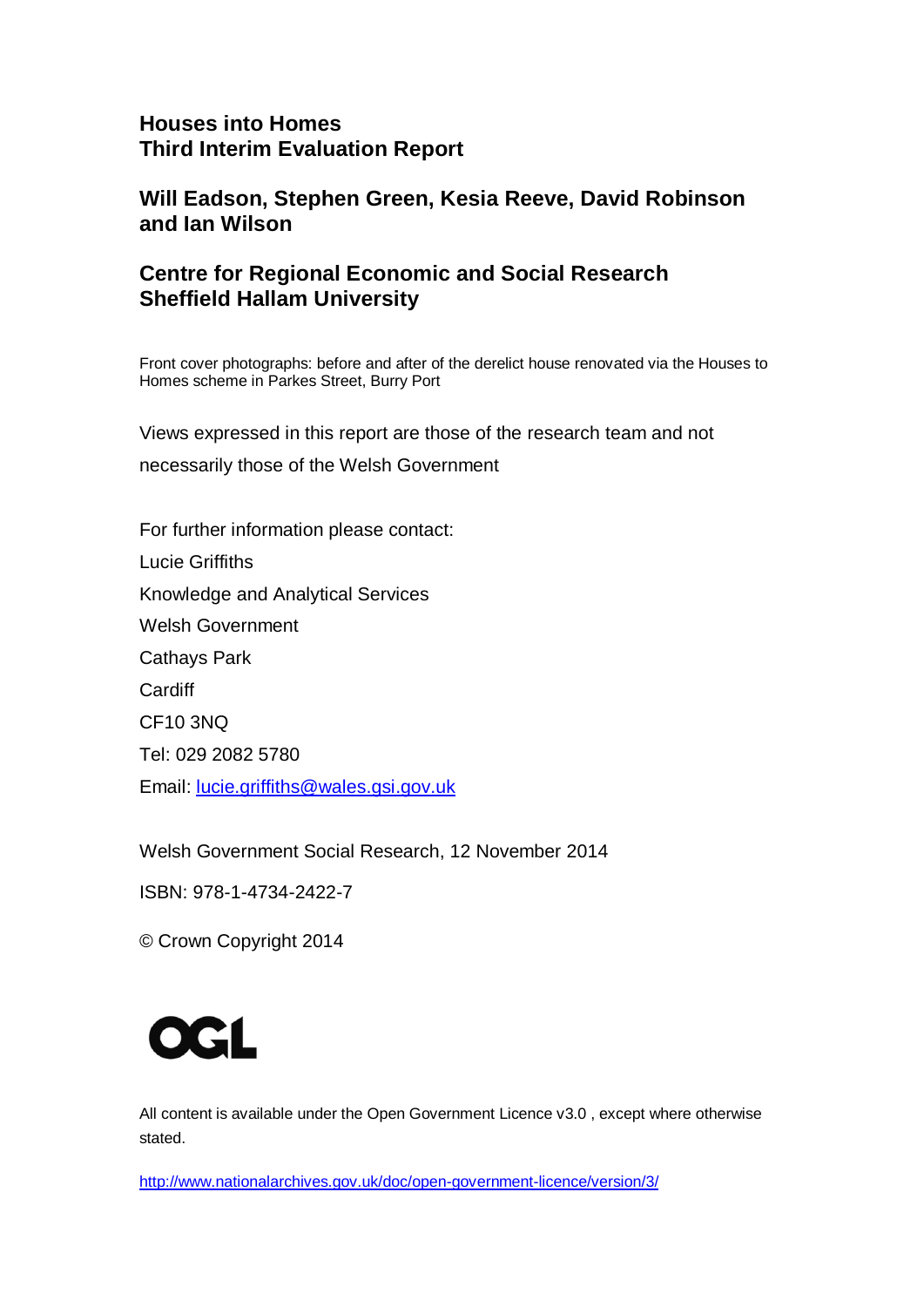|                | 3 Applications and Loans Approved (April 2012 - March 2014)16 |  |
|----------------|---------------------------------------------------------------|--|
|                |                                                               |  |
| 5 <sup>1</sup> |                                                               |  |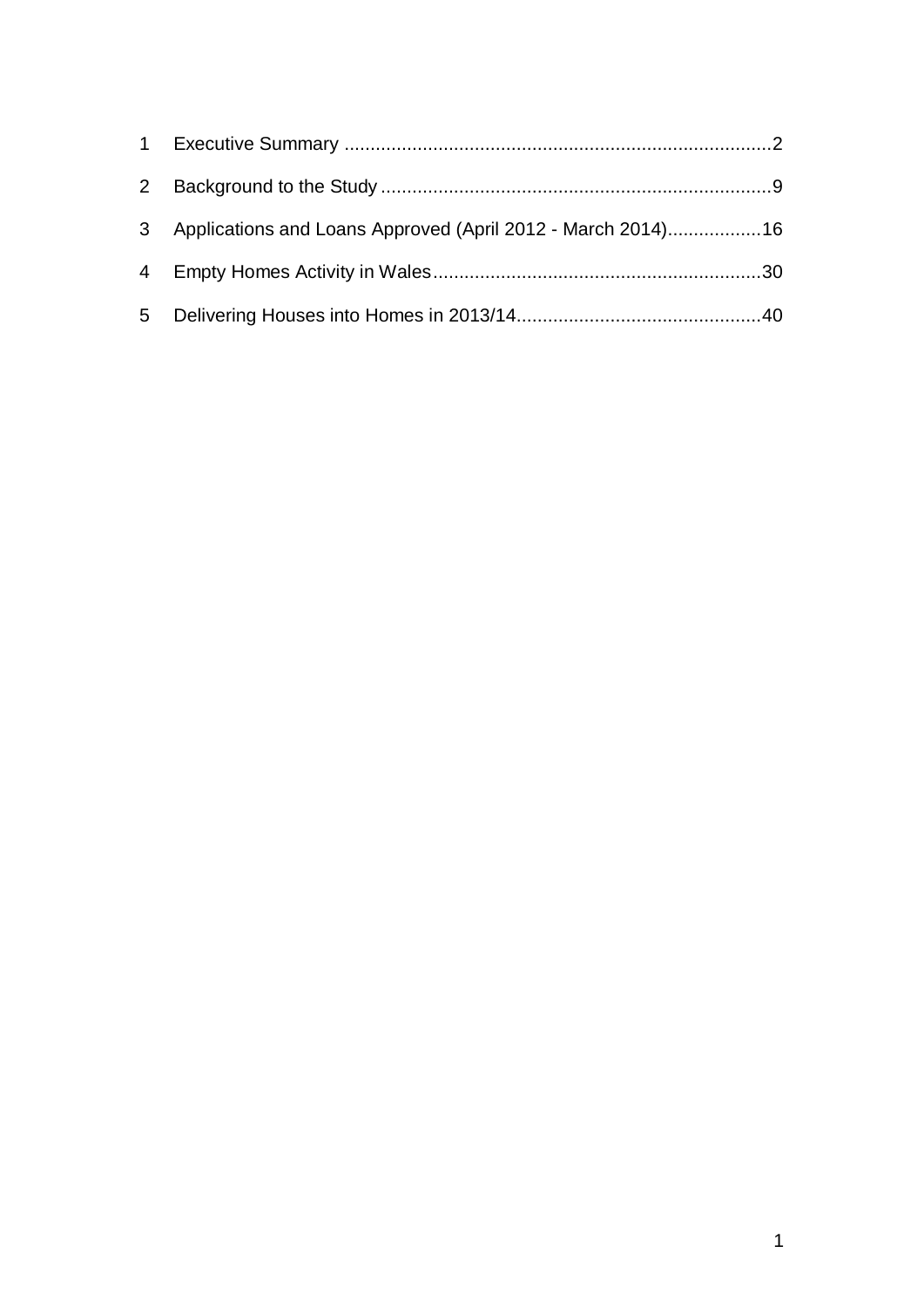## <span id="page-3-0"></span>**1 Executive Summary**

## **Background**

- 1.1 Bringing empty properties back into use will help with efforts to increase supply and choice, improve housing conditions and meet housing need in Wales. Recognising this fact, the Welsh Government has set itself the target of bringing 5,000 properties back into use during the current term of government (2011-2016)<sup>1</sup>.
- 1.2 A new empty properties initiative was developed to help with efforts to meet this target. The Houses into Homes scheme was launched in April 2012. A £10 million fund was created by Welsh Government to support the scheme in 2012/13. A further £10 million was committed by the Welsh Government in 2013/14. Houses into Homes is based on recyclable loans as opposed to more traditional grants. Loans are made available to bring long-term empty residential properties or commercial buildings back into use as homes for rent or sale. When the work is complete, the property must be sold or rented out. The loans are paid before work commences, are interest free and must be paid back within two or three years depending on whether the property is sold or let. Local authorities can also use the funding to support works in default<sup>2</sup>. In addition, the Welsh Government has funded the provision of advice, guidance and training to support delivery of Houses into Homes scheme and promote empty homes work more broadly.
- 1.3 This report is the third major report to emerge from an ongoing evaluation of Houses into Homes and focuses on delivery and outcomes to emerge during the second full year of the scheme, from April 2013 to March 2014. Findings from the first year of the scheme were reported in October 2013, and a number of data bulletins have also been published $^3$ .

 $\overline{a}$ 

<sup>1</sup> [http://wales.gov.uk/docs/desh/consultation/ 120521whitepaperen.pdf](http://wales.gov.uk/docs/desh/consultation/%20120521whitepaperen.pdf)

 $2\overline{A}$  Council has powers to carry out works in default on a property where an owner has been required to do works (for example, for health and safety reasons) but has failed to do so.<br>3 http://welge.gov.uk/ototiaties.org/ research/bouses.inte.hemog/2leps.es

<http://wales.gov.uk/statistics-and-research/houses-into-homes/?lang=en>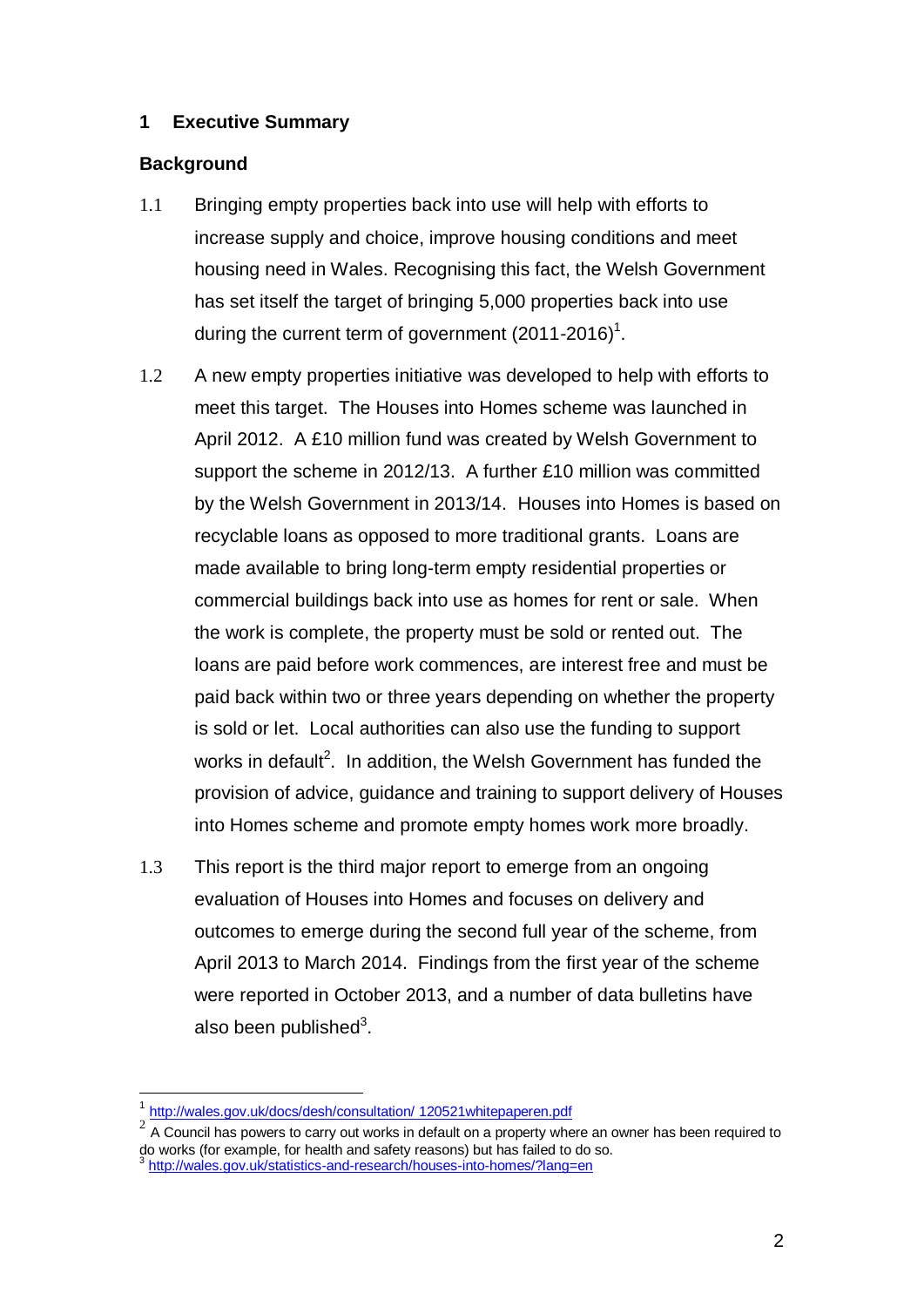## **Methods**

- 1.4 A team from the Centre for Regional Economic and Social Research, Sheffield Hallam University has been commissioned by the Welsh Government to conduct an evaluation of the Houses into Homes scheme. The aim is to monitor effectiveness, impact and added value of the scheme, and to provide accountability for the use of public funds. Impacts are monitored through the ongoing collection of data from local authorities about direct actions to bring properties back into use, including applications received and loans granted under the scheme.
- 1.5 Delivery processes are being evaluated through regular contact with nominated leads in each of the six regions and through an annual esurvey of all 22 local authority leads. The evaluation is reporting at agreed points during the three years of the programme.

## **Applications and Loans Approved (April 2012 - March 2014)**

- 1.6 A total of 414 applications for Houses into Homes loans were received by local authorities in Wales in the first two years of scheme (1 April 2012 to 31 March 2014); 241 loan applications were received in 2012/13 and a further 173 in 2013/14.
- 1.7 By 31 March 2014, 230 loans had been approved; 45 were approved in the first year of the scheme (April 2012 to March 2013) and 185 were approved in the second year of the scheme (April 2013 to March 2014). As of March 2014, an additional 118 applications were being processed. In the first two years of the scheme, 16 applications had been rejected and 50 applications had been withdrawn.
- 1.8 The total value of the 230 approved loans was £9,408,000 with £2,032,000 being approved in 2012/13 and £7,376,000 in 2013/14. A total of 468 residential units will be provided by bringing these 230 properties back into use. More than 80 per cent will provide accommodation for rent and just over forty per cent will provide affordable accommodation. The properties being brought back into use had been empty for an average of almost five and a half years.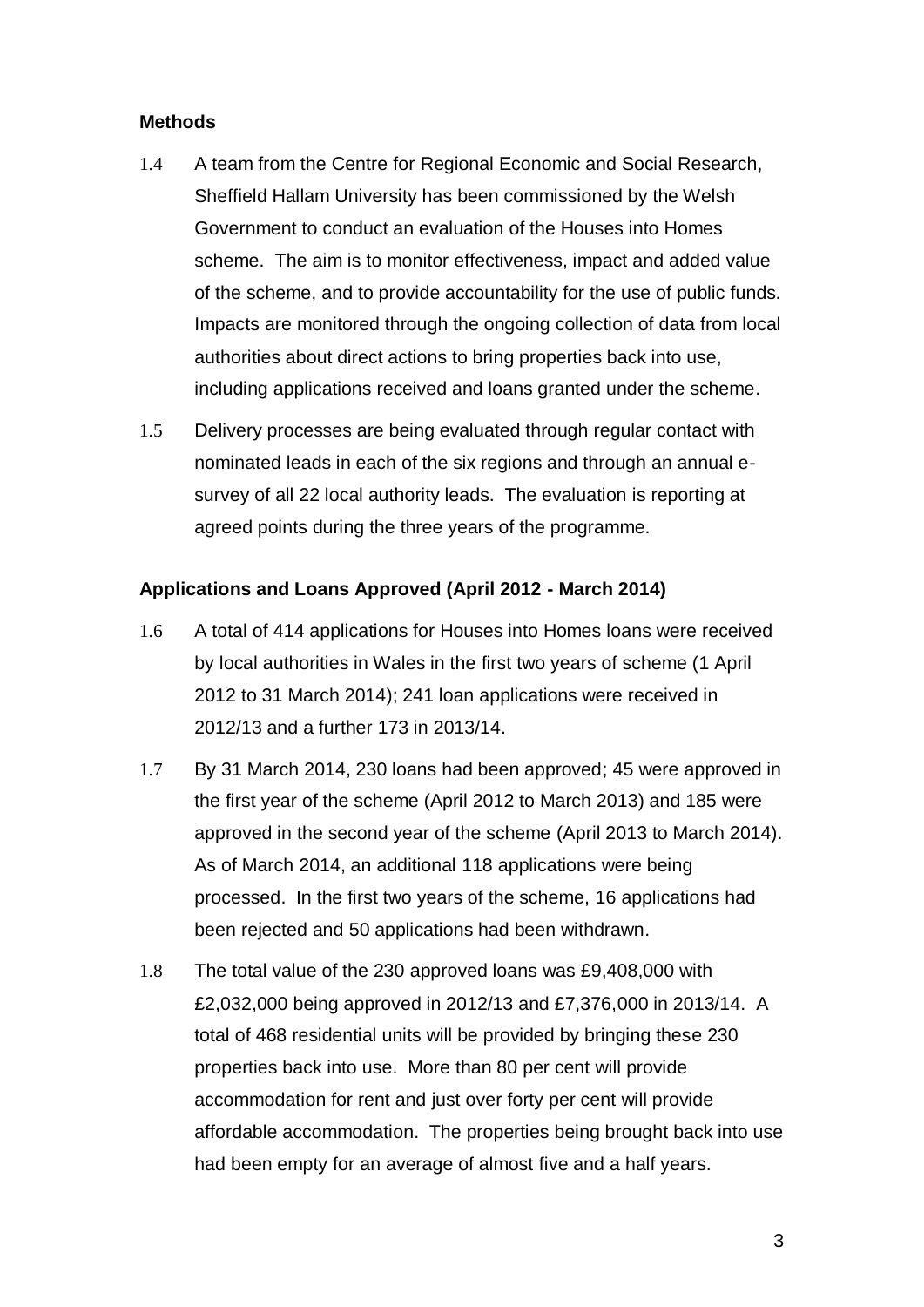- 1.9 Twenty one of the approved loans were granted to limited companies, 207 were to individual owners and two were to unincorporated entities<sup>4</sup>. The average loan value for properties being brought back into use by a limited company was more than double the average value of loans granted to individual owners. Average private sector leverage was also far larger for approved loans granted to limited companies. This funding profile reflects the fact that many of these loans involved larger conversion developments. These applications were also more likely to increase the number of units provided.
- 1.10 The works associated with 57 out of 230 approved loans were reported to have been completed and 31 properties were reported to have been brought back into use by March 2014. At this point in time, 11 loans with a value of £322,000 had been repaid in full. Together with approved loans that had not been drawn down or had been returned, this made £405,000 of loan finance available for recycling as new loans.
- 1.11 Local authorities reported receiving 1,390 enquiries about Houses into Homes loans in the first two years of the scheme that were yet to result in an application. In 127 cases, owners indicated that they would be submitting an application in due course. A total of 91 owners had been signposted to other empty homes interventions. Of the remainder: 328 said that they would not be proceeding; 11 did not meet the criteria and for 833 the next step was unknown.
- 1.12 The Welsh Government set local authorities the target of drawing down the second tranche of £10 million of capital funding made available to support the Houses into Homes scheme by March 2014. Local authorities reported meeting this target and drawing down their full allocation of funds against enquires and loan applications received from owners of empty properties. However, summing the value of 230 approved loans and the value of applications being processed gives a total of £14,408,460, since April 2012. Assuming that the additional 21

 $\overline{a}$ 

 $<sup>4</sup>$  An unincorporated entity is an organisation that has not been granted formal corporate status by</sup> incorporation.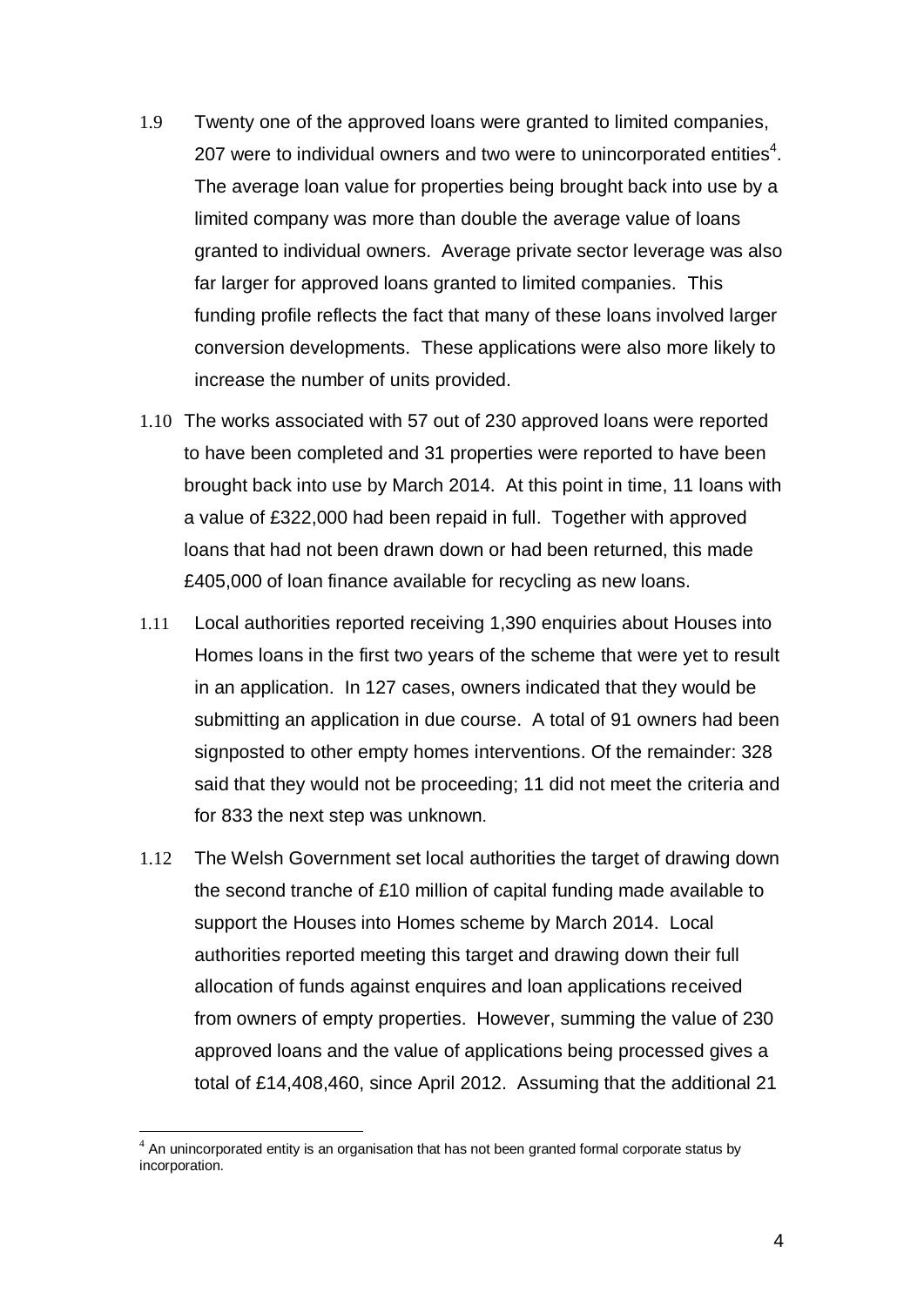applications being processed for which no data were provided are of a similar average value to those for which data were provided, then the total sum value of approved loans and loans being processed would amount to just under £15.5 million, of the total funding of £20 million provided to the initiative. Regional coordinators were asked to explain this difference. They explained that some of the expressions of interest and initial applications against which funds were drawn down from Welsh Government either did not progress through to an approved application or were progressing very slowly either because the owner was struggling to provide the requisite information or because of delays in processing the application on the part of the local authority. However, 20 out of 22 local authorities expressed confidence in allocating all funds to Houses into Homes loans. The evaluation will track success in meeting this objective in 2014/15.

## **Empty Homes Activity in Wales**

- 1.13 Analysis reveals a dramatic increase in the number of properties brought back into use since the introduction of Houses into Homes. In 2013/14, a total of 2,178 empty homes were brought back into use as a result of the direct actions<sup>5</sup> of local authorities in Wales, providing 2,378 units of accommodation. This is an increase of 99 per cent on 2012/13 and 112 per cent on the baseline year before Houses into Homes commenced (2011/12). The situation varied across Wales, 18 local authorities reporting an increase in the number of units brought back into use and four reporting a decrease. The 10 local authorities providing relevant information reported that 20 per cent of dwellings were returned to use as affordable housing.
- 1.14 The increase in the number of empty properties brought back into use appears to reflect an increase in direct actions taken by local

 5 Examples of direct action are: grants (including Houses into Homes), loans or other financial assistance either provided or facilitated by the authority, providing advice, referral to another organisation with relevant expertise, enforcement action, or ownership enquiries and follow up action.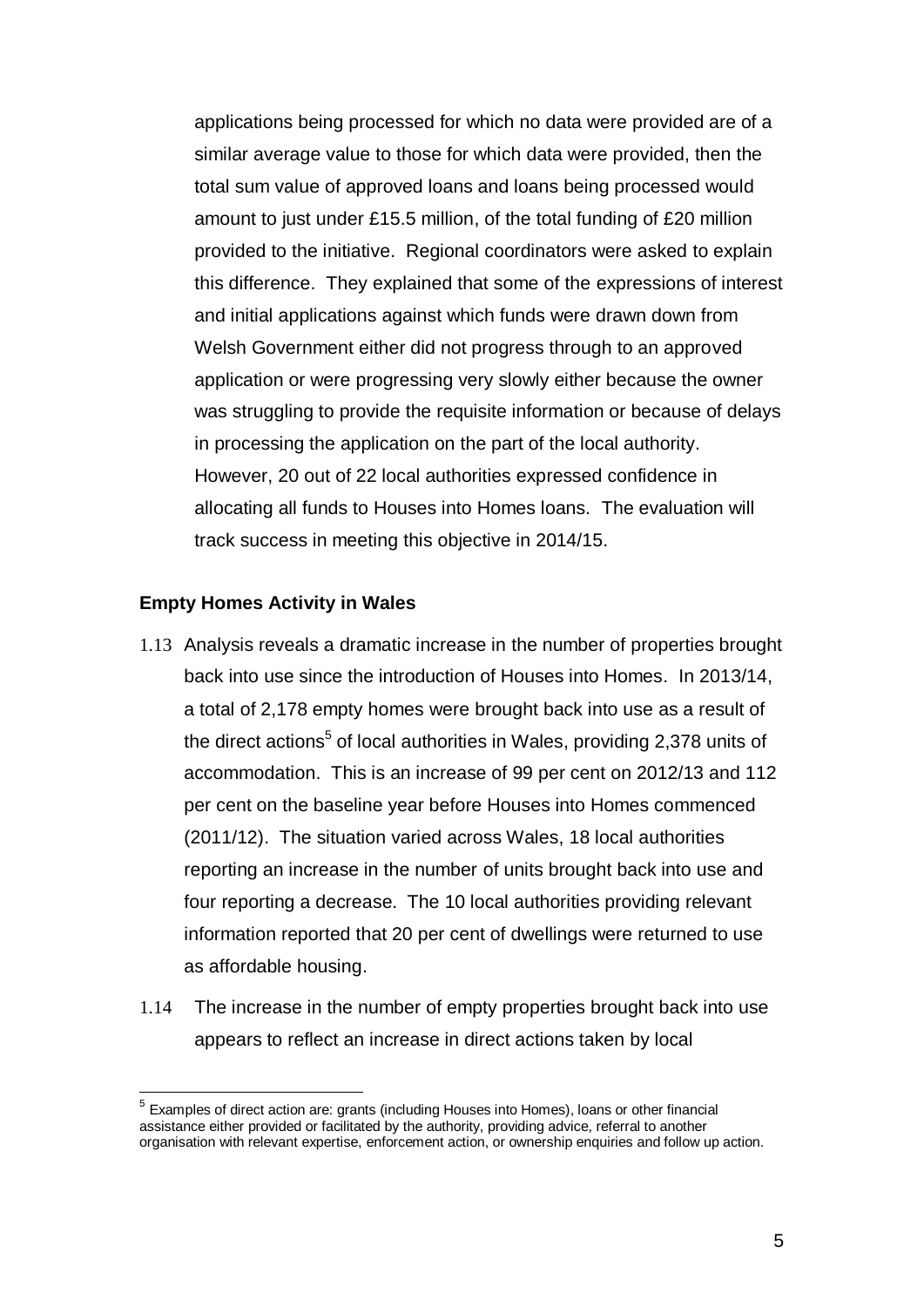authorities following the launch of Houses into Homes. 4,554 direct actions were taken by local authorities on empty properties brought back into use in 2013/14, compared to 1,372 direct actions in 2011/12 and 1,809 in 2012/13 (an increase in the average number of direct actions per property brought back into use from 1.3 to 2.7). The provision of financial assistance (including through Houses into Homes) and threat of enforcement action remained two of the more common forms of direct action in 2013/14, in addition to advice and guidance.

- 1.15 The majority of local authority empty homes officers attributed the increase in the number of properties brought back into use in 2013/14 to the operation of the Houses into Homes scheme. In total, 15 out of 22 local authority empty homes officers reported that the programme had resulted in an increase in the number of long-term empty properties brought back into use in their area in 2013/14. Benefits were also reported in relation to types of properties being brought back into use: 17 out of 22 local authority officers reporting an increase in the total number of homes for rent in the local area; seven out of 22 reporting an increase in the number of homes for sale in the local area; and nine out of 22 reporting an increase in the supply of affordable housing.
- 1.16 These are interesting findings, given that works were yet to be completed on the vast majority of the 230 properties to receive a loan in the first two years of the scheme. However, they are findings consistent with the various benefits reported by local empty homes officers and regional coordinators as being associated with the scheme in both 2012/13 and 2013/14. These included increased corporate commitment to tackling the problem of empty homes, an improvement in the effectiveness of local authority efforts to bring properties back into use, and support for efforts to address other strategic priorities (for example, increasing the supply of affordable housing, supporting regeneration initiatives and generating employment). Other reported benefits included improvements in collaborative working within and between local authorities and their partners, improved relations with owners of empty properties and better intelligence about the problem of empty homes.

6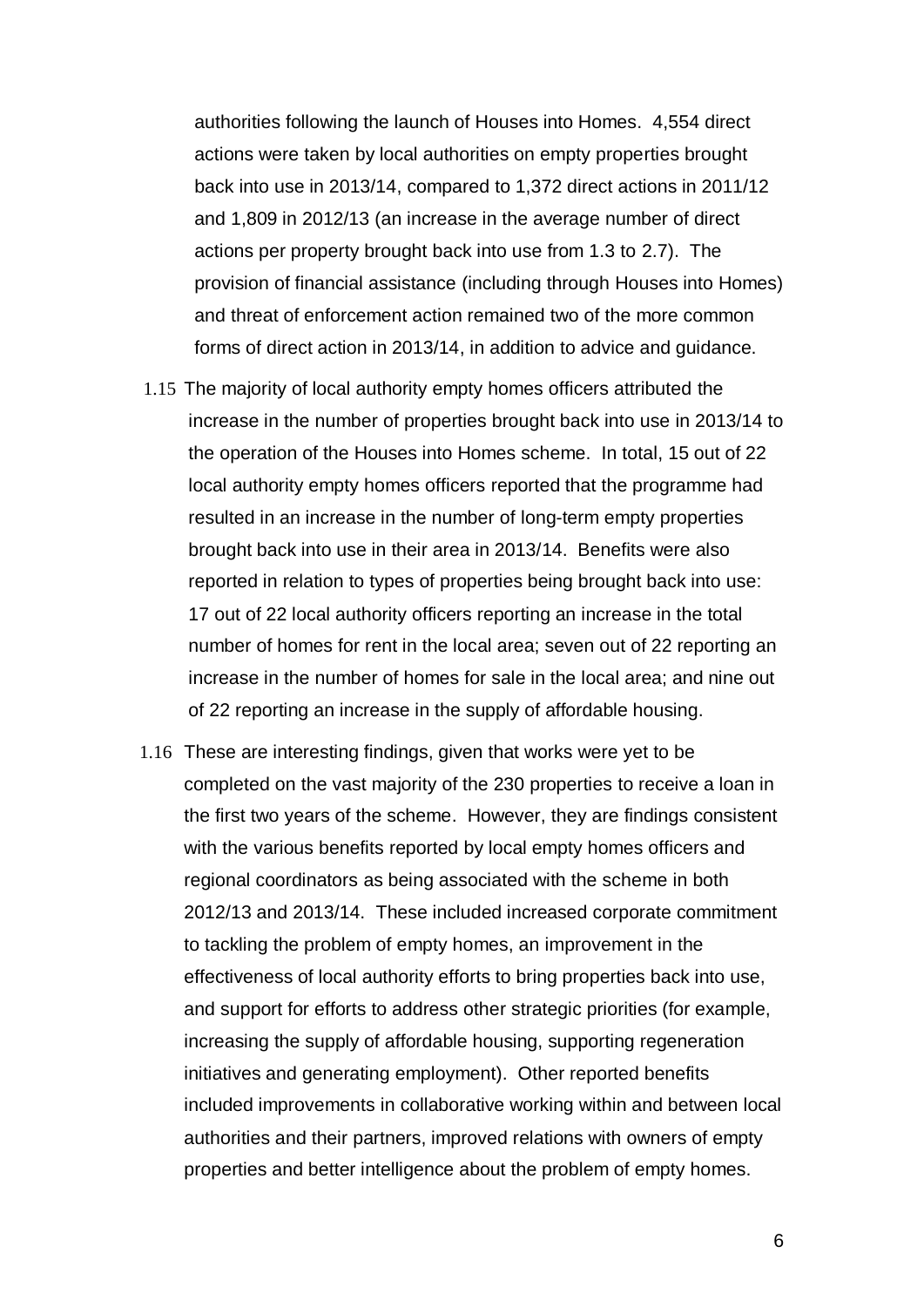Houses into Homes was also reported to have provided local authorities with 'another tool' with which to tackle the problem of empty homes and to be helping to bring properties back into use that had proved beyond the reach of alternative interventions. Explicit reference was also made to the role the scheme was playing in enabling developers to bring empty commercial properties back into use as residential dwellings. Available evidence suggests that Houses into Homes has provided additional support to tackle empty homes, rather than displacing other activities.

#### **Delivering Houses into Homes in 2013/14**

- 1.17 Success delivering Houses into Homes in 2013/14 is evidenced by the fact that local authorities generated the required applications against which to draw down the additional £10 million of capital funding made available by the Welsh Government. As of 1 April 2014, local authorities were still to allocate some of these funds to approved applications, but the vast majority of local authorities expressed confidence about being able to do so.
- 1.18 The vast majority of local authorities prioritised applications on a first come, first served basis during 2013/14, although 12 reported having additional grounds on which priority might be granted. Loan repayment agreements typically require owners to make a one off repayment after two or three years, depending upon whether the property is being brought back into use for rent or sale. One off payments were preferred for their relative simplicity. No problems had yet been encountered with repayments, although regional coordinators reported that few loans were yet due to be repaid.
- 1.19 Suggestions about how to improve the scheme focused on extending the loan repayment period, extending eligibility to owners intending to occupy the property upon completion of works, and the need to simplify the application process. These suggestions mirror recommendations made by regional coordinators and local authority officers in 2012/13.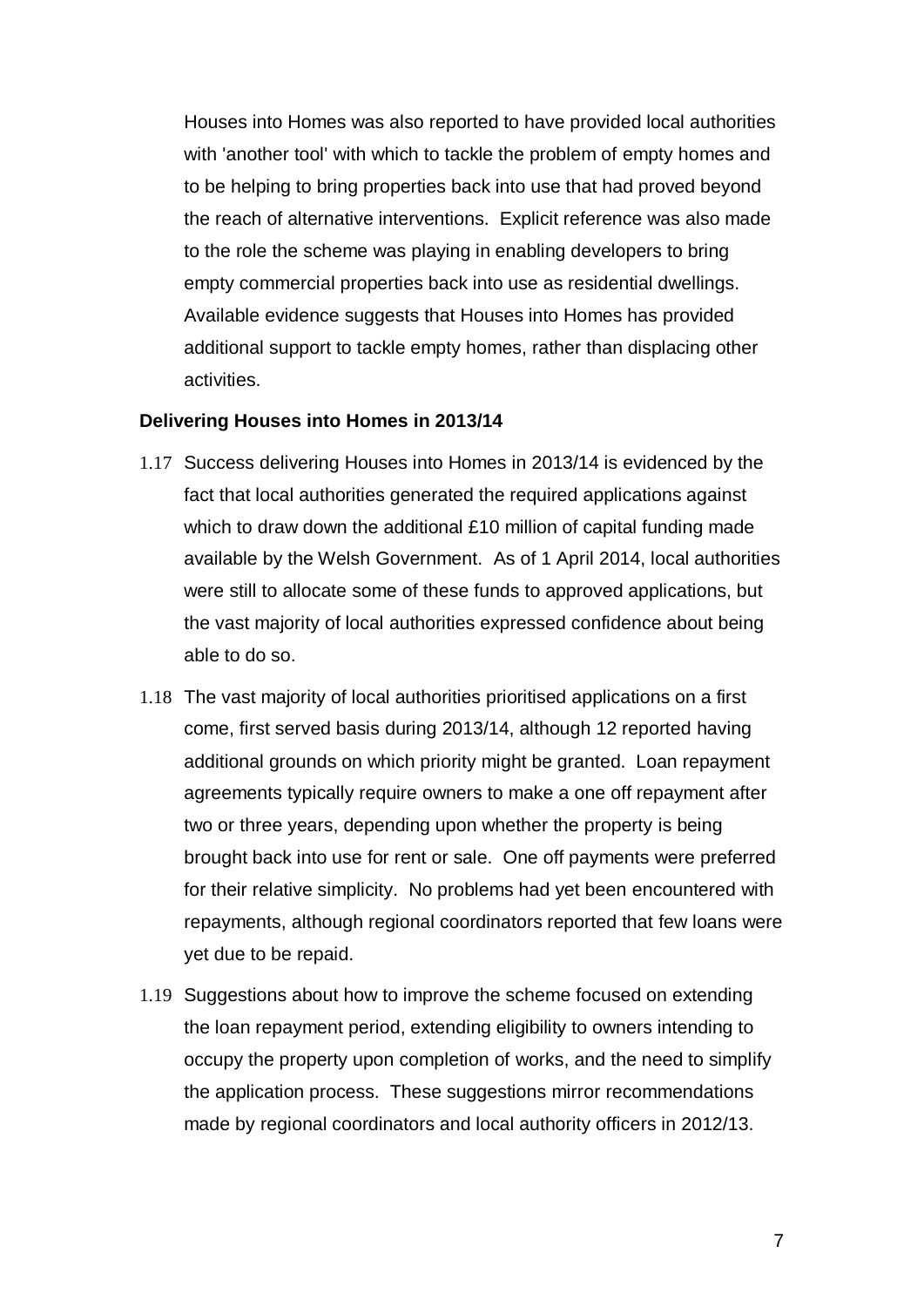- 1.20 The regional groups were reported to have continued making an important contribution to the delivery of Houses into Homes in 2013/14 and to have brought various benefits in their wake. Key amongst these was the role the group played in providing a forum in which local authorities could share experience and seek advice and guidance. Regional groups were reported to have met less frequently in 2013/14 than in the first year of the scheme, when more regularly meetings were deemed necessary to support the introduction of the scheme. They were also reported to be extending their focus beyond Houses into Homes to consider the full gamut of empty homes issues. In response, some groups had extended their membership. No notable problems were raised with the operation of regional groups.
- 1.21 Regional coordinators reported that the national steering group for Houses into Homes continued to provide a valuable forum in which regions could share experiences, secure advice and guidance and raise issues with the Welsh Government. Two other particular achievements of the group in 2013/14 were spotlighted: raising awareness of empty homes work in Wales; and promoting closer links between the Welsh Government, WLGA and local authorities.
- 1.22 Regional coordinators suggested that success for Houses into Homes scheme in 2014/15 would involve allocating all remaining funds drawn down from the Welsh Government to approved loans, and managing the repayment of loans with a minimal number of defaults. Potential risks to the future viability of the scheme were identified as including the possibility of the non-repayment of loans, which could jeopardise the future of the scheme by limiting the funds available for recycling as new loans; and the challenge of delivering houses into Homes in the context of local authority staffing cuts.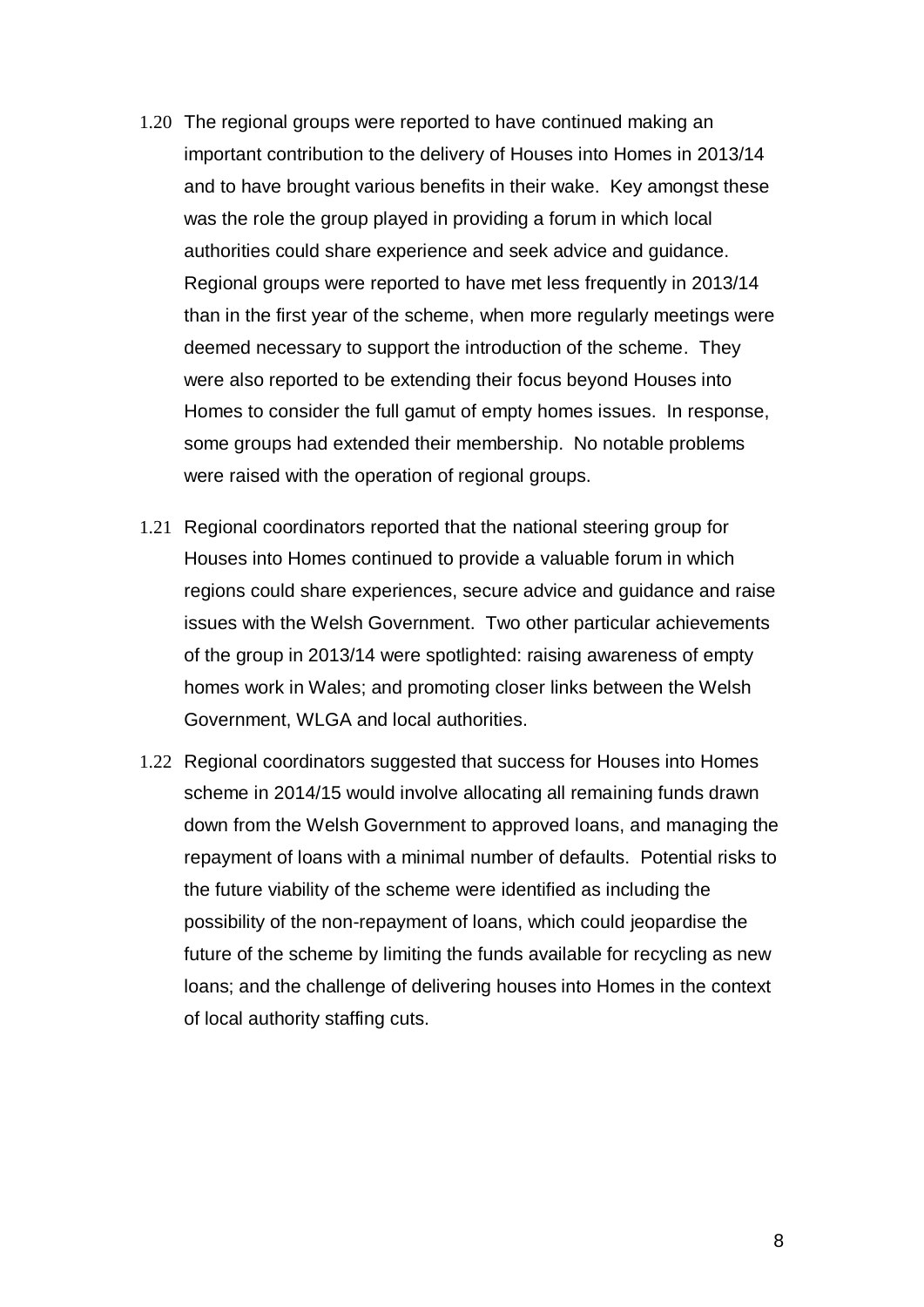## <span id="page-10-0"></span>**2 Background to the Study**

## **Introduction**

- 2.1 The Welsh Government has set itself the target of bringing 5,000 properties back into use during the current term of government (2011-  $2016$ <sup>6</sup>. A new empty properties initiative has been introduced to help with efforts to meet this target, reduce the number of empty properties and increase supply and choice in the Welsh housing system. The Houses into Homes scheme was launched in April 2012. Originally, a £10 million fund was created by Welsh Government to support the scheme. A further £10 million was made available in 2013/14. The scheme makes available loans to bring empty residential properties or commercial buildings back into use as homes for rent or sale. When the work is complete, the property must be sold or rented out. The loans are interest free and must be paid back within two or three years depending on whether the property is sold or let. Local authorities can also use the funding to support works in default. In addition, the Welsh Government has funded the provision of advice, guidance and training to support delivery of the Houses into Homes scheme and promote empty homes work more broadly.
- 2.2 An evaluation of the Houses into Homes scheme has been commissioned by the Welsh Government to monitor effectiveness, impact and added value of the scheme, and to provide accountability for the use of public funds. The evaluation commenced in May 2012 and will run for the course of the programme, from April 2012 to March 2015. The evaluation is scheduled to report at a number of agreed points during the three years of the programme, as well as providing a detailed final report in 2015..

 $\overline{a}$ <sup>6</sup> See<http://wales.gov.uk/docs/desh/consultation/120521whitepaperen.pdf>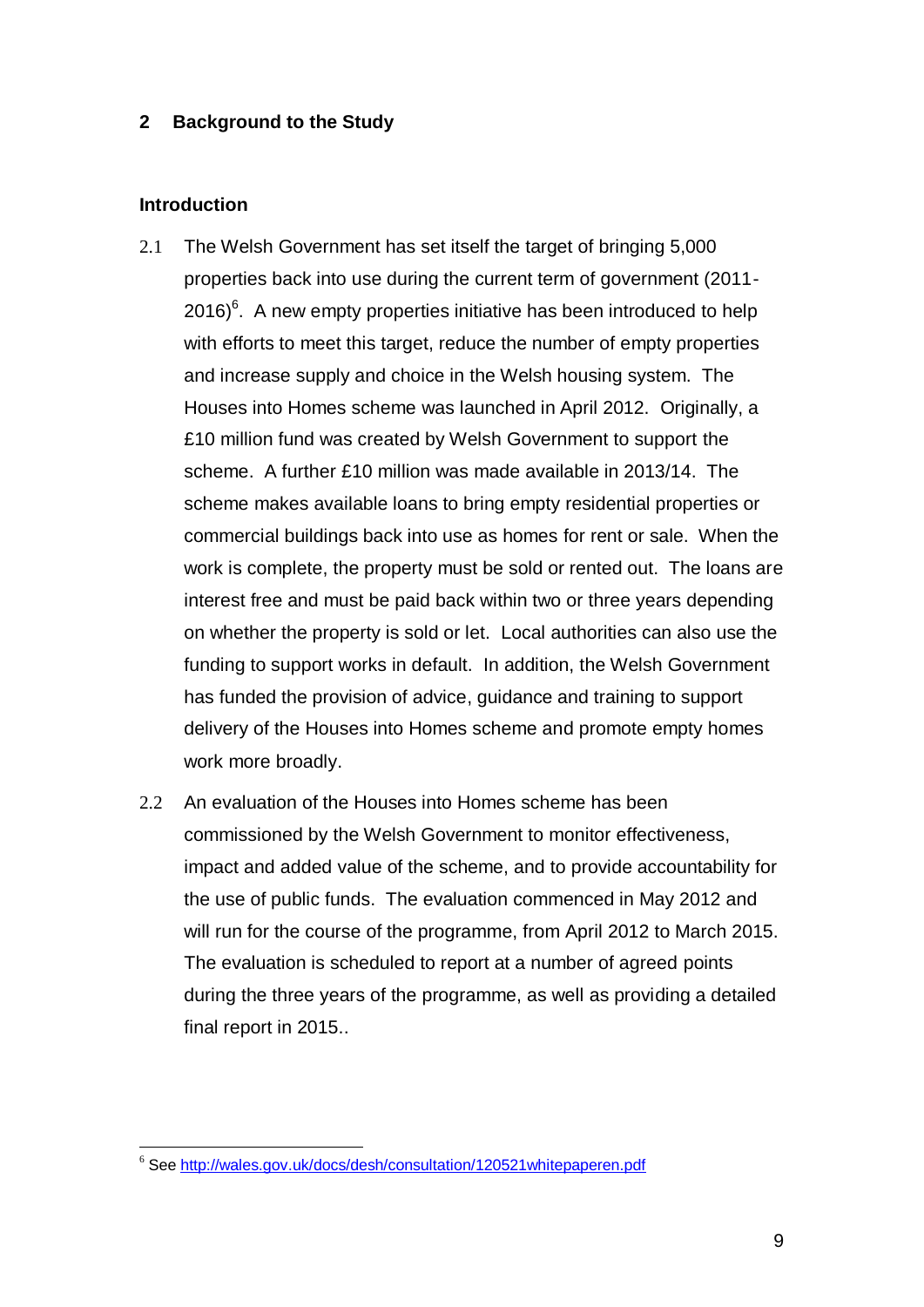- 2.3 The first interim report from the evaluation was published in May 2013<sup>7</sup>. It set the scene for the evaluation by detailing the background to the scheme, summarising the range of powers at the disposal of local authorities in Wales to bring empty properties back into use and profiling direct actions taken by local authorities across Wales to bring properties back into use in the year prior to the introduction of the scheme. The latter represents a baseline against which the impact of the Houses into Homes scheme can be monitored. It also reviewed delivery during the first six months of the scheme, from April 2012 to September 2012, focusing on the design and development of the delivery framework for Houses into Homes. Subsequent outputs have included:
	- a monitoring data bulletin relating to the first year of the scheme, published in August 2013<sup>8</sup>
	- a review of delivery during the first full year of the scheme, from April 2012 to March 2013 $9$
	- a monitoring data bulletin relating to the first 18 months of the scheme (up until September 2013), published in Spring 2014<sup>10</sup>
- 2.4 This report reviews delivery and monitoring data relating to the second full year of the Houses into scheme, from April 2013 through to March 2014.

# **Houses into Homes**

2.5 The Houses into Homes scheme provides capital funding for local authorities to provide loans to owners of empty properties to bring them

 $\overline{a}$ <sup>7</sup> See [http://wales.gov.uk/docs/caecd/research/130430-houses-homes-first-interim-evaluation](http://wales.gov.uk/docs/caecd/research/130430-houses-homes-first-interim-evaluation-en.pdf)[en.pdf](http://wales.gov.uk/docs/caecd/research/130430-houses-homes-first-interim-evaluation-en.pdf)

<sup>8</sup> [http://wales.gov.uk/docs/caecd/research/130801-houses-homes-key-monitoring-data-2012-](http://wales.gov.uk/docs/caecd/research/130801-houses-homes-key-monitoring-data-2012-13-en.pdf) [13-en.pdf](http://wales.gov.uk/docs/caecd/research/130801-houses-homes-key-monitoring-data-2012-13-en.pdf)

<sup>9</sup> [http://wales.gov.uk/docs/caecd/research/131002-houses-into-homes-second-interim](http://wales.gov.uk/docs/caecd/research/131002-houses-into-homes-second-interim-evaluation-en.pdf)[evaluation-en.pdf](http://wales.gov.uk/docs/caecd/research/131002-houses-into-homes-second-interim-evaluation-en.pdf)

[http://wales.gov.uk/docs/caecd/research/2014/140313-houses-homes-key-monitoring](http://wales.gov.uk/docs/caecd/research/2014/140313-houses-homes-key-monitoring-september-2013-en.pdf)[september-2013-en.pdf](http://wales.gov.uk/docs/caecd/research/2014/140313-houses-homes-key-monitoring-september-2013-en.pdf)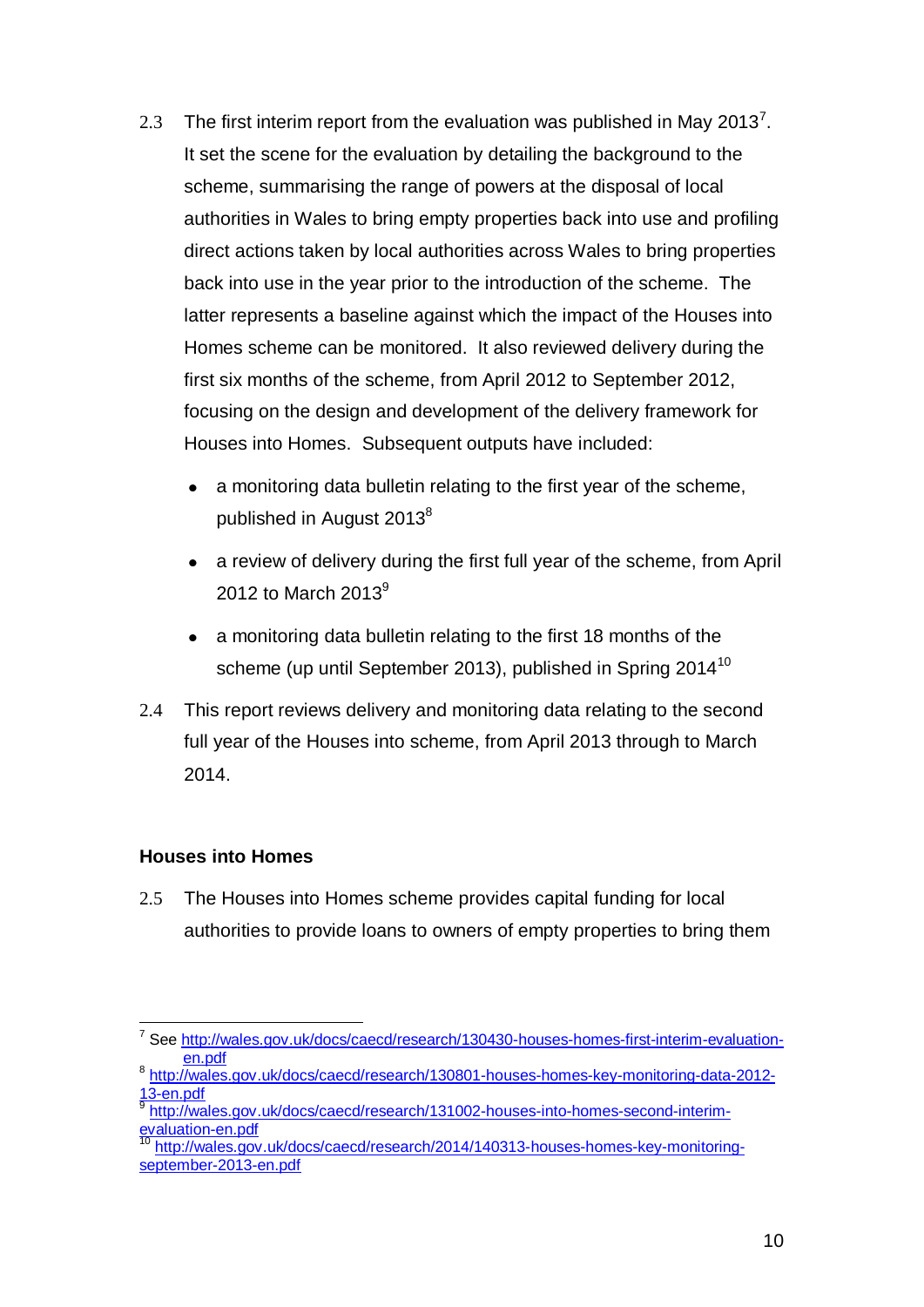back into use for sale or rent<sup>11</sup>. Funding can also be used to support local authorities to conduct works in default. The scheme is solely concerned with private sector properties that have been empty for more than six months. The loans are interest free and the money is made available to the owner up front before work starts. Any loan offered is secured on the property and cannot exceed 80 per cent of the value of the property minus any outstanding loans held against it, such as a mortgage.

- 2.6 The loans are available to pay for work on dwellings and the conversion of commercial buildings into good quality accommodation. This includes work that involves splitting a property into multiple units. Individuals, charities and companies can apply. An administration fee of between £295 and £495 (to be determined by the local authority) is required as a contribution towards the cost of processing the application. The most that can be borrowed is £25,000 for each unit brought back into use up to a maximum total of £150,000 per applicant. The loan is required to be repaid after two years if the property is returned to use for sale, or three years if the property is returned to use for rent. Once repaid, the money will be recycled and made available for further loans to bring empty properties back into use.
- 2.7 Delivery of Houses into Homes is devolved to six regional steering groups comprising representatives of each local authority in the region (see Table 2.1). Capital funding has been allocated to regions on a pro rata basis based on the percentage of the private sector stock in Wales located within each region. An indicative allocation of these funds to each local authority in the six regions was also provided.
- 2.8 Funds are drawn down from the Welsh Government by the regions on the basis of enquiries and applications received from owners of empty properties. Each region appointed a local authority as a banker, which collected information on applications received, submitted these details to

 $\overline{a}$ 

 $11$  For further details about the scheme see http://wales.gov.uk/topics/housingandcommunity/ [housing/private/emptyhomes/housestohomes/?lang=en](http://wales.gov.uk/topics/housingandcommunity/%20housing/private/emptyhomes/housestohomes/?lang=en)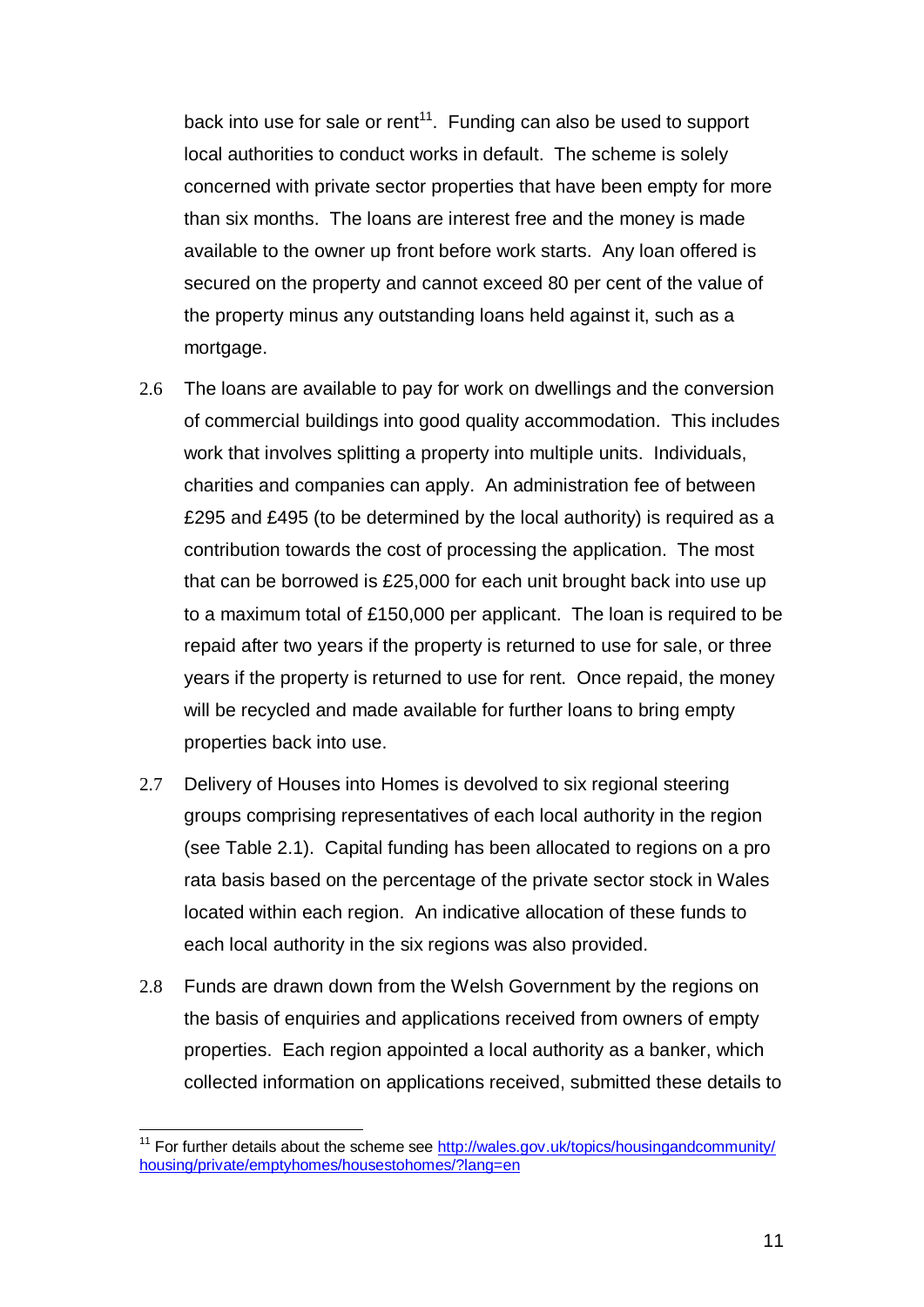the Welsh Government and received the capital funding, which was then distributed to individual authorities.

| Table 2.1 | <b>Regional Groupings and Houses into Homes Funding,</b> |
|-----------|----------------------------------------------------------|
|           | rounded to nearest £1,000                                |

| <b>Region</b> | Local Authorities (regional lead in bold) | <b>Funding</b><br>2012/13 | <b>Funding</b><br>2013/14 |
|---------------|-------------------------------------------|---------------------------|---------------------------|
| North Wales   | Conwy County Borough Council              | £2,333,000                | £2,333,000                |
|               | Denbighshire County Council               |                           |                           |
|               | <b>Flintshire County Council</b>          |                           |                           |
|               | <b>Gwynedd County Council</b>             |                           |                           |
|               | Isle of Anglesey County Council           |                           |                           |
|               | <b>Wrexham County Borough Council</b>     |                           |                           |
| Mid and West  | <b>Powys County Council</b>               | £1,800,000                | £1,800,000                |
| Wales         | <b>Carmarthenshire County Council</b>     |                           |                           |
|               | Pembrokeshire County Council              |                           |                           |
|               | <b>Ceredigion County Council</b>          |                           |                           |
| Gwent         | <b>Blaenau Gwent County Council</b>       | £1,773,000                | £1,773,000                |
|               | Caerphilly County Borough                 |                           |                           |
|               | Monmouthshire County Council              |                           |                           |
|               | <b>Newport City Council</b>               |                           |                           |
|               | <b>Torfaen County Borough Council</b>     |                           |                           |
| Western Bay   | <b>Bridgend County Borough</b>            | £1,665,000                | £1,665,000                |
|               | <b>City and County of Swansea</b>         |                           |                           |
|               | Neath Port Talbot County Borough Council  |                           |                           |
| Cardiff and   | <b>Cardiff Council</b>                    | £1,464,000                | £1,464,000                |
| the Vale      | <b>Vale of Glamorgan Council</b>          |                           |                           |
| Cwm Taf       | Merthyr Tydfil County Borough Council     | £966,000                  | £966,000                  |
|               | Rhondda Cynon Taf County Borough Council  |                           |                           |
| <b>Total</b>  | <b>Wales (all local authorities)</b>      |                           |                           |

2.9 The intention was that the first  $£10$  million of capital funding would be drawn down from the Welsh Government by local authorities in the financial year 2012/13 and the second £10 million of funding would be drawn down in 2013/14. To this end, each local authority was given an indicative allocation, but regional groups were granted flexibility to determine the precise allocation of funds to local authorities within the region. This allowed funds originally allocated to a local authority that failed to receive applications commensurate with its capital allocation to be reallocated to other authorities evidencing greater demand.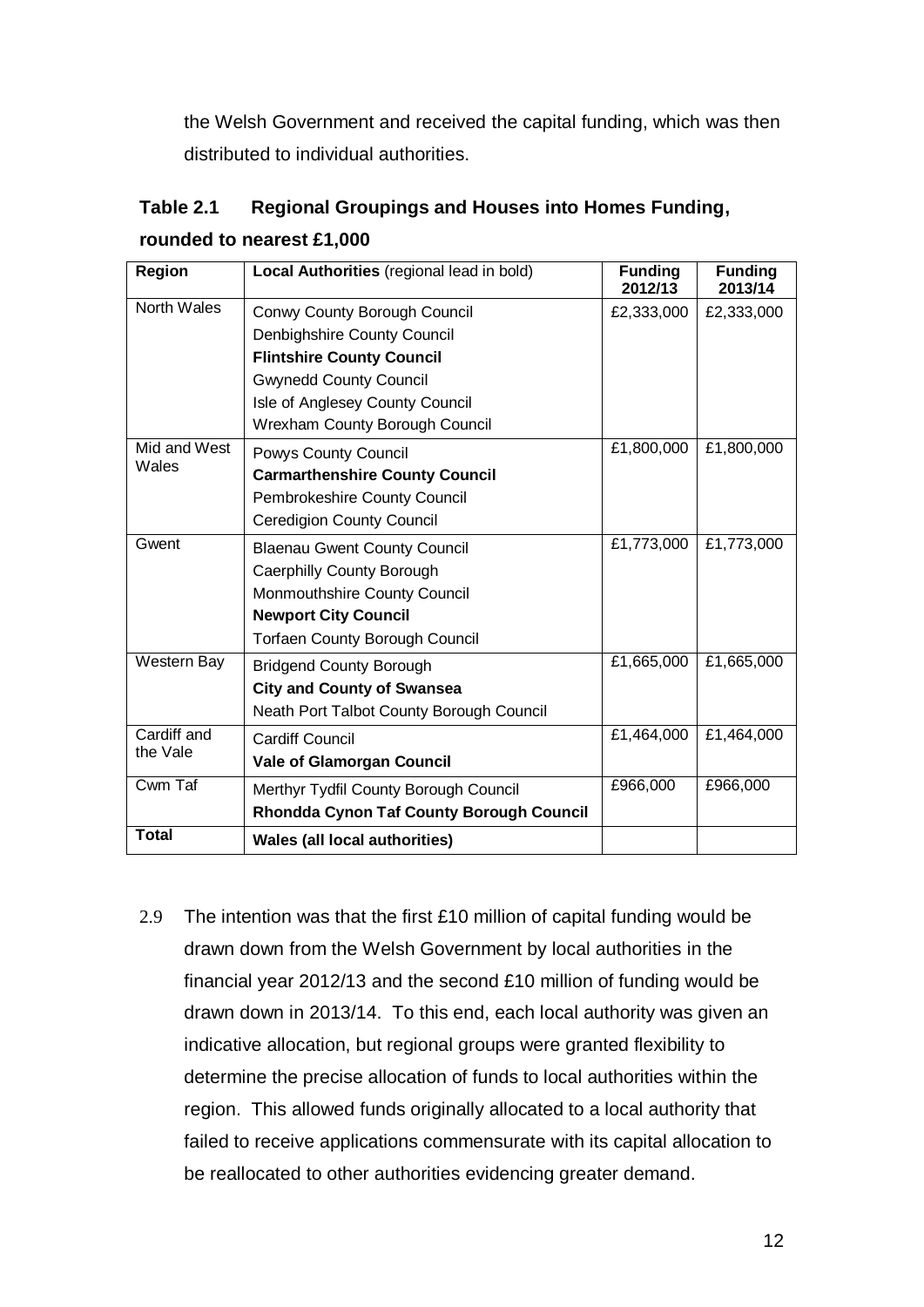2.10 The delivery of the Houses into Homes scheme is overseen by a national steering group composed of the six chairs of the regional empty homes groups, the Welsh Government, the Welsh Local Government Association (WLGA) and Andrew Lavender, a consultant funded by the Welsh Government to provide support to local authorities and who served as project consultant for the Kent Empty Property initiative *No*  Use Empty<sup>12</sup>, since its inception in 2005. The Welsh Government has also supported the WLGA Improvement Project for Empty Homes, which provides local authorities with advice, guidance and training relating to the scheme $^{13}$ .

## **Overview of the evaluation**

- 2.11 A team from the Centre for Regional Economic and Social Research, Sheffield Hallam University was commissioned in April 2012 to conduct an evaluation of Houses into Homes, focusing on the effectiveness of arrangements for delivering the scheme (process evaluation) and its impact and added value (impact evaluation).
- 2.12 The *impact evaluation* addresses key questions including how effective the scheme has been at bringing properties back into use; the additional impacts of the scheme; the (direct and indirect) beneficiaries; the sustainability of the scheme; success levering in additional resources; and value for money. Answering these questions requires detailed information about empty properties across Wales and direct actions taken by local authorities, information about loan applications and loans granted and outcome information about properties brought back into use. This data is being collected from local authorities across Wales on a regular basis throughout the evaluation. In addition, an on-going survey of direct beneficiaries (loan recipients) is to be undertaken to capture information about outcomes and to identify wider beneficiaries. This will help generate findings relating to additional impacts, for

 $\overline{a}$ <sup>12</sup> <http://www.no-use-empty.org/>

<sup>13</sup> See<http://www.wlga.gov.uk/empty-homes/>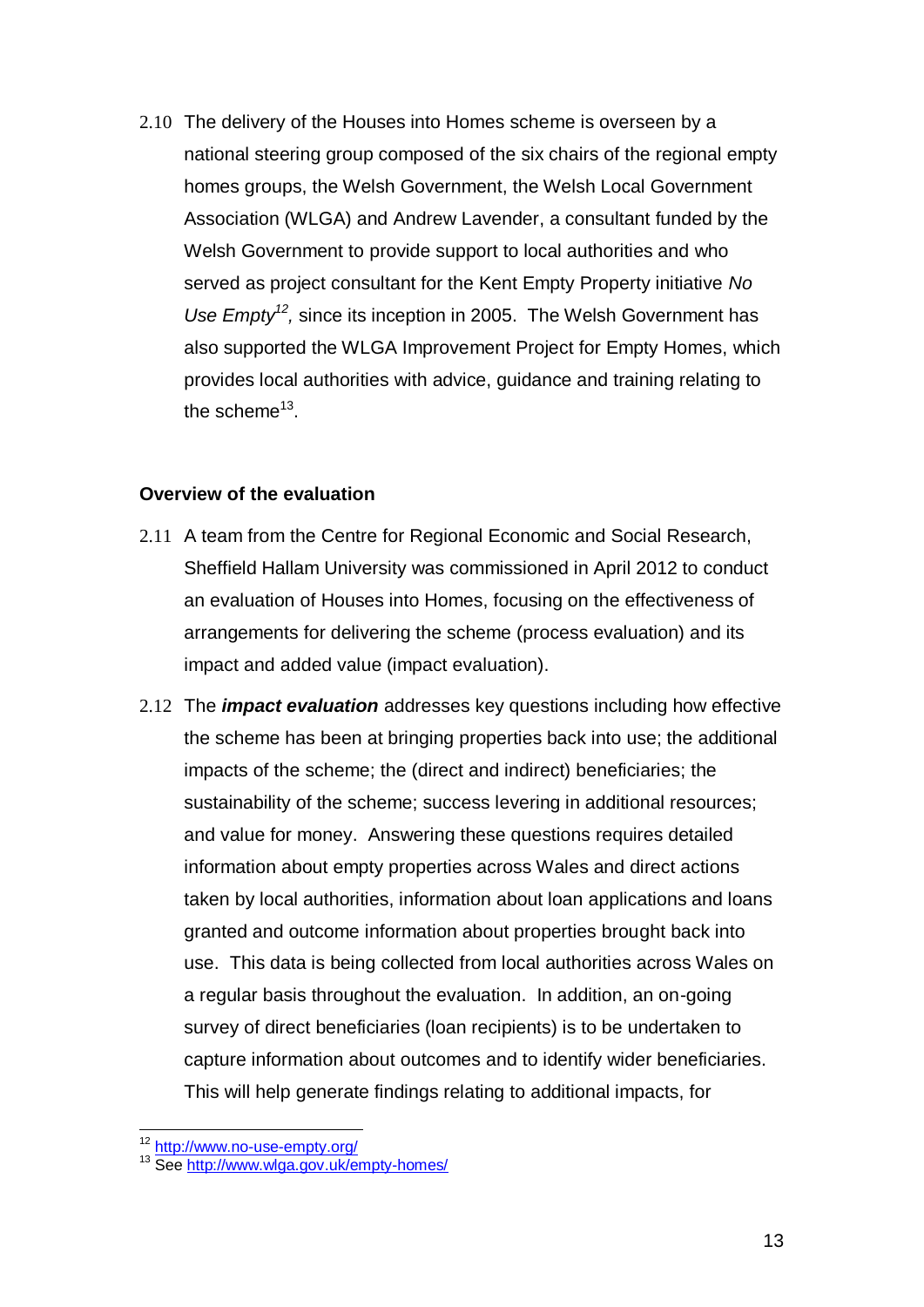example, on jobs, training and other economic impacts. These issues will be addressed in the final evaluation report in 2015.

2.13 The *process evaluation* is examining the development, promotion, implementation and delivery of the Houses into Homes scheme. It is addressing key questions including the effectiveness of different approaches to delivering the scheme across Wales; difficulties and barriers encountered; and options for fine tuning the scheme to maximise efficiency and effectiveness. To answer these questions, the evaluation team are liaising on a regular basis with the nominated lead in each of the six regional groupings. This includes an annual interview reviewing delivery and associated achievements in the previous financial year, conducted in June or July, and catch-up discussions every intervening six months for the duration of the programme. Data from the most recent round of annual interviews with all six regional coordinators, conducted in July 2014, are analysed in this report. An e-survey of empty officers in all 22 local authorities in Wales is being conducted annually in May to gain insight into local issues and experiences of delivering the scheme in the previous financial year. Data from the most recent survey, conducted in June 2014, to which all 22 local authorities responded, are analysed in this report.

#### **Structure of the report**

2.14 The report is divided into three key sections. **Chapter 3** profiles applications received and loans approved in the first two years of the Houses into Homes scheme (April 2012 to March 2014). **Chapter 4** explores the changing profile of local authority empty homes work in the second year of the scheme (2013/14) and compares the number of empty properties brought back into use as a result of local authority direct actions in 2013/14 with the situation in 2012/13 and the baseline year of 2011/12. **Chapter 5** reviews the delivery of the scheme in 2013/14, through analysis of the views and experiences of local authority officers and regional coordinators, focusing on the activities of local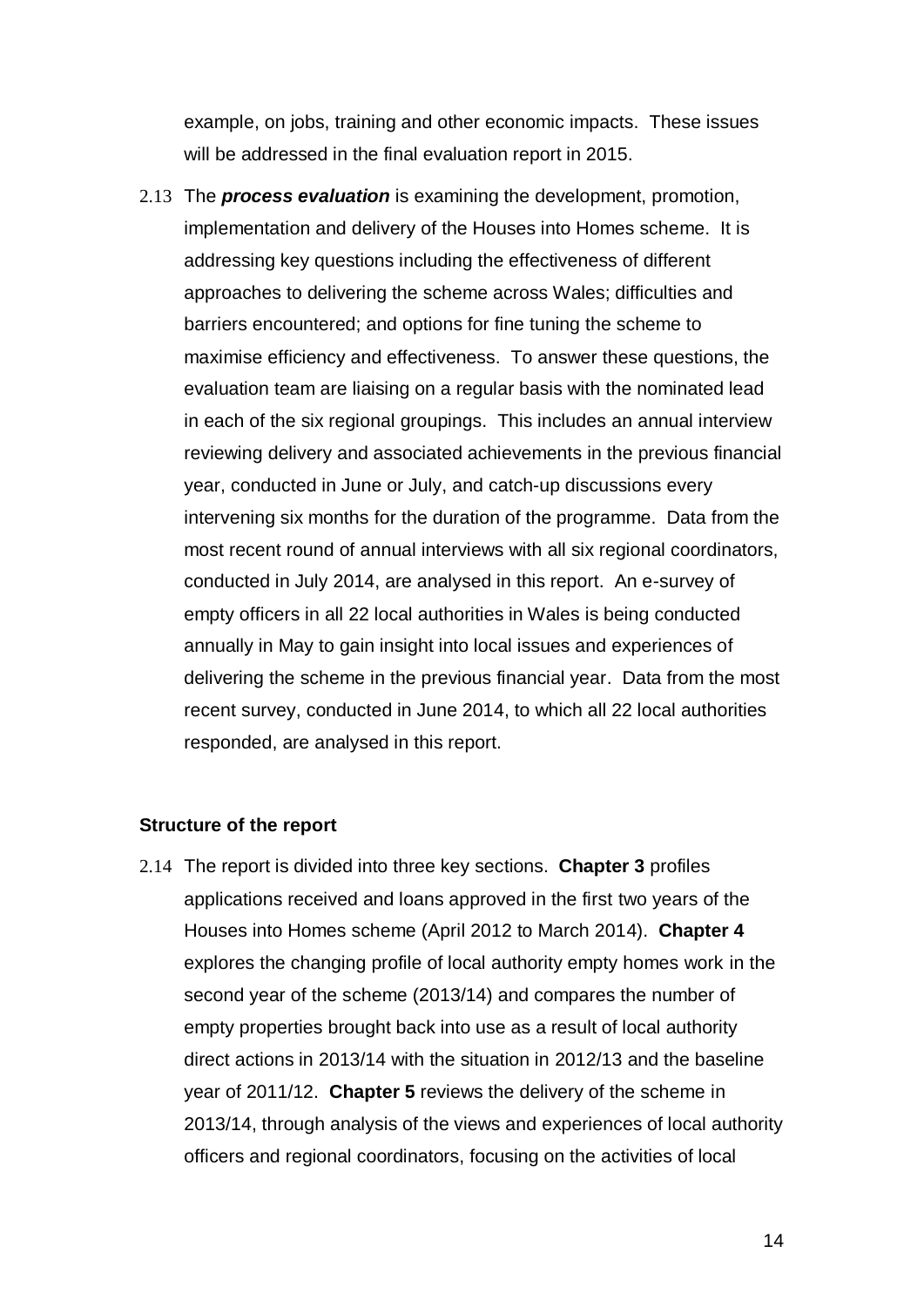authorities, the work and associated achievements of the six regional groups coordinating delivery of the scheme and the operation and contribution of the national steering group for Houses into Homes.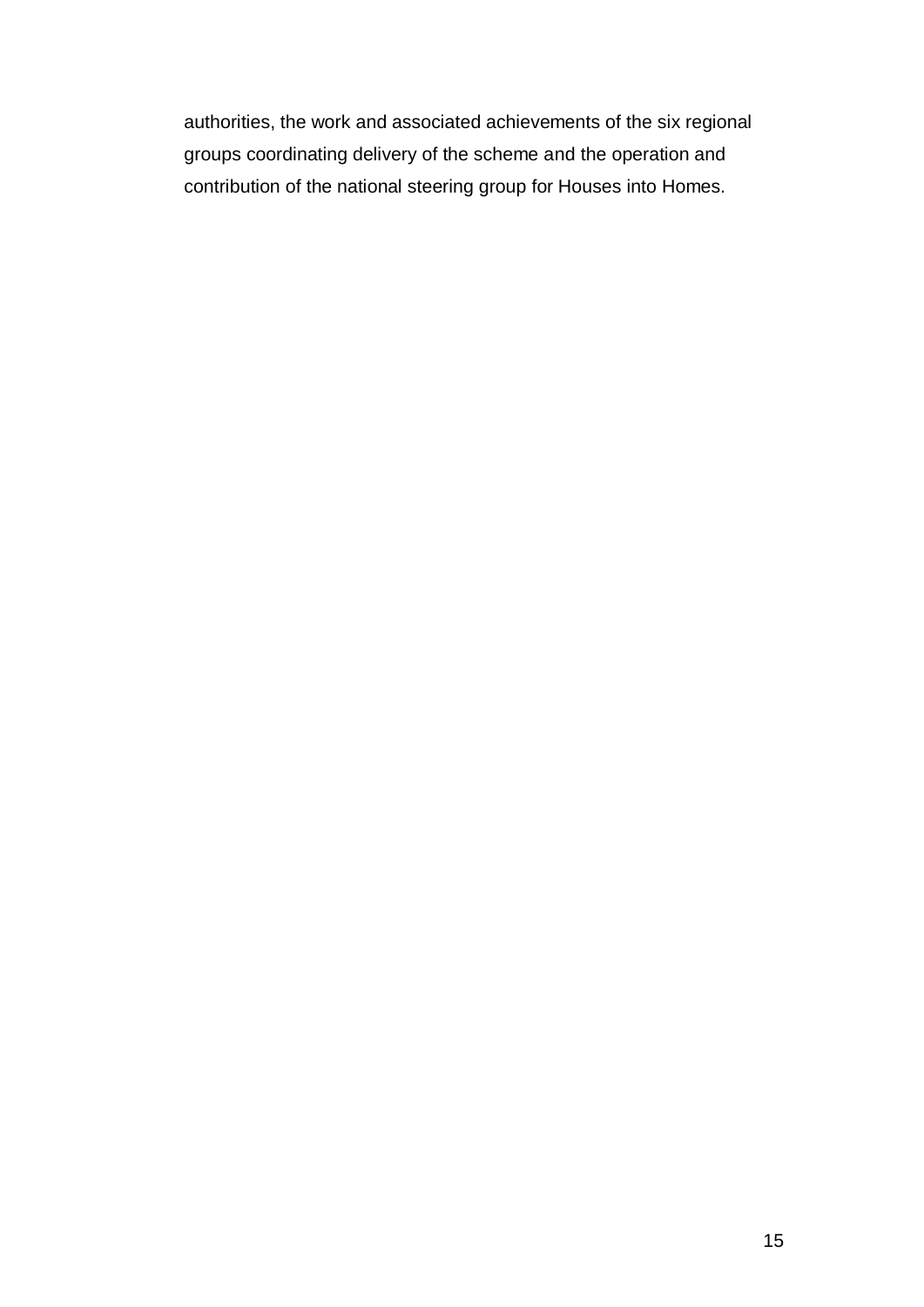# <span id="page-17-0"></span>**3 Applications and Loans Approved (April 2012 - March 2014)**

# **Introduction**

3.1 This chapter presents monitoring data collected from all 22 local authorities in Wales profiling the applications received and loans approved in the first two years of the Houses into Homes scheme (April 2012 to March 2014).

## **Houses into Homes Applications**

- 3.2 Analysis of Houses into Homes monitoring data reveals that 414 loan applications were received by local authorities in the period 1 April 2012 to 31 March 2014. 241 loan applications were received in 2012/13 and a further 173 in 2013/14. Of these applications:
	- 230 applications had been approved to receive a Houses into Homes loan (45 in 2012/13 and 185 in 2013/14). Many of the applications approved in 2013/14 were originally submitted in 2012/13
	- 118 were being processed as of the 31 March 2014; this includes provisionally approved applications
	- 16 applications had been rejected
	- 50 applications had been withdrawn.
- 3.3 Table 3.1 and Figure 3.1 reveal wide variations in the number of loans approved in the different regions in the first two years of Houses into Homes. The six regional coordinators were asked in June 2014 if they had any explanations for this variation. Three key explanations were provided. First, three regional coordinators pointed to variations in either the scale or nature of demand between local authorities. References to the nature of demand included the observation that some areas benefit from receiving a relatively large proportion of applications from developers, who were reported to find the application process more straightforward than individual owners. This suggestion appears to be supported by data on the time between an application pack being issued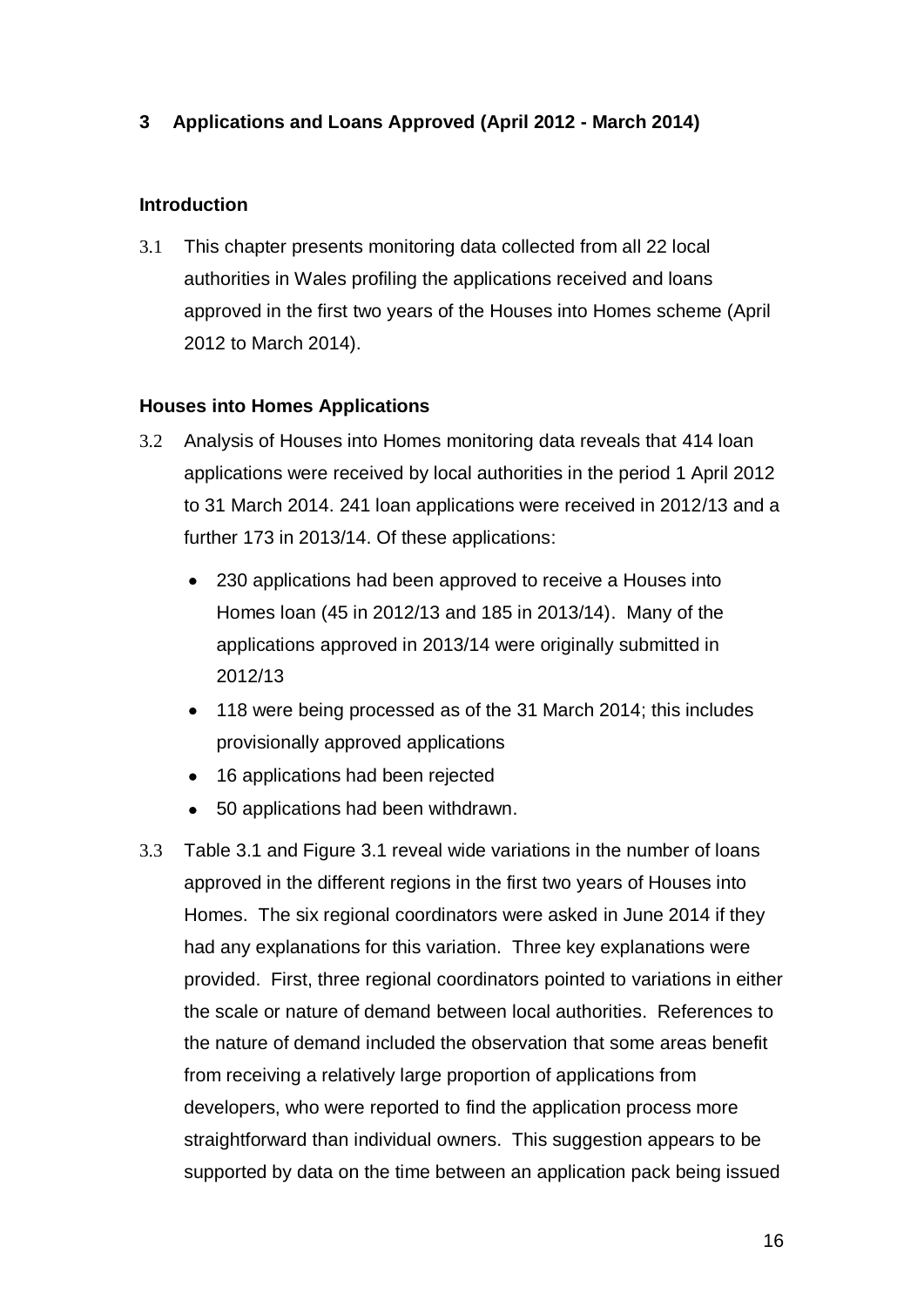and a completed application received. As revealed below, limited companies take, on average, 37 days to submit an application compared to the average of 63 days taken by individual owners. One regional coordinator reported that at least one local authority in the region was now targeting developers precisely for this reason. Second, one regional coordinator reported that the loan conditions operated by some local authorities limit the number of loans approved. For example, one regional coordinator observed that the consequence of complications and confusion around deed of priority issues (the priority of creditors in relation to rights to the debtors asset; the property) in one local authority was that applications from owners with a mortgage were struggling to proceed. Third, three regional coordinators pointed to process issues, including variations in the speed that local authorities commenced processing applications following the launch of the scheme that were related to prior experience of managing a loan or grant scheme, and the number of staff dedicated to the approval process.

3.4 All 22 local authorities reported providing loans through the Houses into Homes scheme in 2013/14 (compared to 21 in 2012/13). One local authority reported drawing on Houses into Homes funds to support works in default in 2013/14, compared to four local authorities in 2012/13. Although, two local authorities reported using Houses into Homes funds to support marketing of the scheme, further investigation revealed that this was actually income from administration fees paid by owners submitting an application, which was being invested in marketing activities, rather than Houses into Homes funding from the Welsh Government. Regional coordinators were asked why so few local authorities are drawing on Houses into Homes funds to support works in default. Two issues were raised by way of explanation. First, it was reported that many local authorities already have a small budget to support works in default (12 in 2013/14, 11 in 2012/13). Second, it was suggested that Houses into Homes is best employed tackling cases that local authorities might struggle to address via works in default, for example, as a result of the size of the development.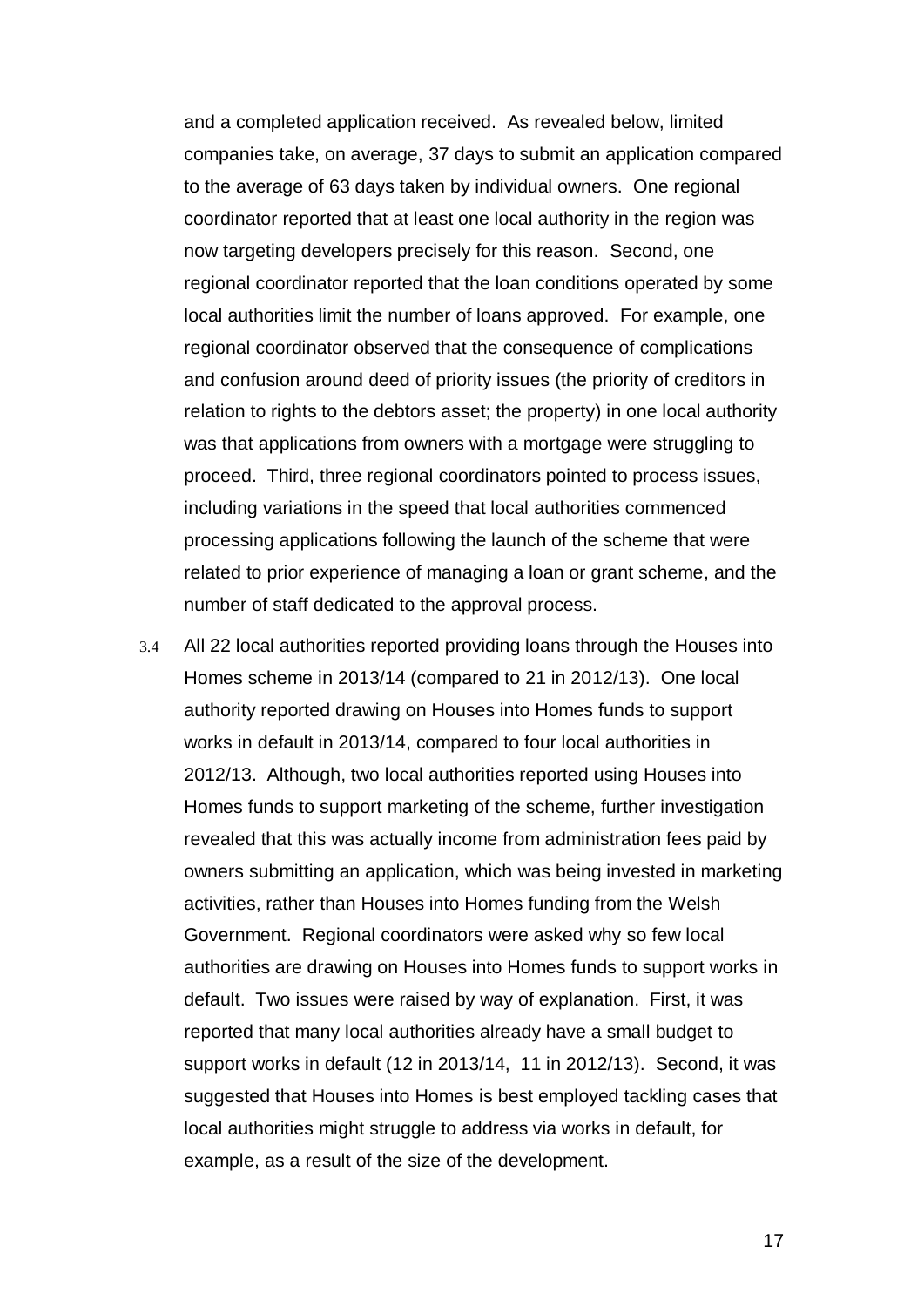|                             |                         | <b>Approved loans</b>     |                      | <b>Applications</b><br>being<br>processed   | Other<br>applications <sup>14</sup> |                         |
|-----------------------------|-------------------------|---------------------------|----------------------|---------------------------------------------|-------------------------------------|-------------------------|
|                             | <b>Number</b>           | <b>Total</b><br>Value (£) | Average<br>Value (£) | <b>Number of</b><br>units to be<br>provided | <b>Number</b>                       | <b>Number</b>           |
| <b>North Wales</b>          | 52                      | 2,610,000                 | 50,000               | 136                                         | 25                                  | 24                      |
| Gwynedd                     | 12                      | 666,000                   | 56,000               | 38                                          | 4                                   | $\mathbf 0$             |
| Wrexham                     | 15                      | 546,000                   | 36,000               | 27                                          | 7                                   | $\sqrt{3}$              |
| Flintshire                  | $\overline{7}$          | 525,000                   | 75,000               | 22                                          | 1                                   | $\overline{2}$          |
| Anglesey                    | 8                       | 462,000                   | 58,000               | 24                                          | 1                                   | $\, 8$                  |
| Conwy                       | 7                       | 338,000                   | 48,000               | 22                                          | 12                                  | $\overline{7}$          |
| Denbighshire                | 3                       | 72,000                    | 24,000               | 3                                           | $\mathbf 0$                         | $\overline{4}$          |
| <b>Mid and West Wales</b>   | 33                      | 1,643,000                 | 50,000               | 67                                          | 24                                  | $\overline{\mathbf{4}}$ |
| Powys                       | 14                      | 926,000                   | 66,000               | 37                                          | 1                                   | $\mathbf 0$             |
| Carmarthenshire             | 9                       | 414,000                   | 46,000               | 17                                          | 13                                  | 1                       |
| Pembrokeshire               | 6                       | 165,000                   | 28,000               | 7                                           | 7                                   | 3                       |
| Ceredigion                  | 4                       | 137,000                   | 34,000               | 6                                           | 3                                   | $\boldsymbol{0}$        |
| Gwent                       | 49                      | 1,509,000                 | 31,000               | 73                                          | 19                                  | $5\phantom{.0}$         |
| <b>Blaenau Gwent</b>        | 16                      | 678,000                   | 42,000               | 33                                          | 5                                   | 1                       |
| Torfaen                     | 15                      | 293,000                   | 20,000               | 15                                          | $\boldsymbol{2}$                    | 3                       |
| Monmouthshire               | $\overline{7}$          | 256,000                   | 37,000               | 11                                          | 3                                   | 0                       |
| Caerphilly                  | 5                       | 167,000                   | 33,000               | 8                                           | 4                                   | 1                       |
| Newport                     | 6                       | 116,000                   | 19,000               | 6                                           | 5                                   | 0                       |
| <b>Western Bay</b>          | 40                      | 1,329,000                 | 33,000               | 65                                          | 8                                   | 17                      |
| Swansea                     | 21                      | 548,000                   | 26,000               | 25                                          | 3                                   | 3                       |
| <b>Bridgend</b>             | 8                       | 438,000                   | 55,000               | 18                                          | $\ensuremath{\mathsf{3}}$           | $\,6$                   |
| Neath Port Talbot           | 11                      | 343,000                   | 31,000               | 22                                          | 2                                   | 8                       |
| <b>Cardiff and the Vale</b> | 28                      | 1,466,000                 | 52,000               | 84                                          | 23                                  | 10                      |
| Cardiff                     | 24                      | 1,355,000                 | 56,000               | 73                                          | 19                                  | $\overline{c}$          |
| Vale of Glamorgan           | $\overline{\mathbf{4}}$ | 111,000                   | 28,000               | 11                                          | 4                                   | 8                       |
| <b>Cwm Taf</b>              | 28                      | 851,000                   | 30,000               | 43                                          | 19                                  | $\bf 6$                 |
| <b>RCT</b>                  | 17                      | 601,000                   | 35,000               | 32                                          | 17                                  | $\sqrt{5}$              |
| Merthyr Tydfil              | 11                      | 250,000                   | 23,000               | 11                                          | $\boldsymbol{2}$                    | 1                       |
| <b>Wales</b>                | 230                     | 9,408,000                 | 41,000               | 468                                         | 118                                 | 66                      |

# **Table 3.1: Summary of Houses into Homes Applications received between 1 April 2012 and 31 March 2014**

Source: Houses into Homes monitoring data

 $\overline{a}$  $14$  Other applications includes: rejected applications (16) and withdrawn applications (50)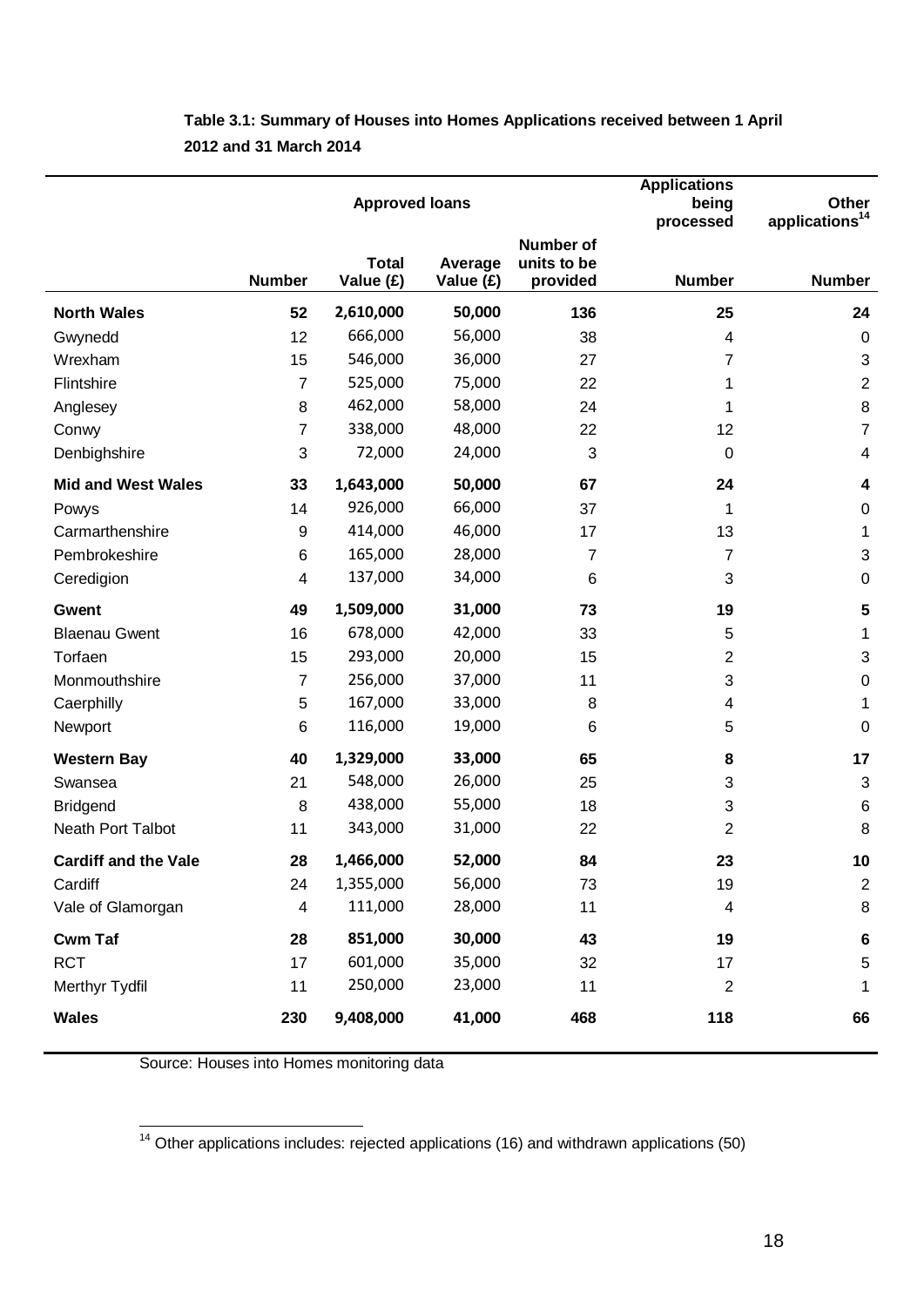

**Figure 3.1: All applications received by local authority (as of 31 March 2014)**

Source: Houses into Homes Monitoring Data

All applications received includes: approved applications, applications being processed and other applications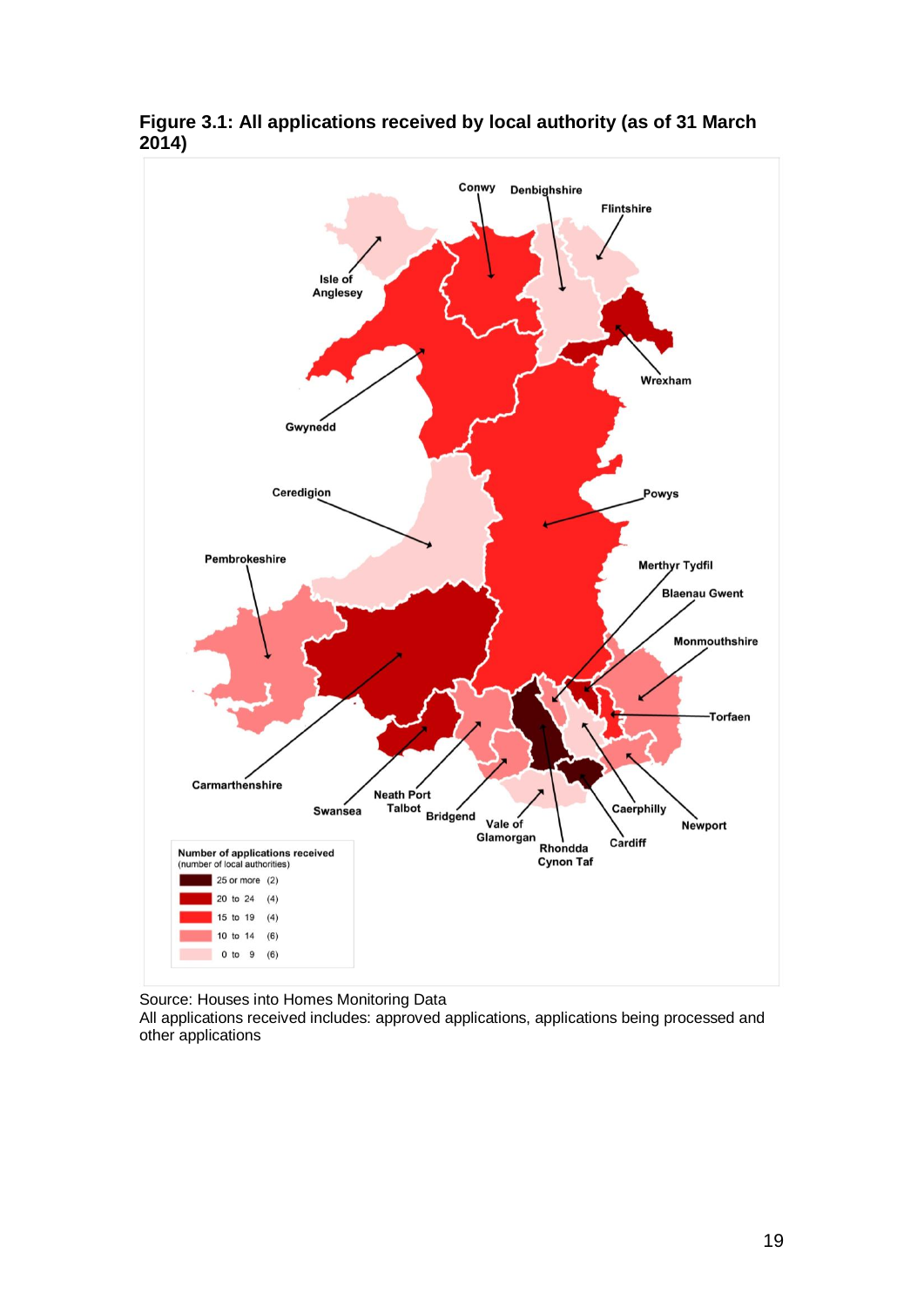# **Approved Applications**

- 3.5 The total value of the 230 approved loans was £9,408,000, an average of £41,000 per application. Breaking this down by financial year: £2,032,000 in loans were approved in 2012/13 and £7,276,000 in 2013/14.
- 3.6 Table 3.2 reveals that 30 per cent of approved applications were for more than £30,000. This reflects the fact that many approved applications are bringing multiple units back into use (up to £25,000 can be borrowed for each unit brought into use). Twenty seven loans were for £100,000 or more, the largest approaching the maximum amount of £150,000. The average loan per unit of accommodation brought into use was £21,000 and the average total cost of works to bring a unit into use was £36,000. The average private sector leverage per unit was £35,000<sup>15 16</sup>. However these averages are heavily skewed upwards by a small number of applications. It is therefore perhaps more informative to consider the median of each of these measures. The median approved loan value was £25,000; the median level of private sector leverage was £6,000; and the median total cost of works was £35,000.

|                                | <b>Number</b> | Per cent |
|--------------------------------|---------------|----------|
| Less than $£10,000$            | 7             | 3        |
| £10,000 but less than £20,000  | 35            | 15       |
| £20,000 but less than £30,000  | 118           | 51       |
| £30,000 but less than £50,000  | 7             | 3        |
| £50,000 but less than £100,000 | 36            | 16       |
| £100,000 to £150,000           | 27            | 12       |
| Total                          | 230           | 100      |

## **Table 3.2: Value of approved applications; end 2012/13**

Source: Houses into Homes monitoring data

 $\overline{a}$ 

3.7 A total of 468 units of accommodation will be provided by the 230 properties being brought back into use: 90 units from the 45 loans

 $15$  Monies used to bring a property back into use, in addition to Houses into Homes loan funding.

 $16$  Note the average approved loan and average private sector leveraged do not sum to the average total cost of works due to missing data.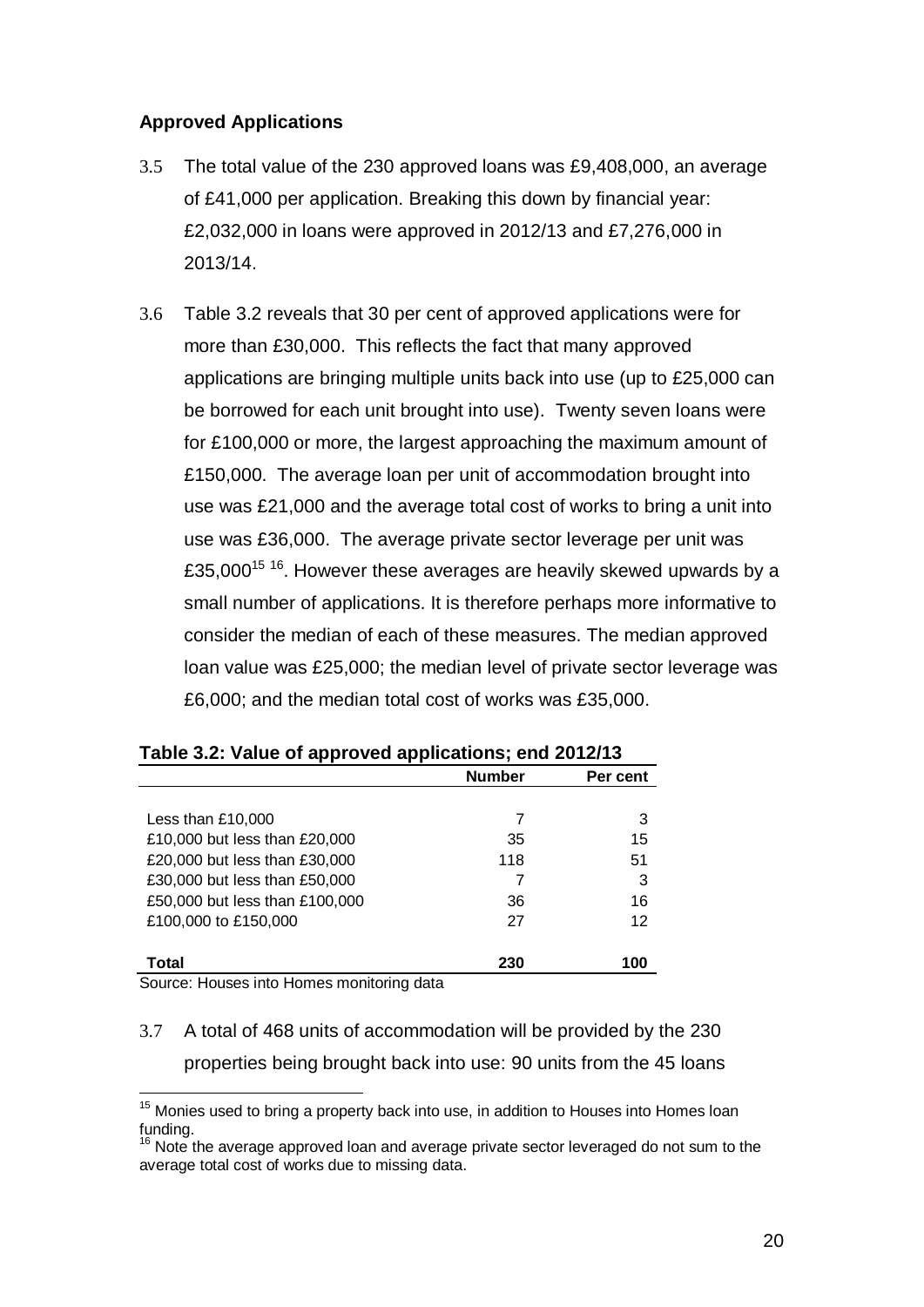approved in 2012/13 and 378 units from the 185 loan approved in 2013/14. Seventy two properties (31 per cent) will see an increase in the number of units they contain. This includes 38 approved applications (17 per cent of all approved applications) bringing nonresidential properties back into use as accommodation, which will provide 128 units and 229 bedrooms. These figures confirm the view of regional coordinators that work to bring empty non-residential properties back into use as accommodation is an increasingly important aspect of empty homes work. Currently, the National Strategic Indicator (PSR/004) for empty homes work does not take account of nonresidential properties brought into use, focusing only on empty private sector *dwellings* brought back into use, and therefore may not fully capture the impact of Houses into Homes scheme going forward.

- 3.8 Some interesting differences are apparent between approved loans that will see an increase in the units provided and those that will not:
	- the average loan agreed is higher for applications delivering an increase in the number of residential units; £70,000 compared with £28,000 for applications seeing no increase in the number of units;
	- average private sector leverage is higher for applications delivering an increase in the number of residential units: £80,000 compared to £13,000 for applications seeing no increase in the number of units;
	- approved loan as a percentage of the total cost of works is lower for applications delivering an increase in the number of residential units: 66 per cent compared with 81 per cent for applications seeing no increase in the number of units;
	- the average anticipated change in property value, estimated by the applicant, is greater for applications delivering an increase in the number of residential units: £185,000 compared with £52,000 for applications seeing no increase in the number of units (or 172 per cent increase compared with a 79 per cent increase).
- 3.9 The 468 residential units to be brought into use by the 230 approved loans will provide 931 bedrooms, at an average of two bedrooms per unit. The most common property size will be three bedrooms: 37 per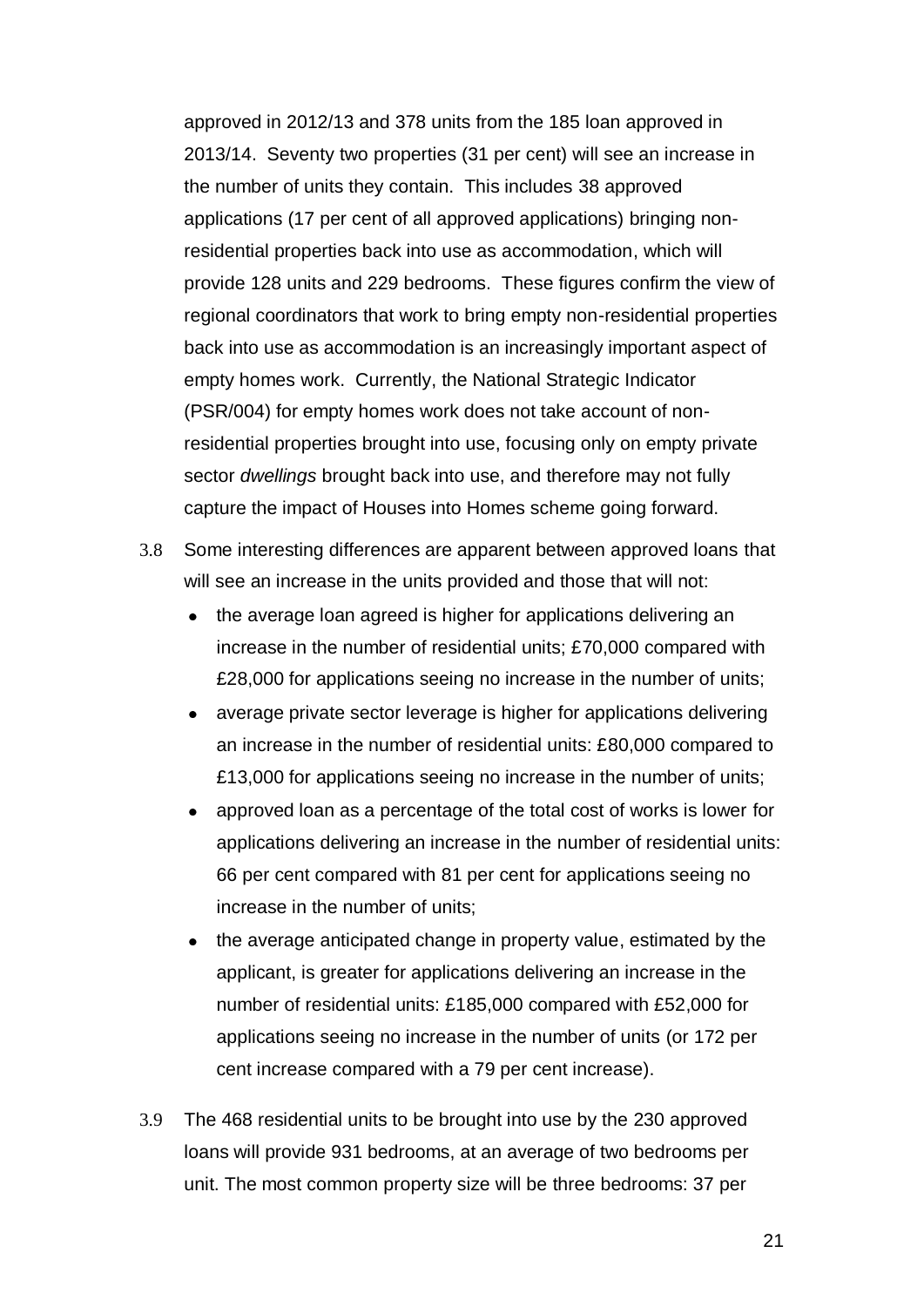cent of applications. For the 217 applications where data were provided, the total number of bedrooms will increase by 395 bedrooms (496 to 891). In total, 87 of these 217 properties will see an increase in the number of bedrooms that they contain.

- 3.10 Approved loans typically covered the majority of costs associated with bringing a property back into use (Table 3.3); 65 agreed loans covered the full cost of the works (no additional private sector leverage was provided) and a further 62 covered between 75 per cent and 100 per cent. 35 of the 220 loans where full data was provided covered less than 50 per cent of the cost of the works.
- 3.11 The value of additional private sector leverage to cover the cost of works (in addition to Houses into Homes loan funding) was £7,771,000; an average of £35,000 for the 222 applications where this data was provided. However the median value of additional private sector leverage was £6,000 indicating that the average was inflated by a small number of large applications. The loan was more than 50 per cent the value of the property at time of application in 74 out of 199 approved applications where data was available. In 56 out of these 199 cases, the loan was less than 25 per cent of the value of the property.

# **Table 3.3: Approved loan value as a percentage of the cost of works; end 2013/14**

|                                                                                                                             | <b>Number</b>        | Per cent             |
|-----------------------------------------------------------------------------------------------------------------------------|----------------------|----------------------|
| Less than 50 per cent<br>50 per cent but less than 75 per cent<br>75 per cent but less than 100 per<br>cent<br>100 per cent | 35<br>58<br>62<br>65 | 16<br>26<br>28<br>30 |
| Total                                                                                                                       | 220                  | 100                  |

Source: Houses into Homes monitoring data

3.12 Applicants were asked to estimate the expected value of the property in both its current condition and after the works have been completed. Table 3.4 summarise these data. Upon completion of the works, all owners providing an estimate predicted the property value would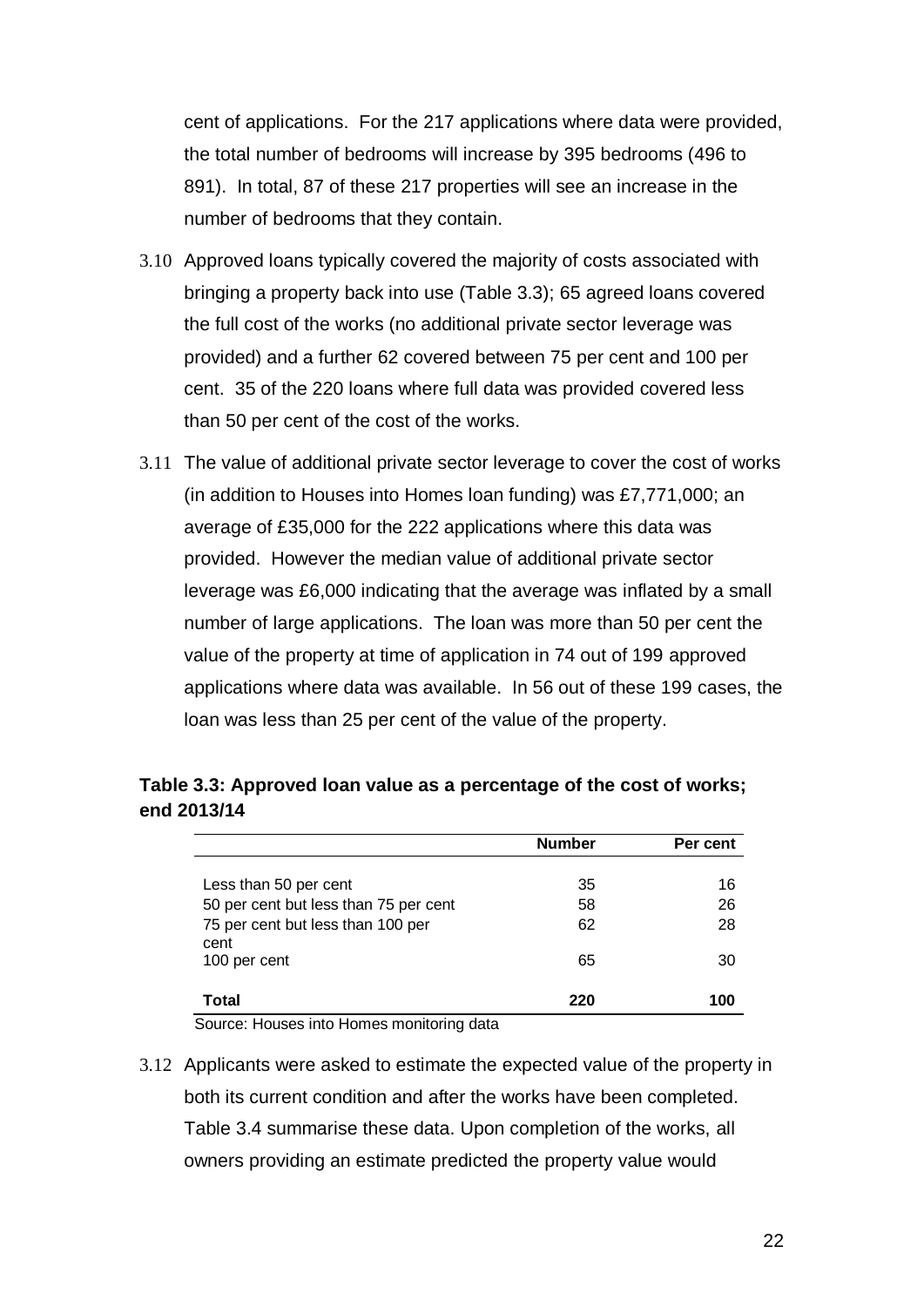increase and 83 out of 189 properties (44 per cent) were predicted to at least double in value. The average property value was expected to increase by just under £98,000, or 111 per cent. This appears to reflect the increase in the number of units provided by the properties brought back into use (from 252 to 468).

| Approximate increase in value of property                                                                                          | <b>Number</b>  | Per cent      |
|------------------------------------------------------------------------------------------------------------------------------------|----------------|---------------|
| Less than 25 per cent increase<br>25 per cent but less than 50 per cent increase<br>50 per cent but less than 75 per cent increase | 12<br>43<br>30 | 6<br>23<br>16 |
| 75 per cent but less than 100 per cent<br>increase                                                                                 | 21             | 11            |
| 100 per cent but less than 200 per cent<br>increase                                                                                | 59             | 31            |
| 200 per cent or more increase                                                                                                      | 24             | 13            |
| <b>Total</b>                                                                                                                       | 189            | 100           |

| Table 3.4: Owners estimations of current property value compared to |
|---------------------------------------------------------------------|
| value after the works; percentage change, end 2013/14               |

Source: Houses into Homes monitoring data

- 3.13 At the point of application, the average length of time that properties had been empty was almost five and a half years, although the time varied from six months through to one property that had been empty 40 years. The majority of properties had been empty for more than one year (181 out of 222) and 89 (45 per cent) had been empty for five years or more (Table 3.5). A small difference was recorded in average approved loan value by the length of time the property had been empty: the average loan approved for properties empty for less than two years was £31,000 compared with £44,000 for properties empty for two or more years. This difference reflects the higher total full cost of works to bring properties back into use that have been empty for more than two years (£86,000) compared to properties that have been empty for less than two years (£49,000).
- 3.14 It might be presumed that higher total cost of works for properties that have been empty longer reflects the deterioration suffered by properties whilst empty and the more intensive remedial work required to bring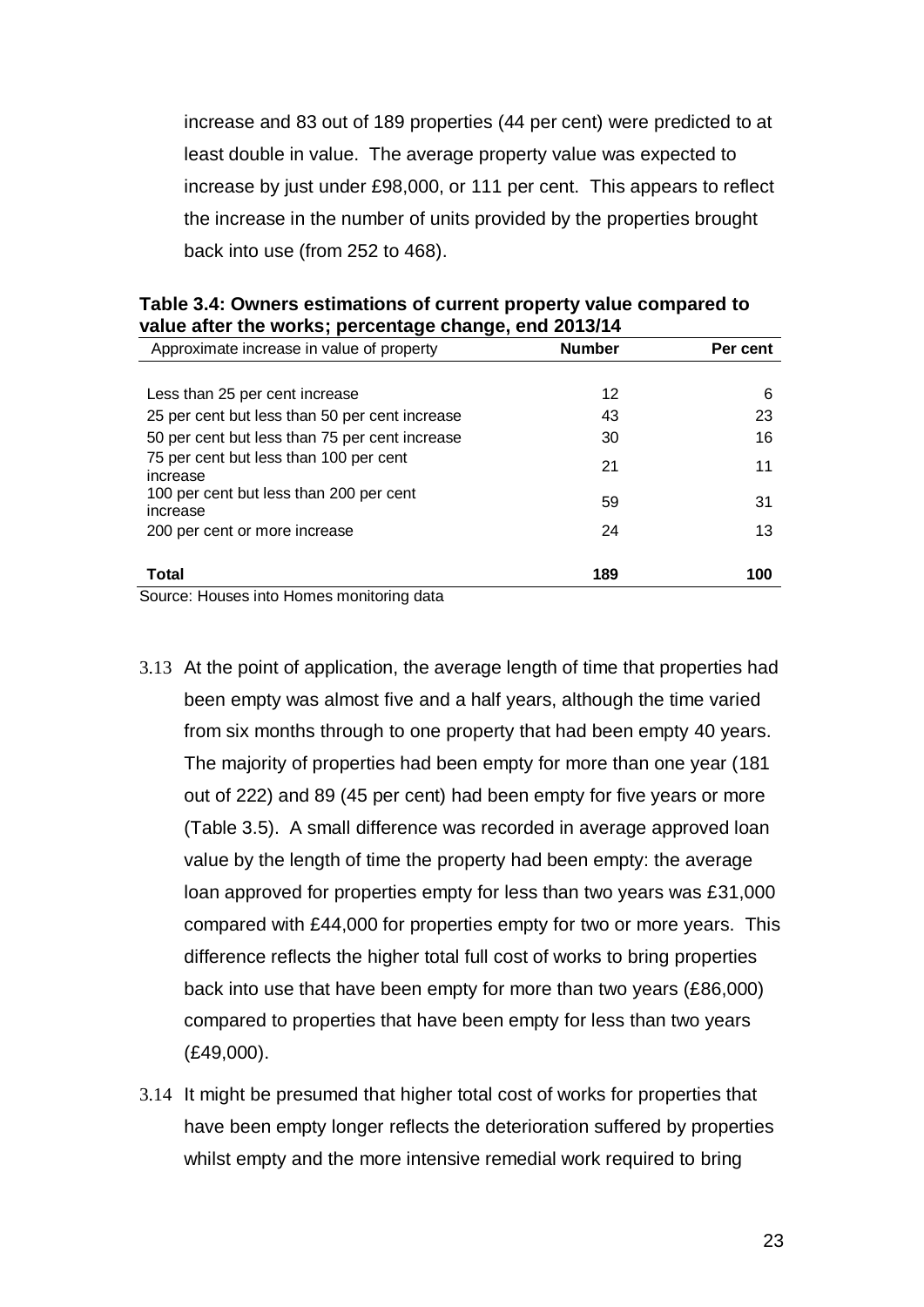them back into use. This might be the case, but also important is the fact that that properties empty for more than two years include all the non-residential properties that are being brought back into use as residential dwellings; these developments reported a far higher cost per unit (£44,000) compared to residential properties being brought back into use (£33,000), presumably reflecting the conversion works needing to be undertaken.

| Length of time empty                                                                           | <b>Number</b>  | Per cent       |
|------------------------------------------------------------------------------------------------|----------------|----------------|
| 6 months but less than a year<br>1 year but less than 2 years<br>2 years but less than 4 years | 27<br>33<br>61 | 12<br>15<br>27 |
| 4 years but less than 6 years<br>6 years but less than 8 years                                 | 21<br>28       | 9<br>13        |
| 8 years but less than 10 years<br>10 years but less than 20 years<br>20 years or more          | 8<br>37        | 4<br>3         |
| Total                                                                                          |                | 100            |

#### **Table 3.5: Duration of time empty at point of application; end 2013/14**

Source: Houses into Homes monitoring data

- 3.15 Half (114) of the 227 approved applications for which data were provided were reported to be bringing properties back into use whose external appearance is perceived to had been having a negative impact on the local area. Average loans approved are higher for properties whose external condition was perceived to be having a negative impact on the local area: £50,000 compared with £32,000.
- 3.16 The majority of loans (85 per cent or 194 out of the 229 for which data were provided) will provide units for rent. The other 15 per cent will provide dwellings for sale or a combination of rent and sale. There is a difference in average loan values approved by whether a property will be rented or sold on completion of the works: £43,000 and £28,000 respectively. 41 per cent (150 units) provided by the 180 loans for which data were available will be affordable accommodation $^{17}$ .

 $\overline{a}$ 

<sup>&</sup>lt;sup>17</sup> Affordable housing is not just social housing, but includes low cost home ownership, shared ownership and intermediate rent, where rents are set at up to 80 per cent of market levels.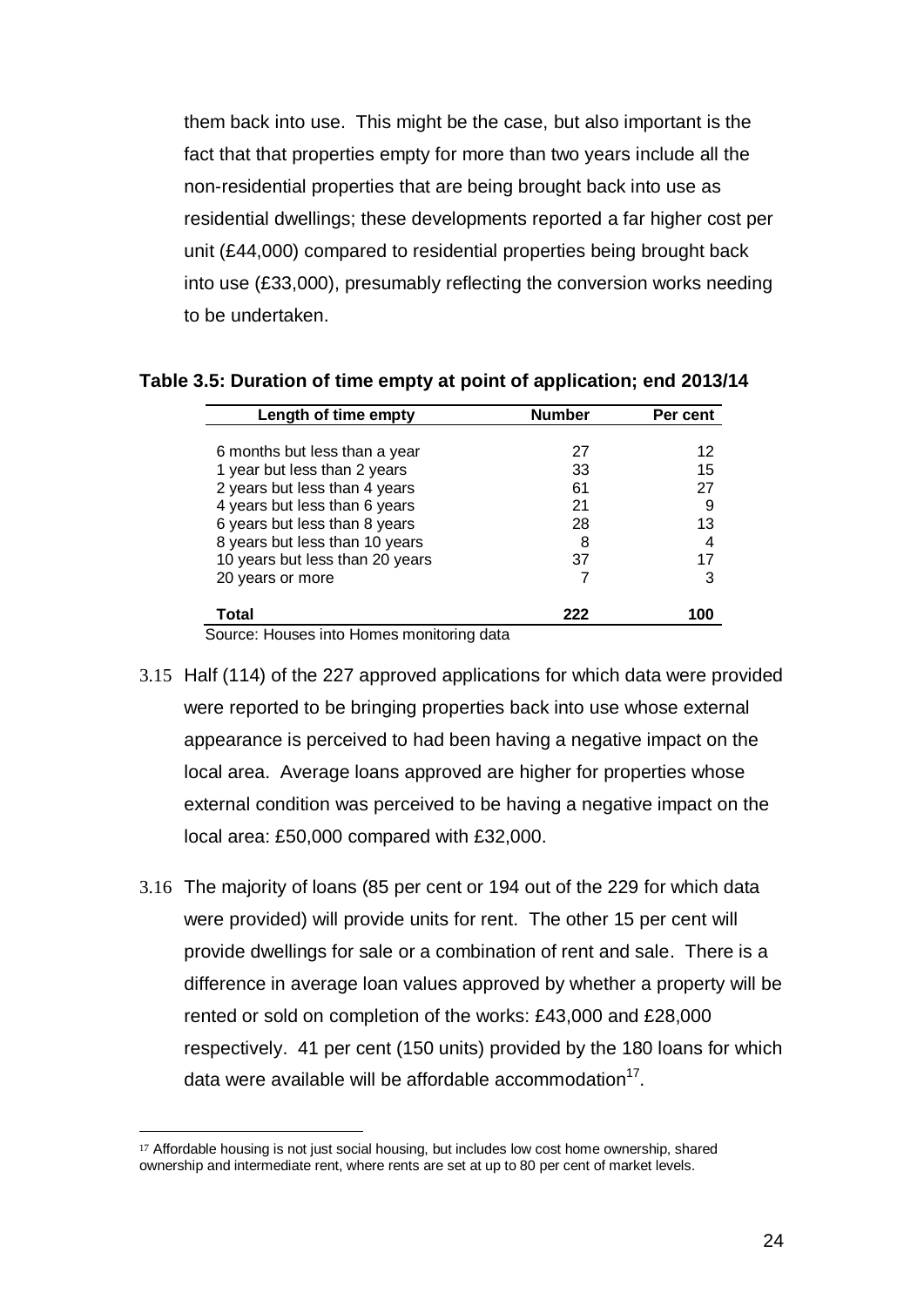- 3.17 207 out of the 230 approved applications (90 per cent) were submitted by individuals. Of the remainder 21 were submitted by limited companies and two were submitted by unincorporated entities<sup>18</sup>. Some interesting variations are evident between these applications, although findings have to be interpreted with caution given the relatively small number involved:
	- two thirds of approved applications (14 of 21) submitted by limited companies will increase the number of units provided, compared with only 57 of the 206 approved applications submitted by individual applicants; an average increase of 2.7 units compared with 0.7 units;
	- the average loan value of the 21 approved applications submitted by limited companies is 2.2 times that for approved applications submitted by individual applicants: £78,857 compared with £37,000;
	- the average private sector leverage for the six approved applications submitted by limited companies is nearly six time greater than for approved applications submitted by individual applicants: £134,000 compared with £24,000.
- 3.18 As part of the monitoring template, local authorities were asked to record the date on which applications packs were sent out and completed forms received. Data provided suggests that limited companies tend to find the application process more straightforward than individual applicants; the average time recorded between applications being sent out and received was 37 days for limited companies, compared to 63 days for individual applicants. In total, 74 out of 187 applications (40 per cent) for which information was available were completed and returned in less than four weeks. One quarter of applications took eight weeks or more to be completed and returned (Table 3.6). These findings are consistent with the suggestion made by regional coordinators that individual owners can find the application process more challenging and require more

 $\overline{a}$ <sup>18</sup> An **unincorporated entity** is an organization that has not been granted formal corporate status by incorporation.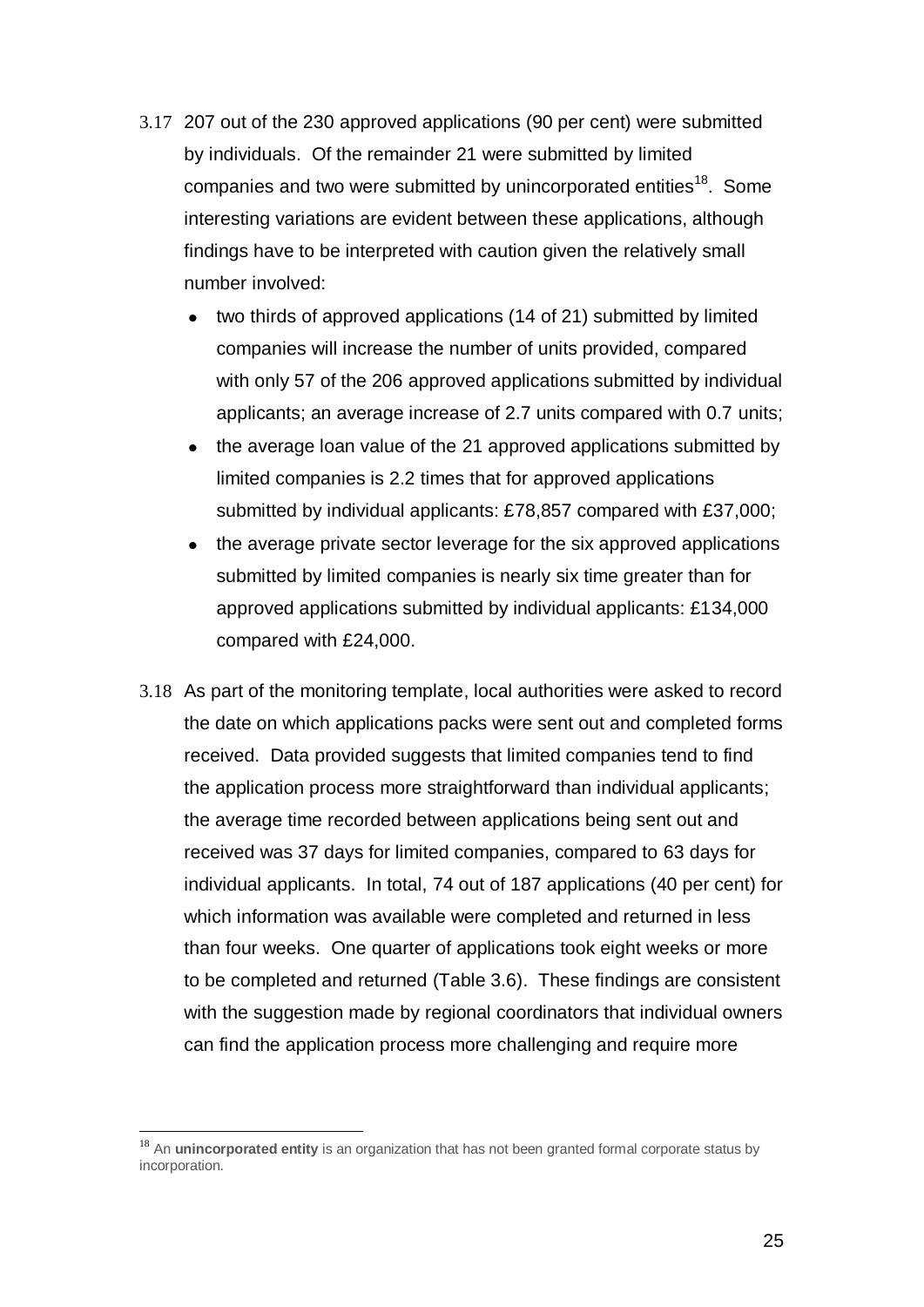support and assistance to submit an application than developers/companies (see Chapter 5).

| Table 3.6: Time between application sent and received; end 2013/14 |  |  |
|--------------------------------------------------------------------|--|--|
|--------------------------------------------------------------------|--|--|

| Approx time between application<br>forms sent and received back | <b>Number</b> | Per cent |
|-----------------------------------------------------------------|---------------|----------|
|                                                                 |               |          |
| No days*                                                        | 6             | 3        |
| Less than 1 week                                                | 16            | 9        |
| 1 weeks but less than 2 weeks                                   | 19            | 10       |
| 2 weeks but less than 3 weeks                                   | 20            | 11       |
| 3 weeks but less than 4 weeks                                   | 13            | 7        |
| 4 weeks but less than 6 weeks                                   | 24            | 13       |
| 6 weeks but less than 8 weeks                                   | 16            | 9        |
| 8 weeks but less than 12 weeks                                  | 28            | 15       |
| 12 weeks but less than 16 weeks                                 | 17            | 9        |
| More than 16 weeks                                              | 28            | 15       |
|                                                                 |               |          |
| Total                                                           | 187           | 100      |

Source: Houses into Homes monitoring data

\* These returns could reflect the fact that first contact local authorities had with some applicants was when they submitted the application.

# **Works Completed**

3.19 The works associated with 57 out of 230 approved loans were reported as being completed and 31 properties were reported as being back in use by March 2014. At this point in time, 11 loans with a value of £322,000 had been repaid in full. Together with approved loans that had not been drawn down or had been returned, this made £405,000 of loan finance available for recycling as new loans.

# **Applications Being Processed**

3.20 Local Authorities reported a further 118 applications that were in the process of being assessed at the end of the monitoring period (31 March 2014). Proposals can change during the approval process, but key points about the stated intentions of these applications include: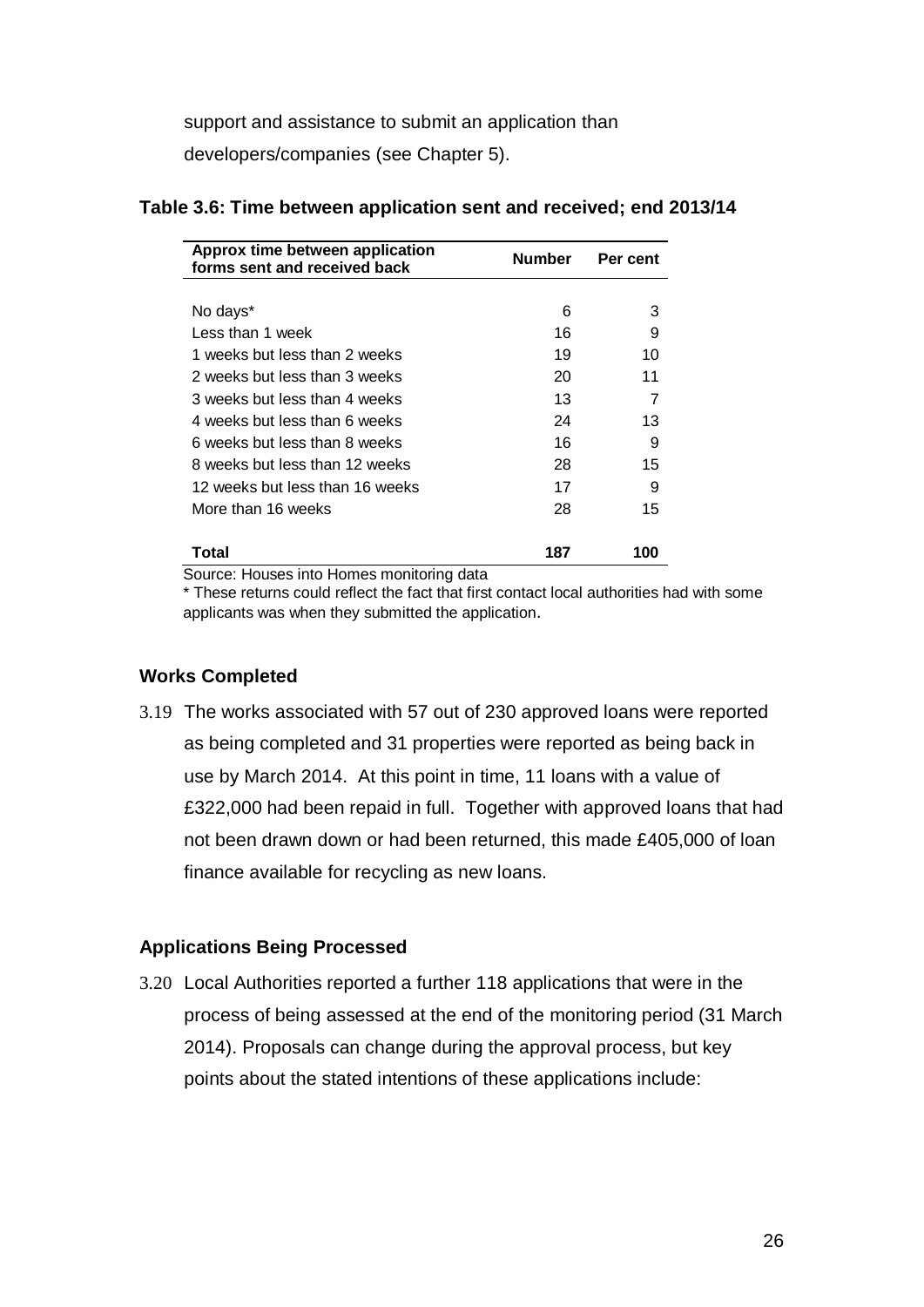- the total amount of loan funding applied for in the 97 applications where data were provided was £5,000,155 (an average of £52,000 per application);
- the number of units contained within the 111 properties for which data were provided is proposed to increase from 110 to 288;
- the majority of properties (83 of the 108 properties for which information was provided) had been empty for more than one year. Only 13 per cent of applications were for properties empty for less than one year, whilst 21 (19 per cent) had been empty for more than 10 years;
- 87 of the 103 applications (84 per cent) for which data were provided intend to provide accommodation for rent, 11 intend to provide accommodation for sale and 5 intend to provide accommodation for sale and/or rent.

# **Enquiries**

3.21 Local authorities reported receiving 1,390 enquiries about the Houses into Homes loan scheme that were yet to result in an application between April 2012 and March 2014. In 127 cases (nine per cent) owners indicated that they would be submitting an application in due course. A total of 91 owners (seven per cent) had been signposted to another empty homes intervention. Of the remainder: 328 said that they would not be proceeding; 11 did not meet the criteria and for 833 the next step was unknown.

## **Delivery Against Targets**

3.22 The Welsh Government set local authorities the target of drawing down the second tranche of £10 million of capital funding, made available to support the Houses into Homes scheme, by March 2014 (the first tranche of £10 million capital funding was successfully drawn down in 2012/13). Local authorities reported meeting this target and drawing down their full allocation of funds against enquires and loan applications received from owners of empty properties. However, summing the value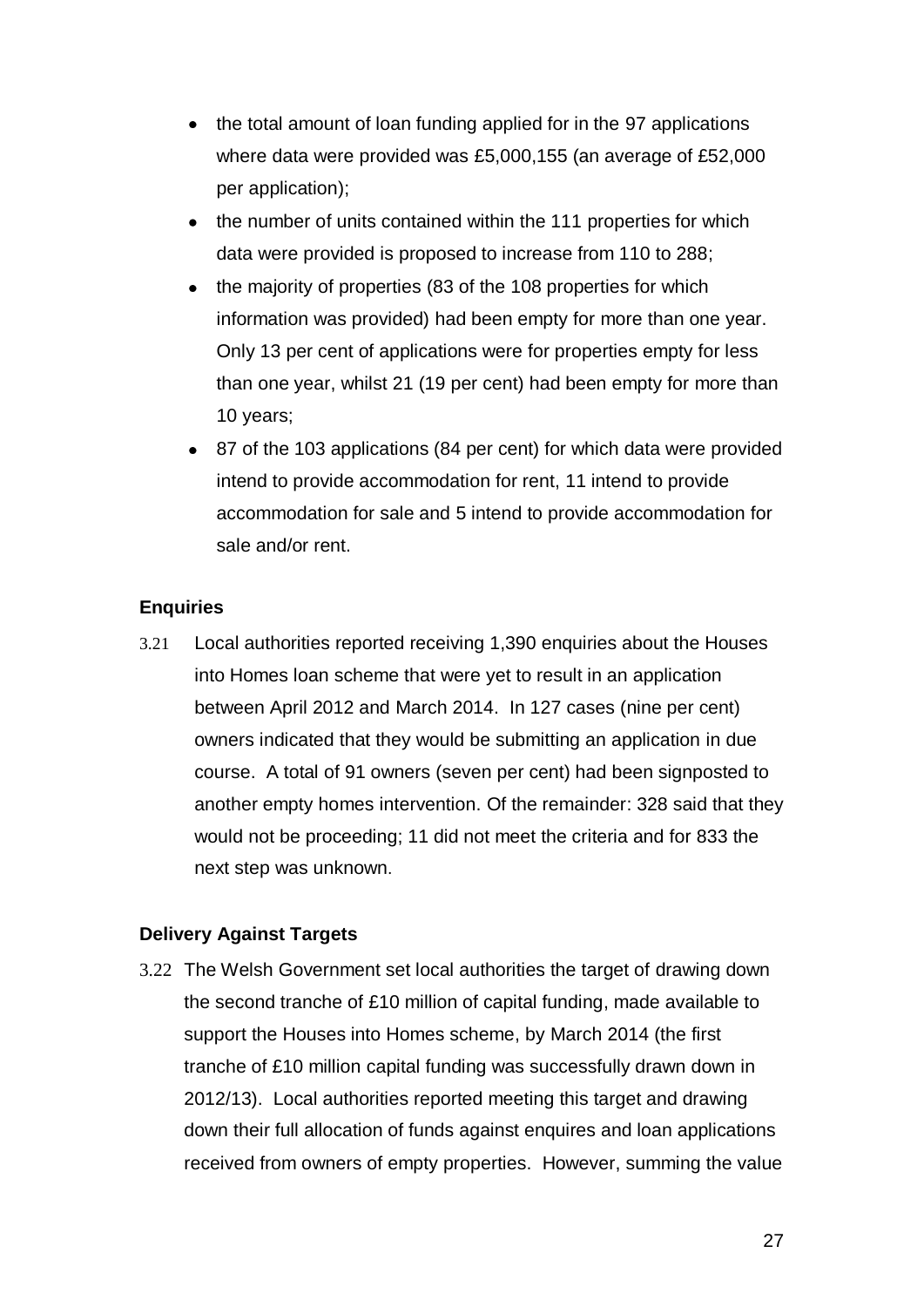of 230 approved loans and the value of applications being processed gives a total of £14,408,000, since April 2012. Assuming that the additional 21 applications being processed for which no data were provided are of a similar average value to those for which data were provided, then the total sum value of approved loans and loans being processed would amount to just under £15.5 million. Regional coordinators were asked about this apparent difference between the total funding drawn down from the Welsh Government (£20 million) and the value of approved loans and applications being processed. The explanation provided was that some of the expressions of interest and initial applications against which funds were drawn down from Welsh Government either did not progress through to an approved application (for example, were withdrawn by the owner or were deemed by the local authority to not satisfy qualification criteria) or were progressing very slowly either because the owner was struggling to provide the requisite information or because of delays in processing the application on the part of the local authority. However, 20 of the 22 local authority empty homes officers expressed confidence about allocating all drawn down funds to approved loans (see paragraph 5.5 for more detail). The evaluation will monitor success in meeting this objective in 2014/15.

3.23 Summing the number of units to be provided by the 230 approved loans and the number of units to be provided by applications being processed gives a total of 756 units. This increases to 774 units if it is assumed that the additional eight applications being processed for which no information was provided will provide a similar average number of units.

#### **Conclusion**

3.24 A total of 414 loan applications were received by local authorities in 2012/13 and a further 173 in 2013/14. By 31 March 2014, 230 loans had been approved and 118 were being processed. The number of loans approved varied between local authorities. The approved loans will provide 468 residential units and 931 bedrooms. The majority will provide accommodation for rent and just over two fifths will provide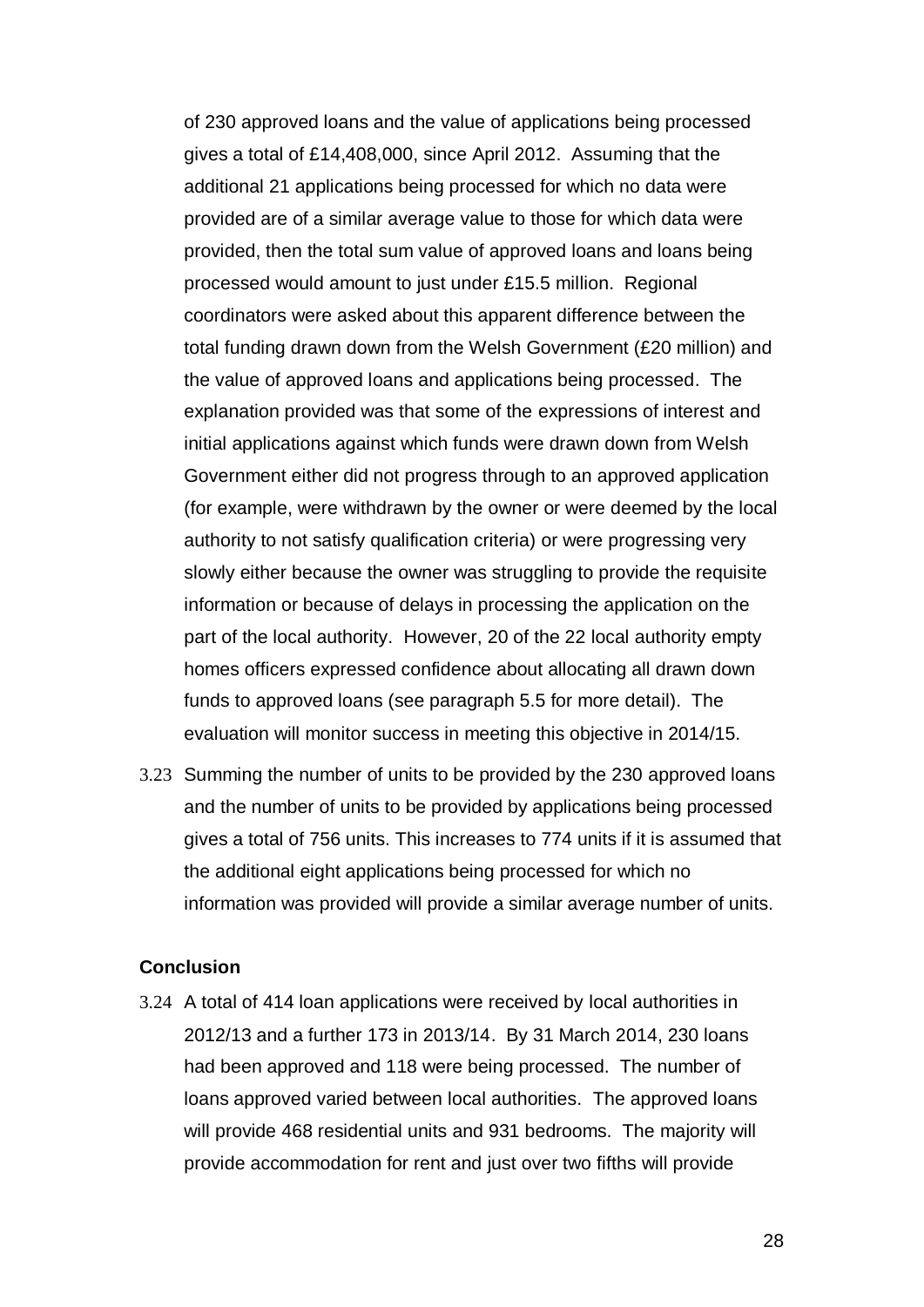affordable accommodation. In all cases where data were provided, the properties brought back into use are predicted to increase in value as a result of works undertaken. The properties being brought back into use had been empty for an average of five and a half years.

- 3.25 Twenty one of the approved loans were submitted by limited companies, two were submitted by unincorporated entities and 207 were submitted by individual owners. The average loan value associated with properties being brought back into use by a limited company was more than double the average value of loans granted to individual owners, but average sector leverage was far larger for approved loans granted to limited companies. They were also more likely to increase the number of units provided.
- 3.26 Local authorities reported meeting the target of drawing down the second tranche of £10 million capital funding made available by the Welsh Government to support Houses into Homes. However, there was an apparent difference between the total funding drawn down from the Welsh Government during the first two years of the scheme (£20 million) and the value of approved loans and applications being processed, which were valued at an estimated £15.5 million. This difference appears to reflect the fact that some of the expressions of interest and initial applications against which funds were drawn down from Welsh Government either did not progress through to an approved application or were progressing very slowly through the approval process.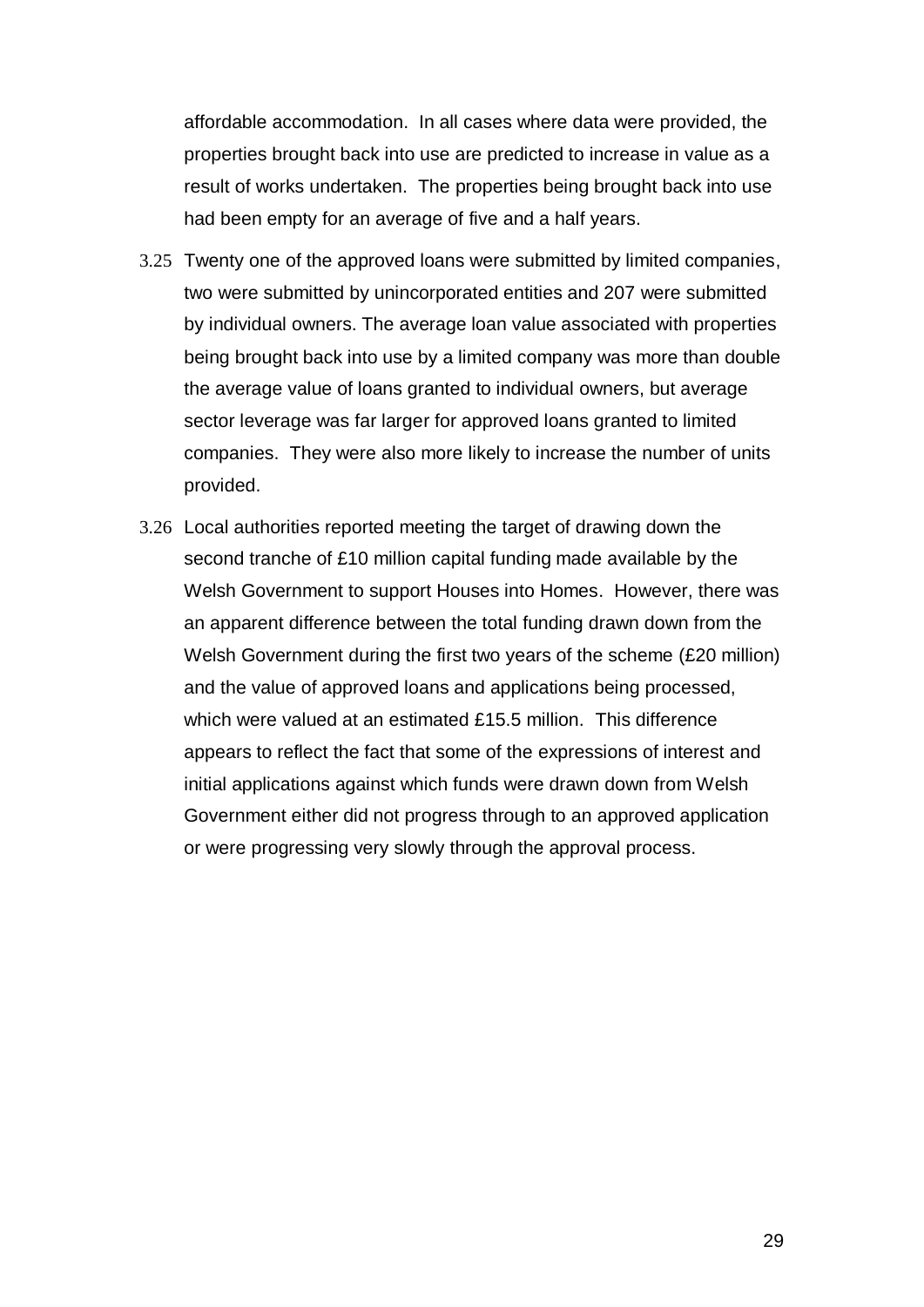# <span id="page-31-0"></span>**4 Empty Homes Activity in Wales**

# **Introduction**

 $\overline{a}$ 

4.1 A key question for the evaluation is whether Houses into Homes prompts any changes in the profile of local authority empty homes activity and the total number of empty properties brought back into use as a result. This chapter explores this question. Discussion starts by comparing the properties brought back into use through the direct actions of local authorities in Wales in 2013/14 (including Houses into Homes work) with the situation in 2012/13 and 2011/12. Attention then turns to consider the changing nature and focus of local authority work on empty homes during the second year of the Houses into Homes scheme (2013/14).

## **Local Authority Activity on Empty Homes**

- 4.2 In-depth data on empty homes work was collected from all 22 local authorities in Wales for the financial year 2013/14 and compared against information collected during 2012/13 and baseline information collected for the financial year 2011/12. Analysis revealed an increase in the number of empty properties brought back into use in Wales as a result of the direct actions of local authorities.
	- *2011/12* the baseline year before Houses into Homes started *1,026* empty dwellings were brought back into use as a result of the direct actions of local authorities in Wales, providing 1,080 units of accommodation
	- *2012/13* first year of Houses into Homes a total of *1,097* empty dwellings were brought back into use as a result of the direct actions<sup>19</sup> of a local authority, providing 1,152 units of accommodation. This represented a seven per cent increase in the

<sup>&</sup>lt;sup>19</sup> It is important to note that different local authorities have tended to employ different definitions of what constitutes a direct action resulting in a property being brought back into use. Guidance from the Welsh Government has sought to promote consistency, but there remains the possibility of variation in interpretations of what represents a direct action.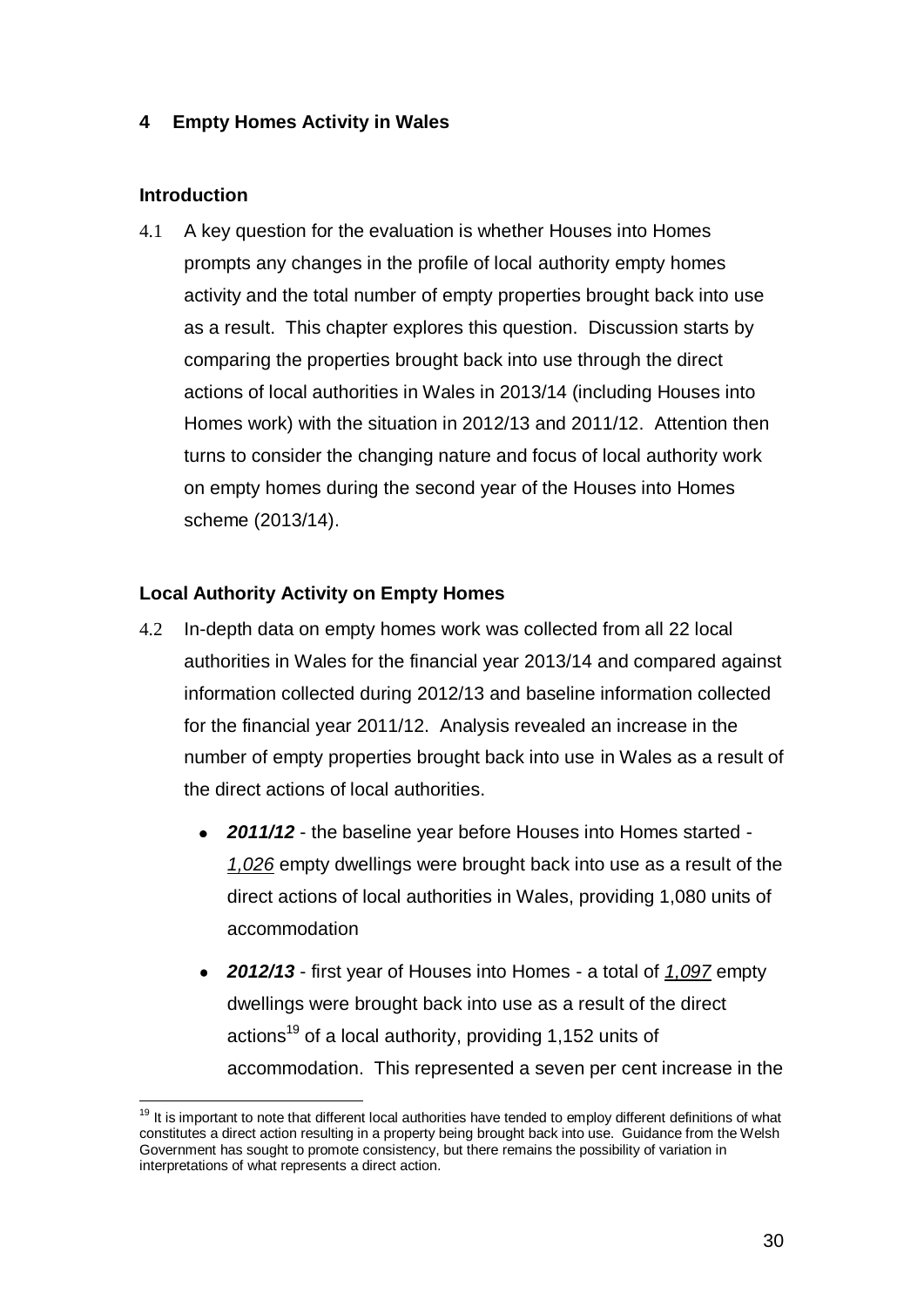number of units provided by bringing properties back into use during the first year of the Houses into Homes scheme. However, a major increase was not expected during the first year of the scheme, when local authority efforts focused on marketing the scheme and putting in place the systems and mechanisms for processing applications.

*2013/14* - the second year of Houses into Homes - the number of empty dwelling brought back into use increased substantially to *2,178*: an increase of 99 per cent on 2012/13 and an increase of 112 per cent on the baseline year before Houses into Homes commenced (2011/12). The 2,178 dwellings contained 2,378 units of accommodation. This again represented a large increase on previous years: over double the number in 2011/12 and 2012/13.



Figure 4.1: Number of dwellings and units brought into use per year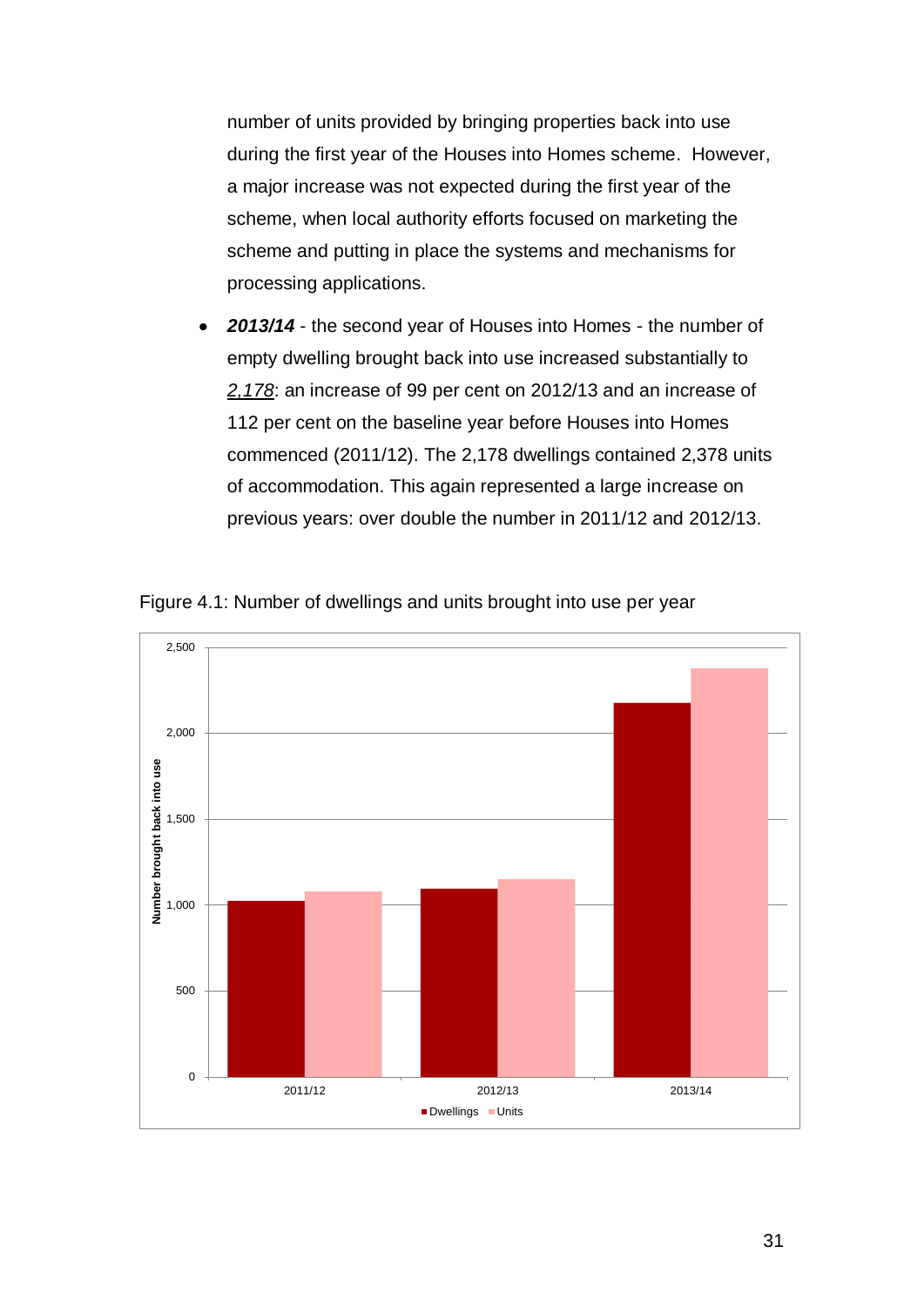- 4.3 The situation varied across Wales, with 18 local authorities reporting an increase in the number of units brought back into use through direct action in 2013/14, compared with 2012/13, and four reporting a decrease.
- 4.4 Key headlines regarding the properties brought back into use include:
	- 10 local authorities providing details reported that in 2013/14, 20 per cent of dwellings (126) were returned into use as **affordable housing**.
	- 13 local authorities reported that 286 (46%) of properties brought back into use in 2013/14 had been having a **negative impact on the local area** while empty. This compares to 27 per cent of properties brought back into use reported by 15 local authorities in 2011/12 (the baseline years before Houses into Homes began).
- 4.5 There was no notable variation over the last three years in the length of time that properties were empty prior to be being returned to use, with over half having been empty for more than two years (56 per cent in 2011/12, 58 per cent in 2012/13 and 55 per cent in 2013/14).
- 4.6 The large increase in the number of empty properties brought back into use in 2013/14 appears to reflect an increase in direct actions taken by local authorities. Table 4.1 reveals an average of 268 direct actions per local authority in Wales on properties returning to use in 2013/14, compared to 72 in 2011/12 and 86 in 2012/13. The provision of financial assistance (including Houses into Homes loans) and threat of enforcement action remained two of the more common forms of direct action, in addition to advice and guidance. There were large increases in the number of cases involving the threat of enforcement action and financial assistance in 2013/14.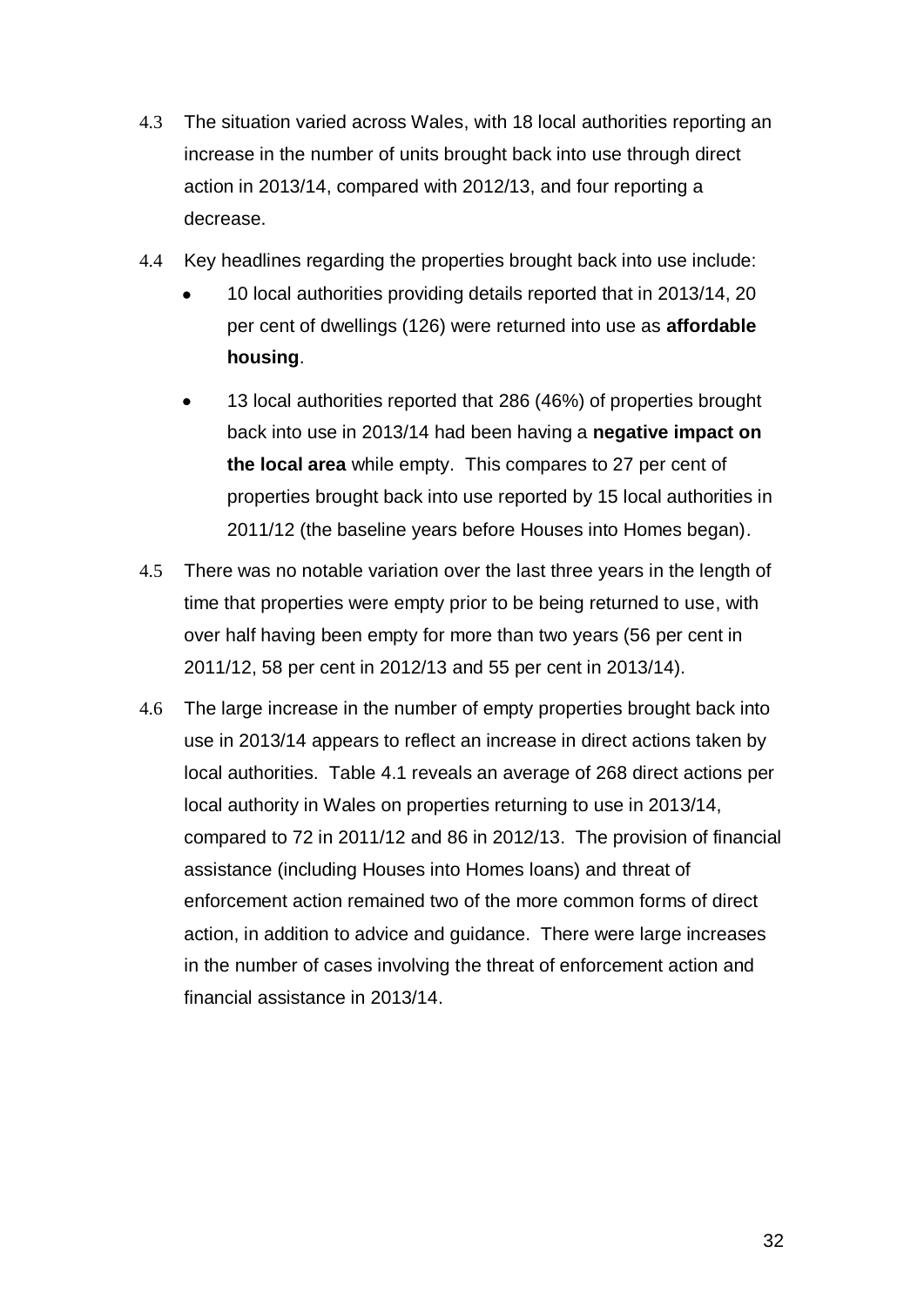|                                                                  |               | 2011/12  |               | 2012/13        |               | 2013/14  |
|------------------------------------------------------------------|---------------|----------|---------------|----------------|---------------|----------|
|                                                                  | <b>Number</b> | Per cent | <b>Number</b> | Per cent       | <b>Number</b> | Per cent |
| Advice & Guidance (persuasion) including planning                | 1,055         | 77       | 1,126         | 62             | 3,357         | 74       |
| Threat of Enforcement action                                     | 66            | 5        | 148           | 8              | 613           | 13       |
| <b>Financial Assistance</b>                                      | 92            |          | 183           | 12             | 395           | 9        |
| Private Sector Leasing / Social letting Scheme                   | 21            | 2        | 75            | 4              | 62            |          |
| Assistance with Organising Work                                  | 24            | 2        | 39            | 2              | 22            |          |
| Sale of Property                                                 | 22            | 2        | 30            | 2              | 21            |          |
| Prevention of Damage by Pests Act 1949                           | 9             |          | 21            |                | 13            | $\Omega$ |
| Housing Act 1985 / Housing Act 2004                              | 10            |          | 10            |                | 12            | 0        |
| Town & Country Planning Act 1990                                 | 2             |          | 11            |                | 8             |          |
| <b>Direct Purchase</b>                                           | 18            |          | 19            |                | 6             | 0        |
| Local Government (Miscellaneous Provisions) Act 1982             | 14            |          | 30            |                | 5             | O        |
| Debt Recovery                                                    | 8             |          | 11            |                | 5             |          |
| Building Act 1984                                                |               |          | 11            |                |               | 0        |
| <b>Environmental Protection Act 1990</b>                         | 6             | 0        | 12            |                | 2             | 0        |
| Prosecution                                                      |               |          |               | 0              | 2             | 0        |
| Planning (Listed Buildings & Conservation Areas) Act 1990        |               | 0        | 3             | 0              | 0             | 0        |
| <b>CPO</b>                                                       |               | 0        | 13            |                |               |          |
| <b>RSL Change of Policy</b>                                      |               |          | 0             | 0              | O             | $\cup$   |
| Living over the Shop (LOTS) & Homes Above Retail Premises (HARP) |               |          | 0             | 0              |               | 0        |
| <b>Rent Deposit Scheme</b>                                       | 3             |          | 5             | 0              |               |          |
| Homesteading                                                     |               |          | 0             | 0              |               |          |
| Public Request Ordering Disposal (PROD)                          |               | 0        | 0             | 0              |               | O        |
| Other please specify                                             | 5             | 0        | 28            | $\overline{2}$ | 27            |          |
| <b>Total</b>                                                     | 1,372         |          | 1,809         |                | 4,554         |          |
| Responses                                                        | 19            |          | 21            |                | 17            |          |
| <b>Average Number of Actions per Local Authority</b>             | 72            |          | 86            |                | 268           |          |

# **Table 4.1: Direct Actions on empty properties returned into use (2011/12, 2012/13 and 2013/14)**

Source: Houses into Homes monitoring data. Please note: more than one action can be taken against the same property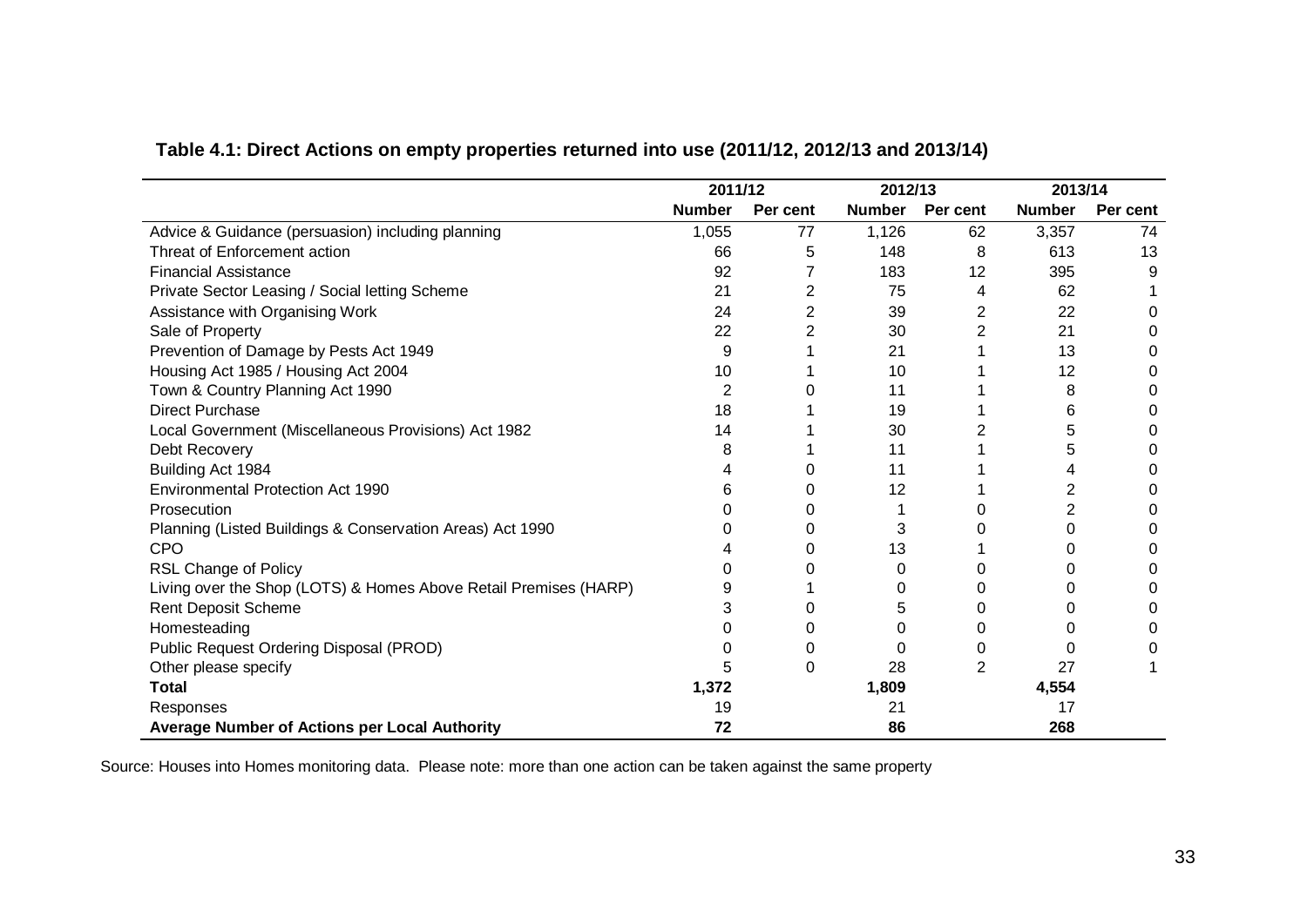- 4.7 The majority of local authority empty homes officers attributed the increase in direct actions and properties brought back into use to the Houses into Homes scheme. In total, 15 out of 22 officers reported that the scheme had resulted in an increase in the number of empty properties brought back into use in 2013/14 as a result of direct actions by the local authority. Positive developments were also reported in relation to the type of properties being brought back into use:
	- 17 out of 22 local authority officers reported an increase in the total number of homes for rent in the local area
	- seven out of 22 officers reported an increase in the number of homes for sale in the local area
	- nine out of 22 reported an increase in the supply of affordable housing
- 4.8 The positive impact of Houses into Homes on the number of properties brought back into use reported by local authority empty homes officers and regional coordinators is an interesting finding, given that works are yet to be completed on the vast majority of the 230 properties to receive a loan in the first two years of the scheme. However, it is a finding consistent with the benefits that empty homes officer associated with the introduction of the scheme in 2012/13 and its delivery in 2013/14, as the following section explains.

## **The Impact of Houses into Homes on Local Authority Activities**

4.9 Regional coordinators and local authority officers were unequivocal in their view that Houses into Homes continued to bring various benefits in its wake during 2013/14, which helped to increase the number of empty properties brought back into use. In the first year of the Houses into Homes scheme, a majority (21 out of 22) of local authority officers reported a notable increase in empty homes work in their local authority area. A further increase in activity was reported in the second year of the scheme (2013/14). This included an increase in enquiries from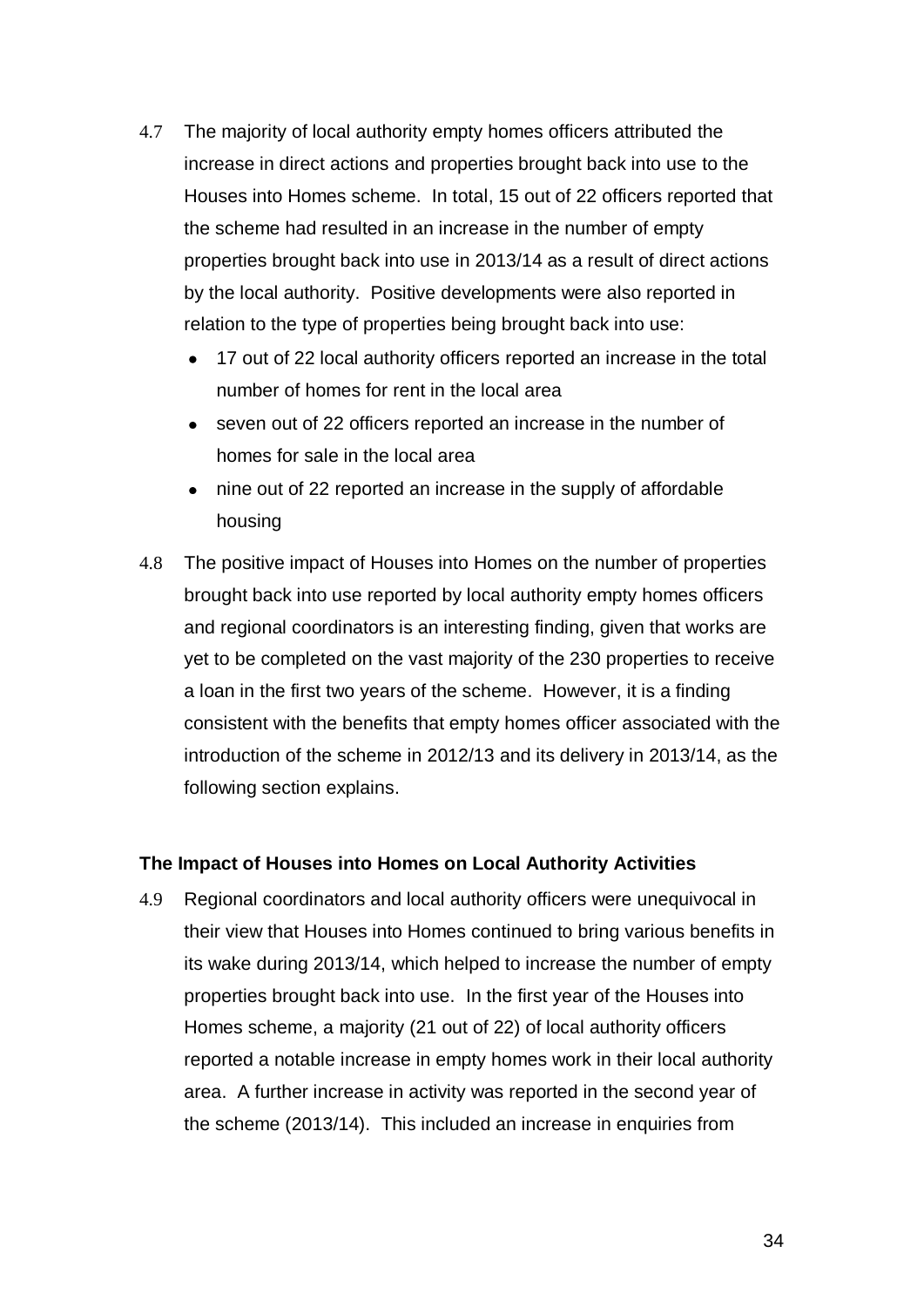owners of empty properties and various improvements in understanding and responsiveness to the problems of empty homes (Table 4.2).

| relation to empty nomes in your area (2012/13 and 2013/14) (n = 22) |         |         |  |  |
|---------------------------------------------------------------------|---------|---------|--|--|
|                                                                     | Yes     | Yes     |  |  |
|                                                                     | 2012/13 | 2013/14 |  |  |
| increase in enquiries from owners of empty homes                    | 19      | 12      |  |  |
| increased corporate commitment to tackling empty homes              | 16      | 15      |  |  |
| Improved effectiveness in LAs work to tackle empty homes            | 17      | 20      |  |  |
| improved intelligence about empty homes in the area                 | 12      | 17      |  |  |
| rise in the number of complaints about empty homes                  | 4       | 10      |  |  |
| improved intelligence about the private sector                      | 8       | 17      |  |  |
| increase in the number of FTE staff dealing with empty homes        | 9       |         |  |  |

**Table 4.2: Did you experience any of the following changes in relation to empty homes in your area (2012/13 and 2013/14) (n = 22)**

4.10 Houses into Homes was reported to have raised the profile of empty homes work in its first year of operation and resulted in an increase in corporate commitment to tackling the problem. Benefits continued to accrue during the second year of the scheme, with 15 out of 22 local authority empty homes officers reporting that corporate commitment to tackling empty homes increased in 2013/14 and no officers reporting a decrease in commitment. Various explanations were provided for the continuation of a trend reported in 2012/13, following the launch of Houses into Homes. One regional coordinator referred to a 'cycle of interest' in empty homes, whereby awareness about the problem of empty homes had been raised, in part by the launch and related marketing of the Houses into Homes scheme. This prompted more owners to contact their local authority seeking advice or assistance and more complaints from residents about empty homes in their area. This, in turn, was reported to have prompted local councillors to take more interest in the problem. Another regional coordinator reported how reports on progress tackling empty homes are now submitted to cabinet on a six monthly basis by the empty homes in one local authority. Another regional coordinator referred to increased awareness within local authorities about the potential to link empty homes work with other regeneration initiatives (such as the Vibrant and Viable Places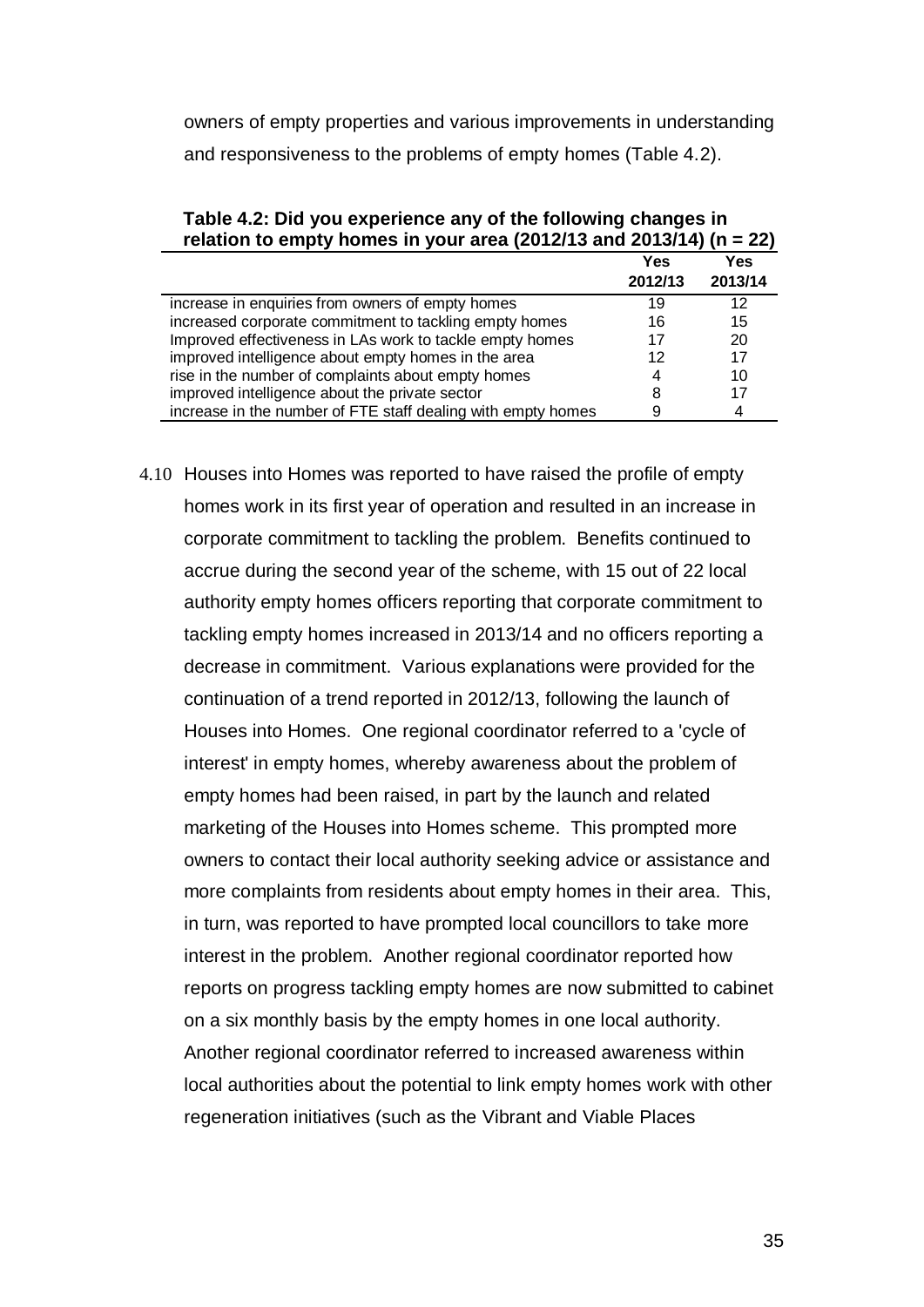programme<sup>20</sup>). One coordinator also referred to closer working on empty homes issues across local authority departments.

- 4.11 Four of the six regional coordinators reported that local authorities in their region had extended efforts to tackle empty homes, both diversifying and intensifying the actions taken. This included the threat of taking enforcement action, both as a result of increased resources linked to the higher profile of the empty homes issue and improved data about empty homes in the area. One regional coordinator also reported that increased interest in the problem of empty homes prompted by Houses into Homes among partner agencies had resulted in closer working relations between local authorities and stakeholders including housing associations and private sector providers.
- 4.12 In contrast to the first year of the scheme, only four local authorities reported an increase in the number of dedicated staff dealing with empty homes, but only one local authority reported a reduction. Monitoring data provided by 16 out of 22 local authorities revealed that they employed 16.4 FTE empty homes officers: an average of 1.0 FTE per local authority. This represents an increase from the baseline year before Houses into Homes 2011/12 when on average 0.7 FTE's were employed. However the average was slightly less than for 2012/13: 1.1 FTE's per local authority.
- 4.13 However, spending on non-staff costs such as grant, loan and works in default expenditure - associated with tackling empty homes increased from an average of £88,000 per local authority in 2011/12 to £153,000 per local authority in 2012/13 and £296,000 per local authority in 2013/14. This reflects the additional resources provided by Houses into Homes to support empty homes work, as well as the increased attention being paid to empty homes following the launch of the scheme.
- 4.14 Fifteen local authority empty homes officers reported that Houses into Homes was helping their local authority to address other strategic

 $\overline{a}$ 

<sup>&</sup>lt;sup>20</sup> [http://wales.gov.uk/topics/housing-and-regeneration/regeneration/vibrant-and-viable](http://wales.gov.uk/topics/housing-and-regeneration/regeneration/vibrant-and-viable-places/?lang=en)[places/?lang=en](http://wales.gov.uk/topics/housing-and-regeneration/regeneration/vibrant-and-viable-places/?lang=en)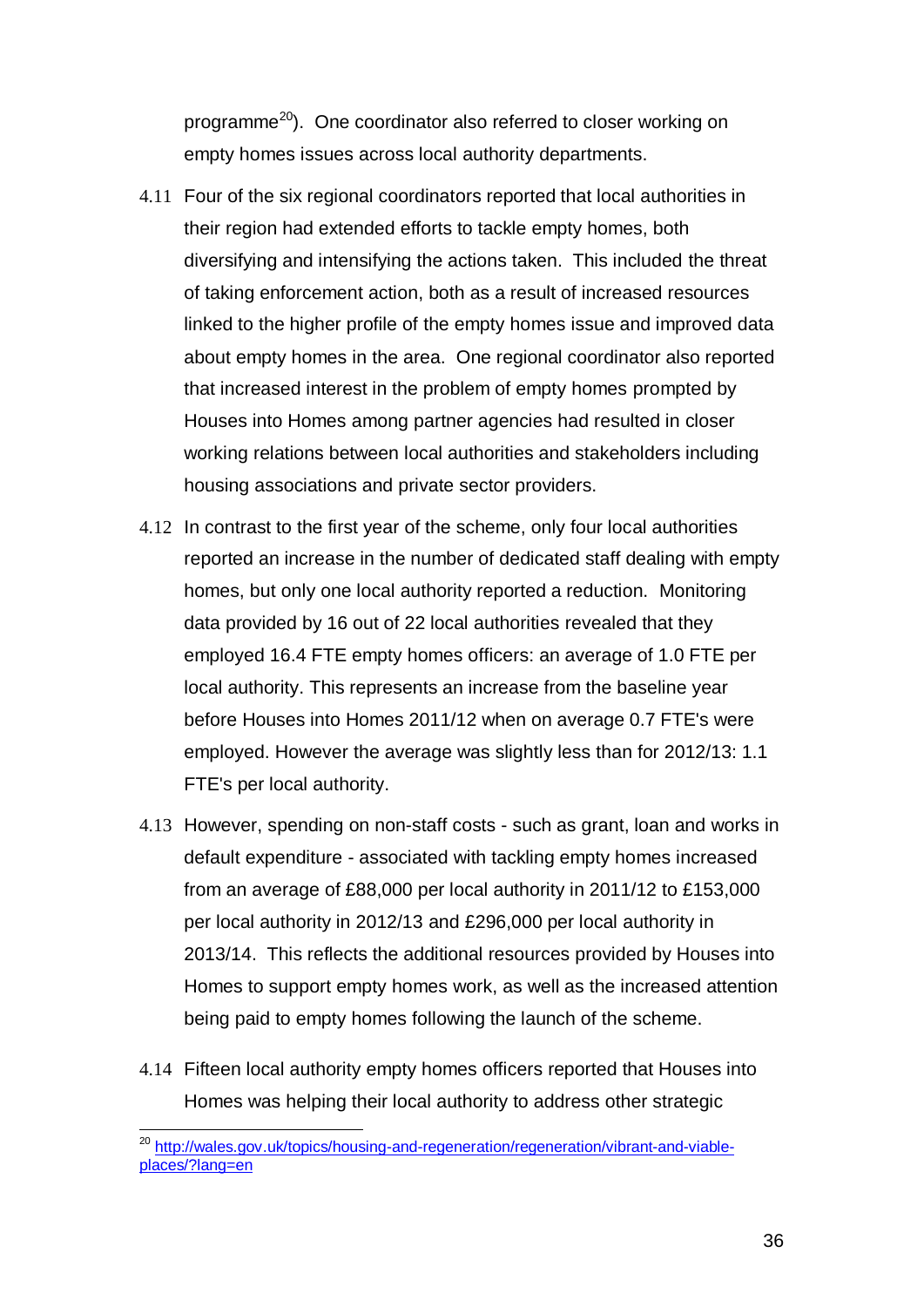priorities. Five made explicit reference to the contribution of Houses into Homes in supporting efforts to increase the supply of affordable housing and meet housing need (including homelessness) in the area. Four officers referred to the role that Houses into Homes was playing in supporting local regeneration priorities. Examples included the regeneration of towns and cities through the conversion of empty commercial premises into housing and tackling the environmental blight of empty homes in residential areas. One officer commented that "these buildings would not have been able to find another purpose otherwise". Two regional coordinators also referred to the contribution of Houses into Homes to wider regeneration objectives when reflecting on the unforeseen benefits of the scheme in 2013/14.

- 4.15 Other successes and benefits reported by local authority officers and Regional Coordinators included:
	- Promoting collaborative working to tackle the problem of empty homes between local authorities in the region, between departments within the local authority and between the local authority and partner agencies in the local area. These benefits were also referred to by officers in 2012/13, although local authority links with external partners were more to the fore in responses in 2013/14. In total, seven out of 22 local authorities reported working with external partners to deliver Houses into Homes in 2013/14. Partners (in addition to other local authorities within the region) included local authorities from other regions, housing associations, letting agents and private builders.
	- Four local authority officers and one regional coordinator reported that Houses into Homes had helped promote greater dialogue between local authorities and owners of empty properties. One officer commented that the scheme had encouraged owners to engage with the local authority, rather than seeing them "as the enemy". Another officer made a similar point, reflecting that prior to Houses into Homes the local authority approach was focused on punitive measures, but that the opportunity to grant loans offered a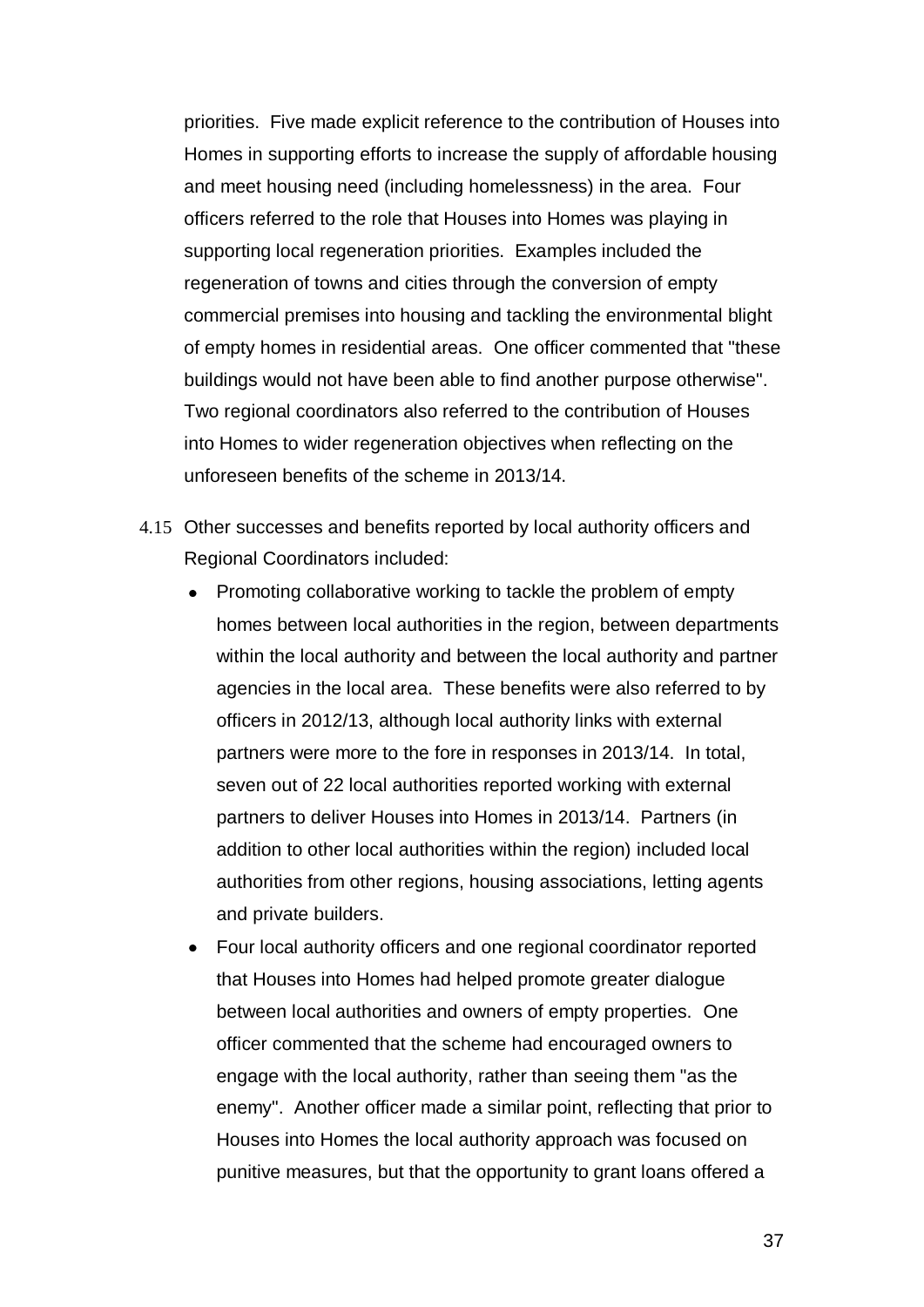more positive option when working with owners. A result of more positive interaction between owners and the local authority was reported to be greater understanding on the part of local authorities about the problems that owners can face bringing properties back into use and greater understanding on the part of owners about the support and assistance available to help bring properties back into use.

- Four local authority officers referred to the role the scheme was playing in boosting the local economy, when discussing the successes of the scheme in 2013/14, for example, by generating employment for local builders, architects and agents.
- One regional coordinator reported that local authorities are now more readily recognised (by councillors and officers, by partner agencies and by owners) as an agency with a key role to play in tackling the problem of empty homes.
- 4.16 Available evidence suggests that Houses into Homes has provided additional support to tackle empty homes, rather than displacing other activities. Table 4.3 indicates that similar numbers of local authorities continue to commit capital funds (other than Houses into Homes funding) to support efforts to bring empty properties back into use, including alternative loans, grants, works in default and enforcement action (the total funds committed is unknown).

**Table 4.3: Local authorities committing capital funds (other than Houses into Homes funding) to activities to bring empty properties back into use 2012/13 and 2013/14 (n = 22)**

|                                                | Yes     | Yes     |
|------------------------------------------------|---------|---------|
|                                                | 2012/13 | 2013/14 |
| Loans (in addition to Houses into Homes Ioans) | 5       | 6       |
| Grants                                         | 12      | 10      |
| <b>Property Appreciation Loans</b>             |         |         |
| Works in default                               | 11      | 12      |
| Enforcement (EDMO, compulsory purchase etc.)   | 9       | 9       |
| Other                                          |         |         |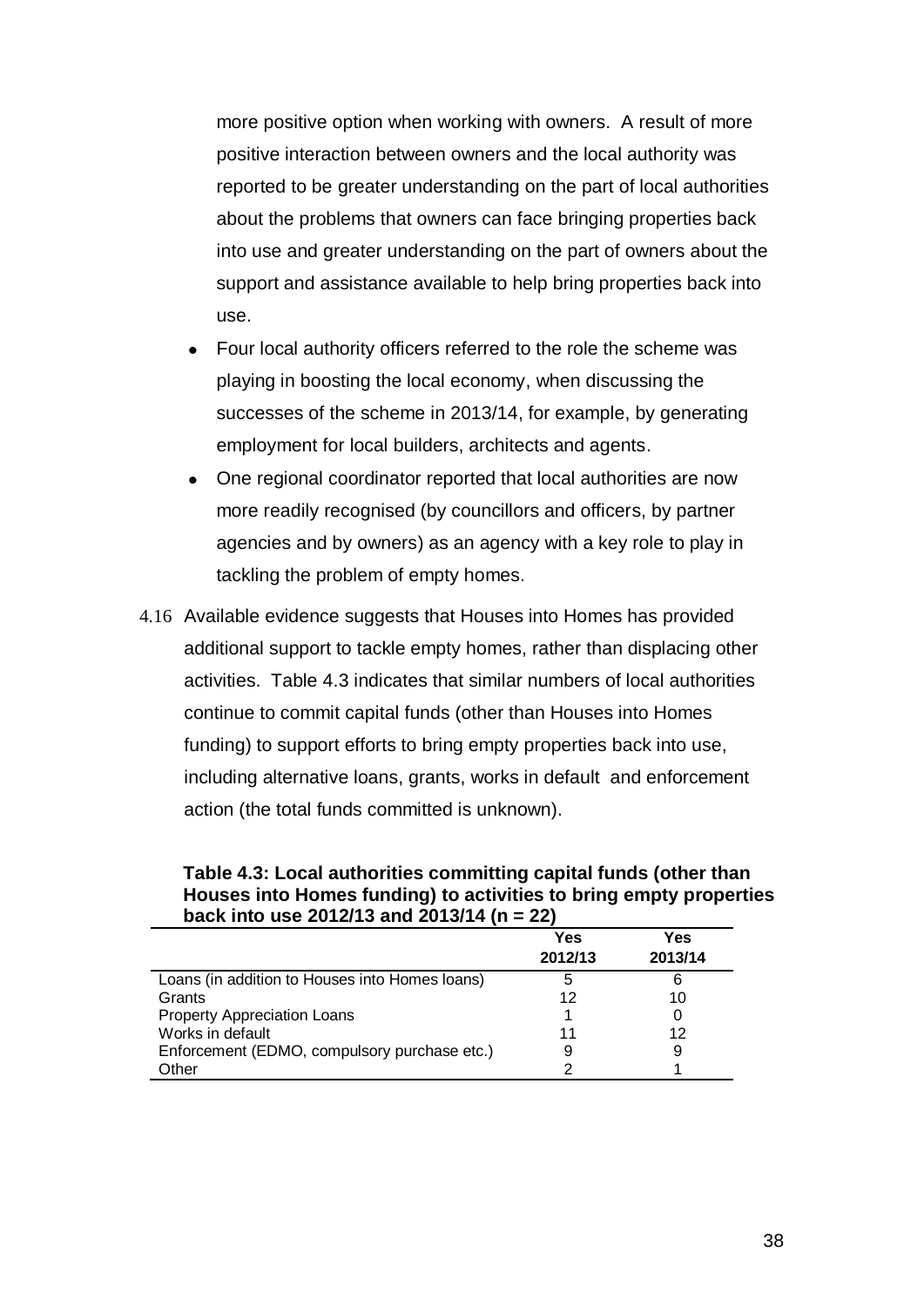# **Conclusion**

- 4.17 Analysis has revealed a dramatic increase in direct actions by local authorities to tackle empty homes in 2013/14 and an increase in the number of properties brought back into use. The majority of local authority empty homes officers reported that Houses into Homes was important in driving this increase.
- 4.18 Local authority officers and regional coordinators pointed to various other benefits associated with the scheme in 2013/14. These included increased corporate commitment to tackling the problem of empty homes, an improvement in the effectiveness of local authority efforts to bring properties back into use, and support for efforts to address other strategic priorities (for example, increasing the supply of affordable housing, supporting regeneration initiatives and generating employment). Other reported benefits included improvements in collaborative working within and between local authorities and their partners, improved relations with owners of empty properties and better intelligence about the problem of empty homes.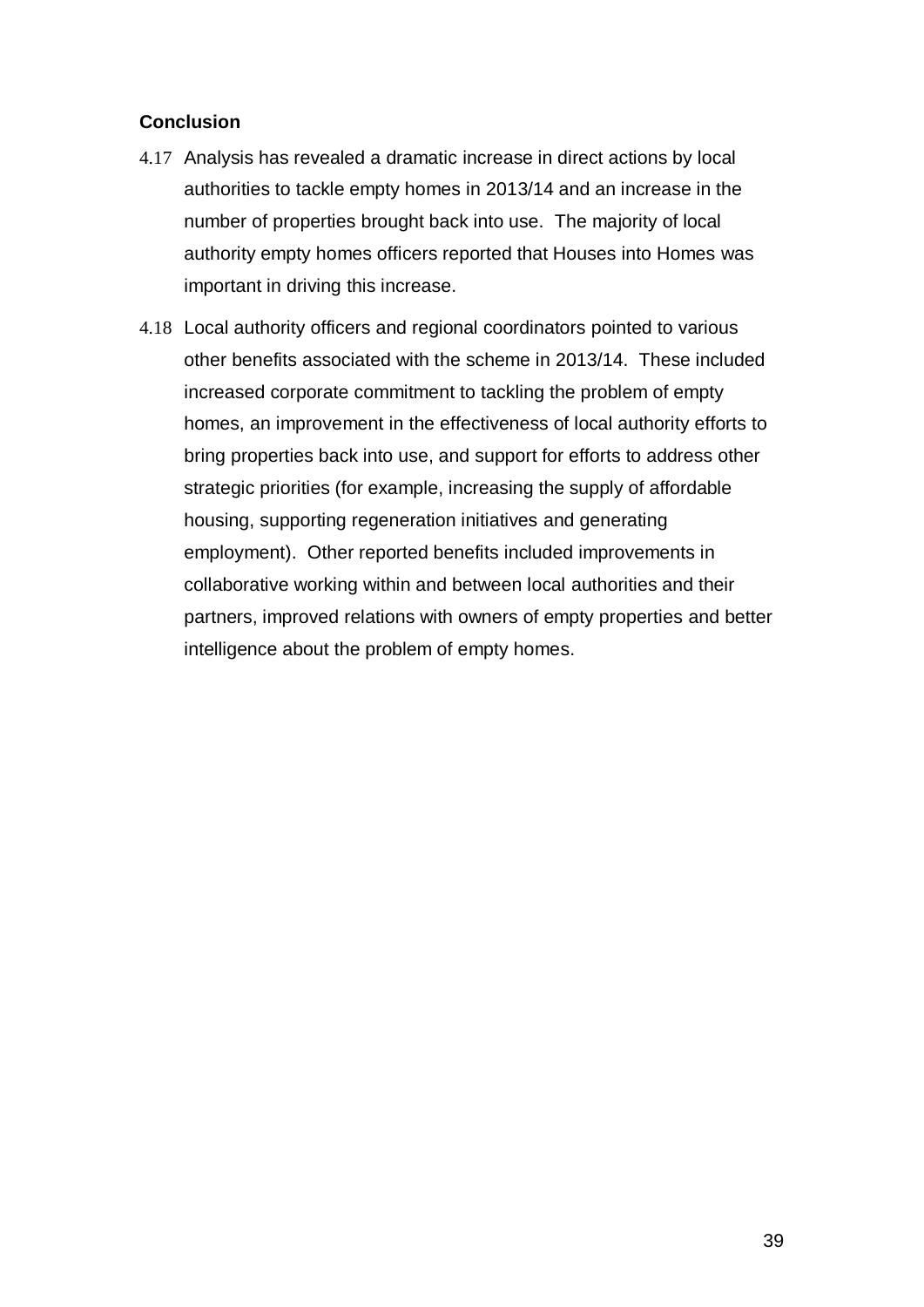## <span id="page-41-0"></span>**5 Delivering Houses into Homes in 2013/14**

## **Introduction**

5.1 This chapter focuses on experiences of delivering Houses into Homes in 2013/14 and lessons learnt. It draws on findings to emerge from an esurvey of 22 local authority empty homes officers and interviews with six regional coordinators to explore local authority activity, the operation of the six regional groups and the contribution of national Houses into Homes steering group. Discussion concludes with a review of local authority perspectives regarding priorities, aspirations and perceived challenges of delivering Houses into Homes in 2014/15.

## **Local Authority Activity**

- 5.2 Local authorities reported that staff spent 2,389 days managing the Houses into Homes loan fund in 2013/14; this was slightly less than the 2,419 days reported in 2012/13. Time spent ranged from 10 days or less in two local authorities to 250 days or more in three local authorities.
- 5.3 Capital funding was drawn from Welsh Government against applications received. During the first year of the scheme in 2012/13, applications were encouraged through various marketing activities, including mailshots aimed at owners of empty properties and publicising the scheme through contact with landlord forums, estate and letting agents and auctioneers. Press releases were issued and information was uploaded onto council websites. The majority of local authorities (20 out of 22) continued to target all owners of empty properties with marketing or direct approaches to raise awareness and encourage an application during 2013/14 (Table 5.1). A majority of local authorities also reported targeting specific owners, including owners of empty homes (distinct from empty commercial properties) and owners of empty properties that are a source of nuisance. There was a reduction in the number of local authorities targeting management/letting agents, compared to 2012/13,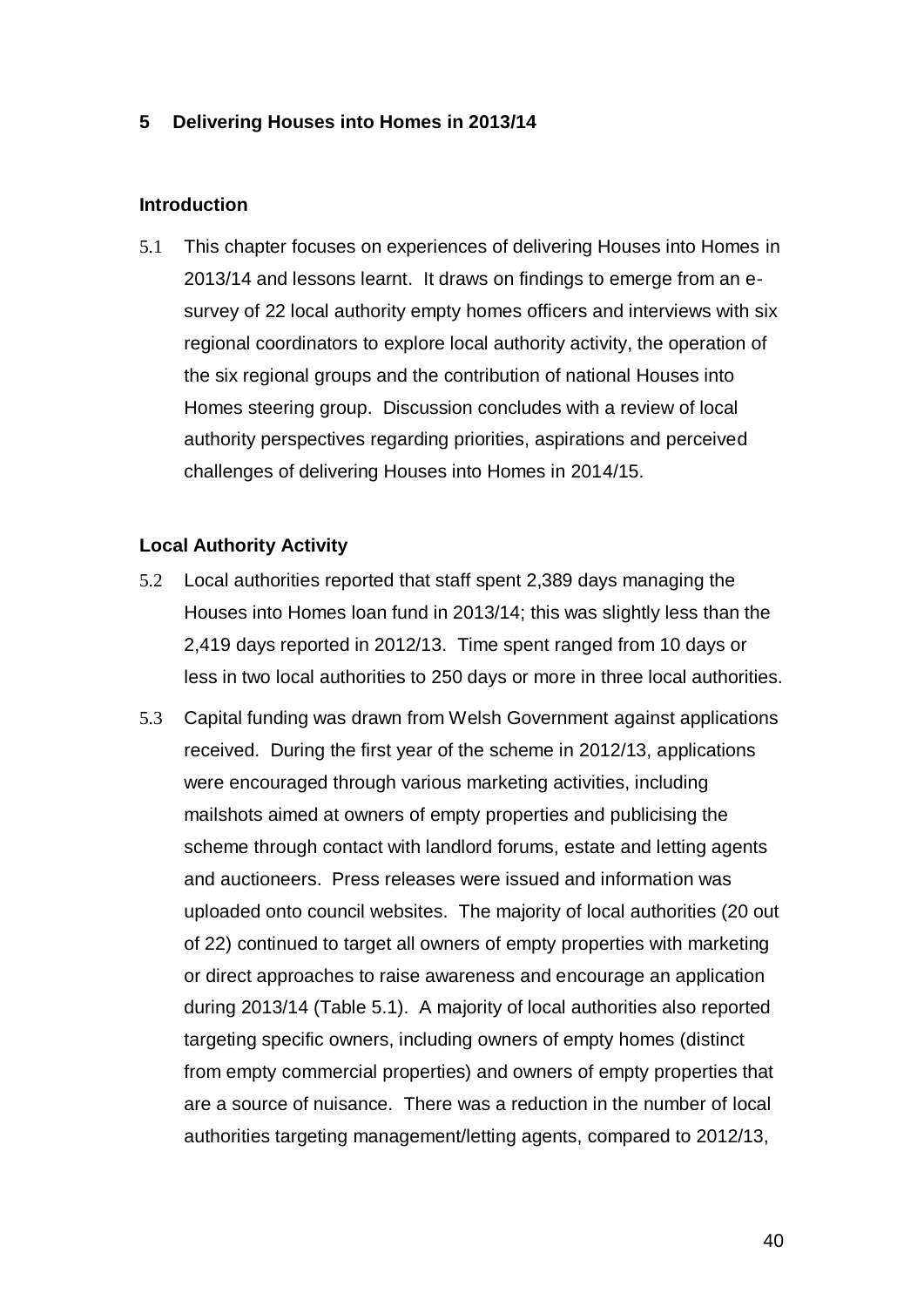and it continued to be far less common for local authorities to target owners of properties in particular locations or of a particular type or size.

## **Table 5.1: Did you actively target any of the following groups with marketing or direct approaches to encourage applications for Houses into Homes loans? (n = 22 local authorities)**

| Activity targeted at                                                            | Yes     | Yes     |
|---------------------------------------------------------------------------------|---------|---------|
|                                                                                 | 2012/13 | 2013/14 |
| Individual owners of empty properties                                           | 20      | 20      |
| Owners of empty homes (rather than commercial dwellings)                        | 18      | 17      |
| Owners of empty properties that are a source of nuisance                        | 16      | 16      |
| Property developers                                                             | 13      | 11      |
| Management / lettings agents                                                    | 13      | 5       |
| Owners of commercial properties that could be converted into<br>residential use | 11      | 9       |
| Owners of empty properties in particular neighbourhoods<br>villages or town     | 7       | 4       |
| Owners of dwellings of a particular type or size                                | 2       |         |
| Other                                                                           | 2       | 2       |

- 5.4 All six regional coordinators reported that local authorities in their region were still actively marketing the scheme, but explained that local authorities were tending to invest less time and effort in advertising. This was reported to reflect the fact that awareness raising about Houses into Homes was less important than in the first year of the scheme when few people were aware of the scheme and the opportunities it provided. Advertising tended to be more targeted during the second year of the scheme, for reasons of efficiency and effectiveness. Local authorities also reported seeking to manage expectations and demand at a time when funds were more limited (the majority of funding drawn down from Welsh Government having been allocated and few loans having yet been repaid).
- 5.5 Twenty out of 22 local authorities reported that they were confident about their ability to allocate the Houses to Homes funds drawn down from the Welsh Government in 2013/14 to approved applications. Two local authorities reported being unsure. Eight local authorities reported that they already had a waiting list of approved applications waiting for loan finance to become available on 1 April 2014. The six local authorities providing data had a total of 39 applications for loan finance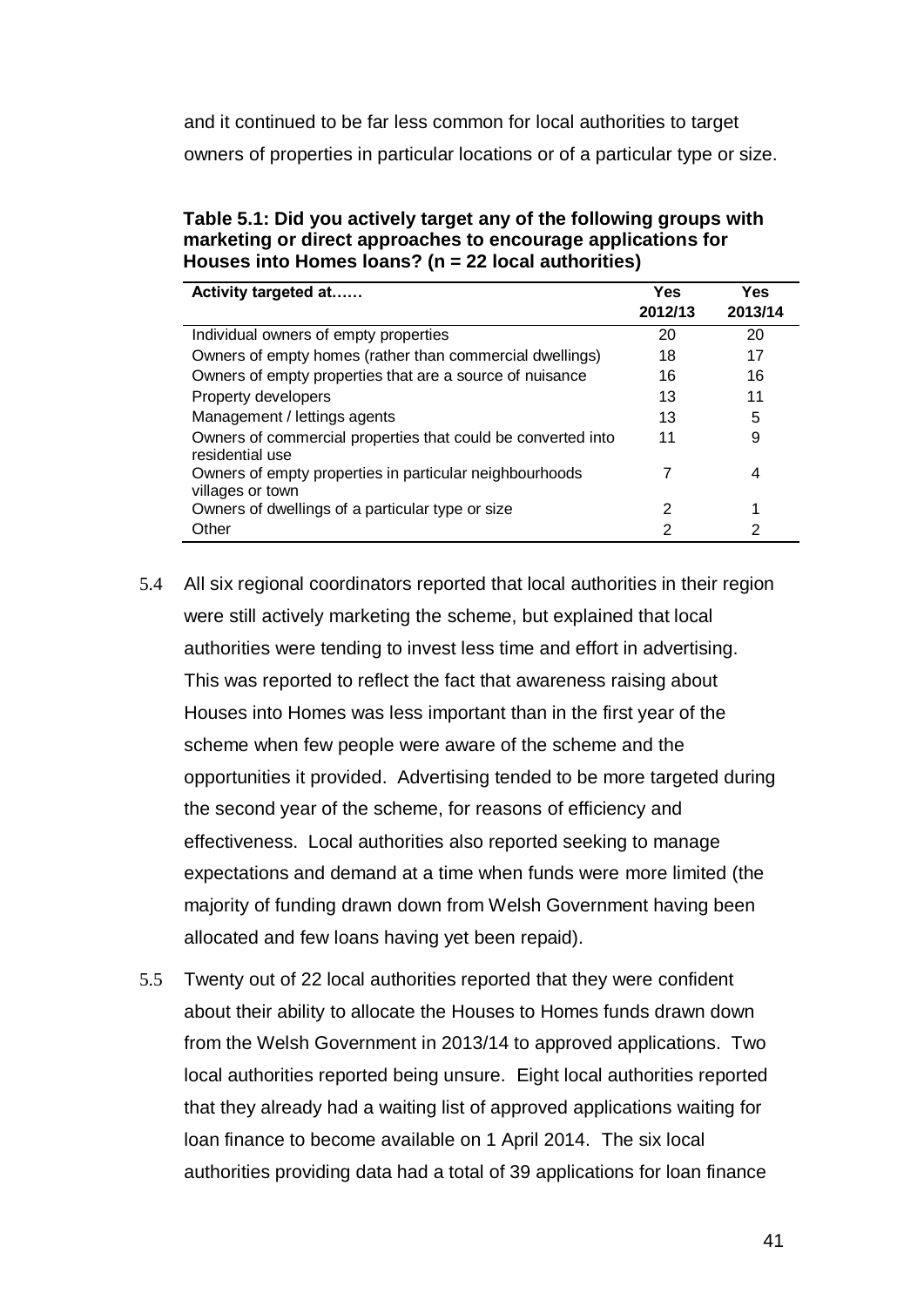on their waiting lists. Regional coordinators interviewed in June 2014 reported that more local authorities were likely to start operating a waiting list in the near future, given that many had almost allocated all available funding and were awaiting the repayment of approved loans.

5.6 The vast majority of local authorities (20 out of 22) continued to prioritise applications received (including those placed on a waiting list) on a first come, first served basis during 2013/14 (Table 5.2). Twelve local authorities identified additional grounds on which an application might be prioritised (compared to nine local authorities in 2012/13).

**Table 5.2: Have you used any of the following criteria to prioritise the funding of approved applications and do you plan to do so in the future? (n = 22)**

| Criteria used to prioritise applications*                                           | 2012/13<br>(no. of LAs) | 2013/14<br>(no. of LAs) |
|-------------------------------------------------------------------------------------|-------------------------|-------------------------|
| First come, first served*                                                           | 20                      | 21                      |
| Brings empty homes (i.e. non-commercial) back into<br>use                           | 4                       | 5                       |
| Brings empty homes that are a source of nuisance<br>back into use                   | 5                       | 8                       |
| Brings empty homes in particular neighbourhoods /<br>villages / town back to use    | 3                       | 3                       |
| Brings empty properties back into use for sale                                      | 0                       | 3                       |
| Brings empty properties back into use for rent                                      | 2                       | 5                       |
| Brings empty properties back into use that will be<br>available at affordable rents | 3                       | 4                       |
| Brings empty property of a particular type/size back<br>into use                    |                         | 1                       |
| Applications submitted by private companies                                         | 3                       | 2                       |
| Applications submitted by individual owners                                         | 4                       | 4                       |
| Applications that will create local employment<br>opportunities                     | 2                       | 1                       |
| Other                                                                               |                         |                         |

\* Local authorities are free to determine how they prioritise applications. It is possible that a local authority might prioritise on the basis of more than one criteria. For example, applications relating to empty homes that are a source of nuisance might be prioritised first, with all other applications being considered on a first come, first served basis. It is also possible that a local authority might change its approach. Local authorities were therefore free to tick more than more box.

5.7 The majority of local authorities (13) were issuing loans on the basis that owners would make a one-off repayment two or three years after the loan was granted, depending upon whether the property was brought back into use to rent or for sale. Only one local authority reported that loans were being repaid on a regular (for example, monthly) basis. Eight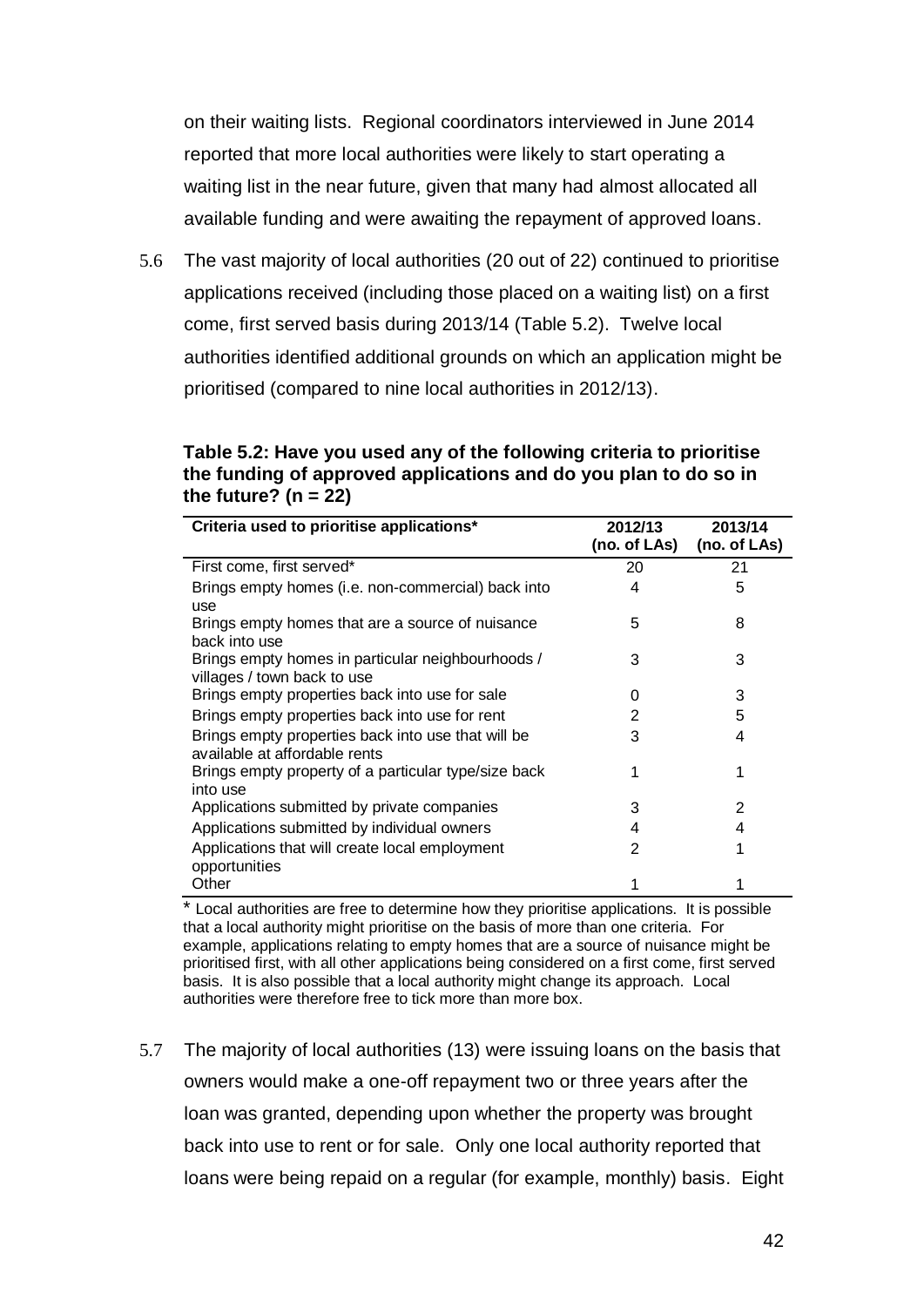local authorities reported taking a case by case approach to determining whether repayments would be made on a regular basis or as a one-off lump sum after two or three years.

- 5.8 Regional coordinators pointed to various reasons to explain why local authorities might prefer the one-off repayment of loans:
	- monthly repayments are likely to place a greater administrative burden on local authorities. It was also reported that the finance department in some authorities might struggle to administer regular loan repayments;
	- monthly repayments pose various questions about default management and when to commence recovery action. This was reported to be more clear cut in the case of lump sum repayments;
	- monthly repayments are unlikely to result in repayment of the loan within two or three years. The owner will still, therefore, be required to make a lump sum payment after two or three years;
	- the one-off repayment of the loan is written into the terms and conditions of the loan agreement in some local authorities. One regional coordinator suggested that some empty homes officers would be reluctant to engage with local authority legal services about the possibility of revising the terms and conditions of the loan agreement, given the difficulties encountered agreeing these details with legal services when the scheme was first developed.
- 5.9 No local authorities reported that any loan recipients had encountered problems making agreed repayments, although 15 out of 22 did point out that no repayments were as of yet due to be repaid. Five officers reported being aware of cases in their local authority where a loan was approved but scheduled works were not completed and a property was not brought back into use.
- 5.10 Regional coordinators were asked about arrangements in their region for recycling loans (repaid loans, cancelled or returned loans or loans recovered). Two regional coordinators reported that funds were to be recycled through a regional pot and made available to local authorities on a first come, first served basis. Four regional coordinators reported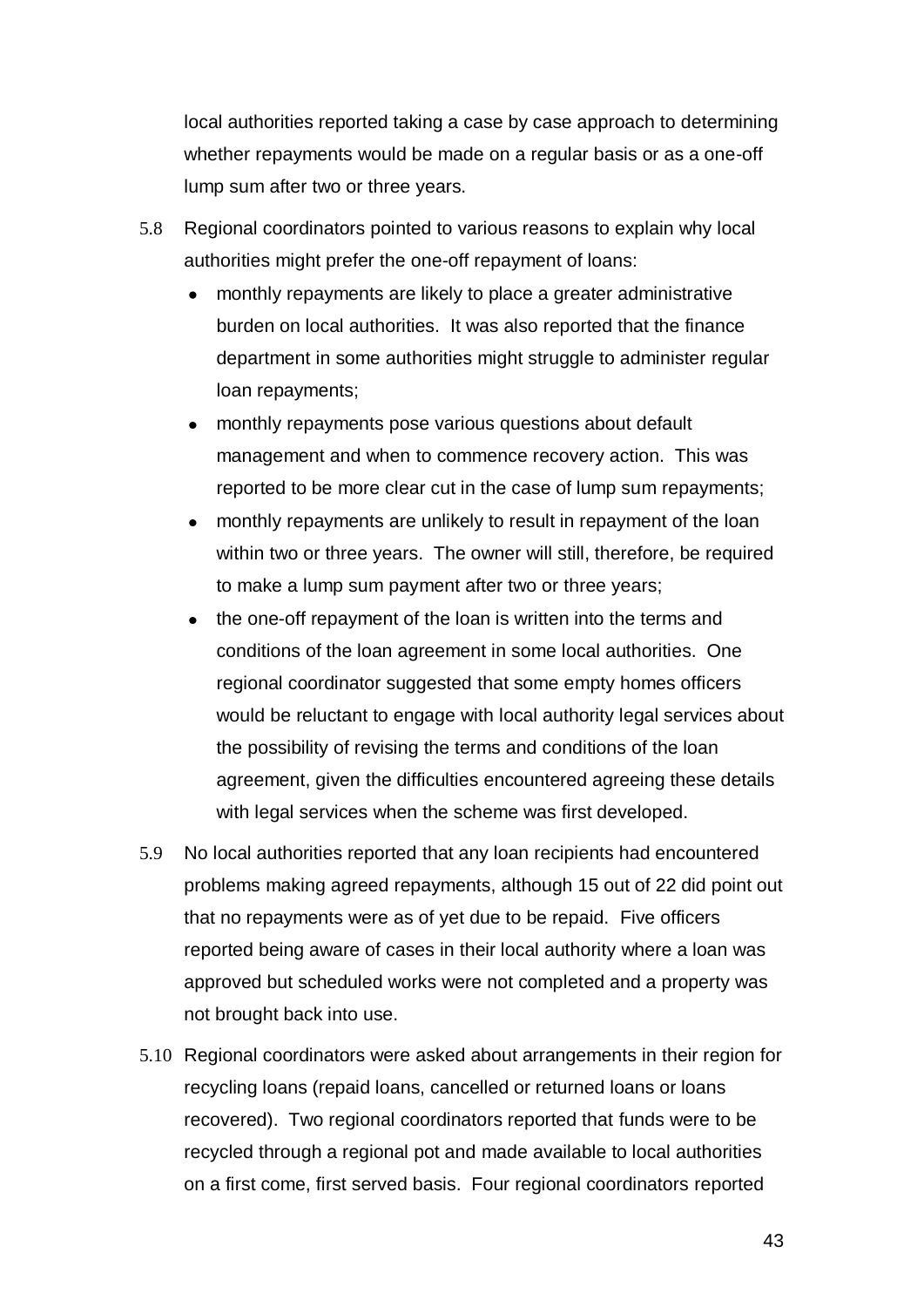that loans would be repaid to local authorities who would utilise the funds if demand existed, but would otherwise make these resources available to other local authorities.

- 5.11 Local authority empty homes officers were asked whether anything limited the effectiveness of the Houses into Homes scheme in 2013/14. All 22 local authority empty homes officer identified at least one factor limiting effectiveness of the scheme. The issues identified included factors thought to be deterring applications and undermining demand for the scheme, and factors limiting efficient delivery. The four most common factors identified were:
	- *staffing resources dedicated to delivering Houses into Homes*. The overarching point made by seven officers was that the limited staff resources dedicated to managing the scheme resulted in either delays in the processing of applications and/or the diversion of staff from other empty homes work. Two officers made specific reference to problems with the contribution of legal services teams, including delays in the processing of applications.
	- *the repayment period -* seven officers reported that the three year timescale for repayment on loans for properties being brought back into use to rent served to deter some applicants;
	- *difficulties submitting an application -* six officers reported that some owners encounter difficulties submitting an application. Specific comments included references to the problems some applicants encounter providing a property valuation, detailed schedule of works and proof of ownership;
	- *exclusion of owner occupiers from the scheme -* four officers referred to the fact that owners intending to occupy the property upon completion of works do not qualify under the scheme.
- 5.12 Similar factors were identified by the six regional coordinators when asked if anything limited the effectiveness of Houses into Homes in their region in 2013/14. Two out of six regional coordinators identified the upfront costs associated with making an application as a barrier limiting the number of applications received. One regional coordinator echoed local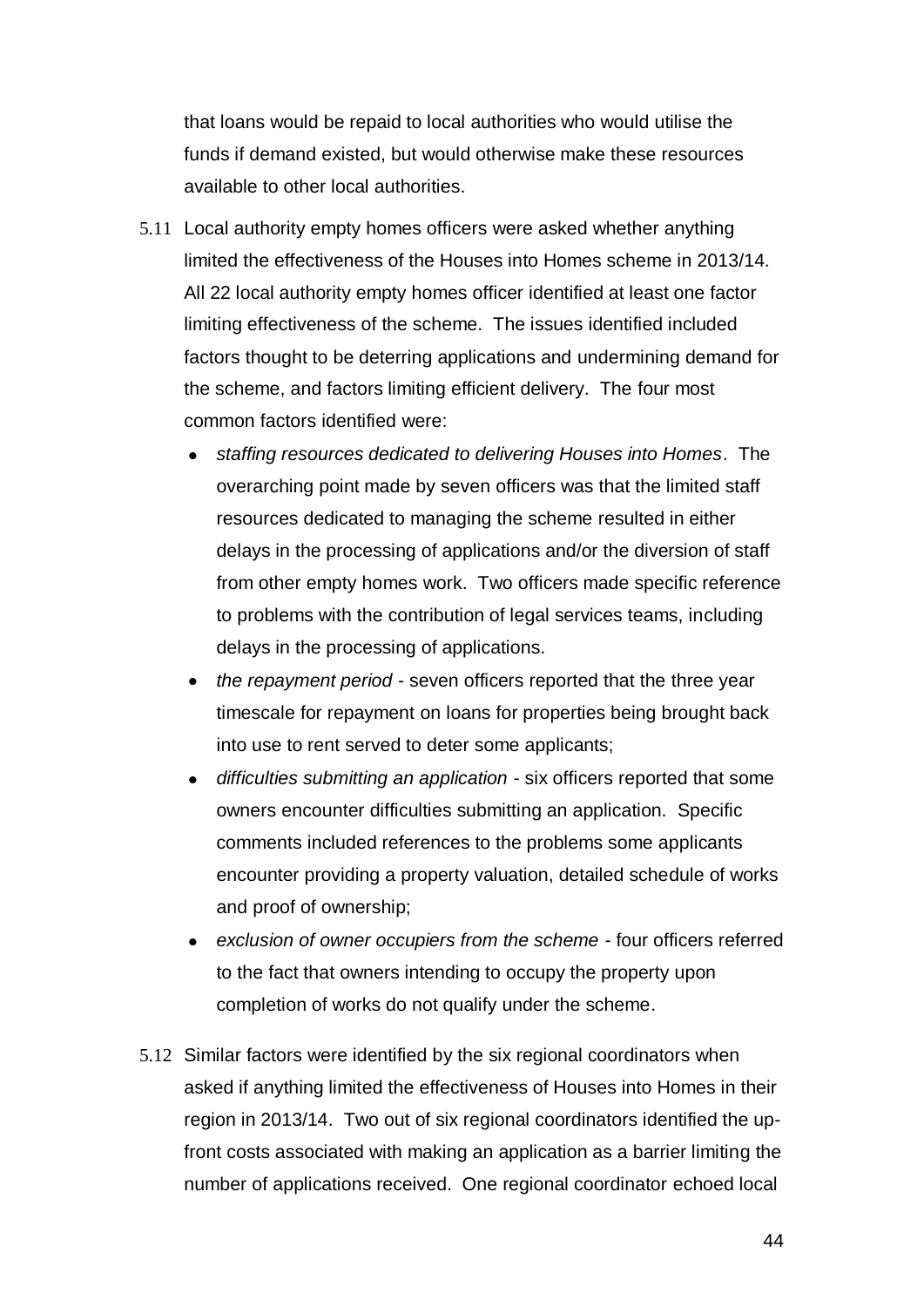authority officers and suggested that a lack of adequate resources in some local authorities was rendering the application process a rather long and drawn out affair. Two regional coordinators reported that the scheme was not doing enough to bring long-term empty properties back into use, referring specifically to the 80 per cent loan to value ratio, under which any loan offered cannot be more than 80 per cent of the property's value taking into account any existing mortgage, could serve to render projects involving more problematic, run-down properties unviable.

- 5.13 Suggestions were forthcoming from all 22 local authority officers in response to an open-ended question about possible reforms that might help local authorities more effectively deliver the scheme. Proposals focused on addressing issues identified as undermining effectiveness. The four most commonly suggested revisions to the scheme were;
	- extending eligibility to owners intending to occupy the property upon completion of the works (six out of 22). One regional coordinator supported this suggestion;
	- an extension of the loan repayment period (five out of 22)
	- greater local authority autonomy over the operation of the scheme, including resources and the specifics of how the scheme operates (including qualification criteria) (five out of 22). Four of these officers reported valuing the regional group but made suggested that there was no need for funding to be held regionally, viewing this arrangement as an unnecessary layer of bureaucracy. However, it was not clear how funds would then be reallocated between local authorities in the region, for example, in response to evidence of varying levels of demand for Houses into Homes funding.

#### **The Regional Group**

5.14 In 2012/13, all six regions had a regional empty homes group that coordinated delivery of Houses into Homes, providing a strategic steer and acting as a forum for sharing learning and good practice. The membership and structure of the regional groups varied slightly across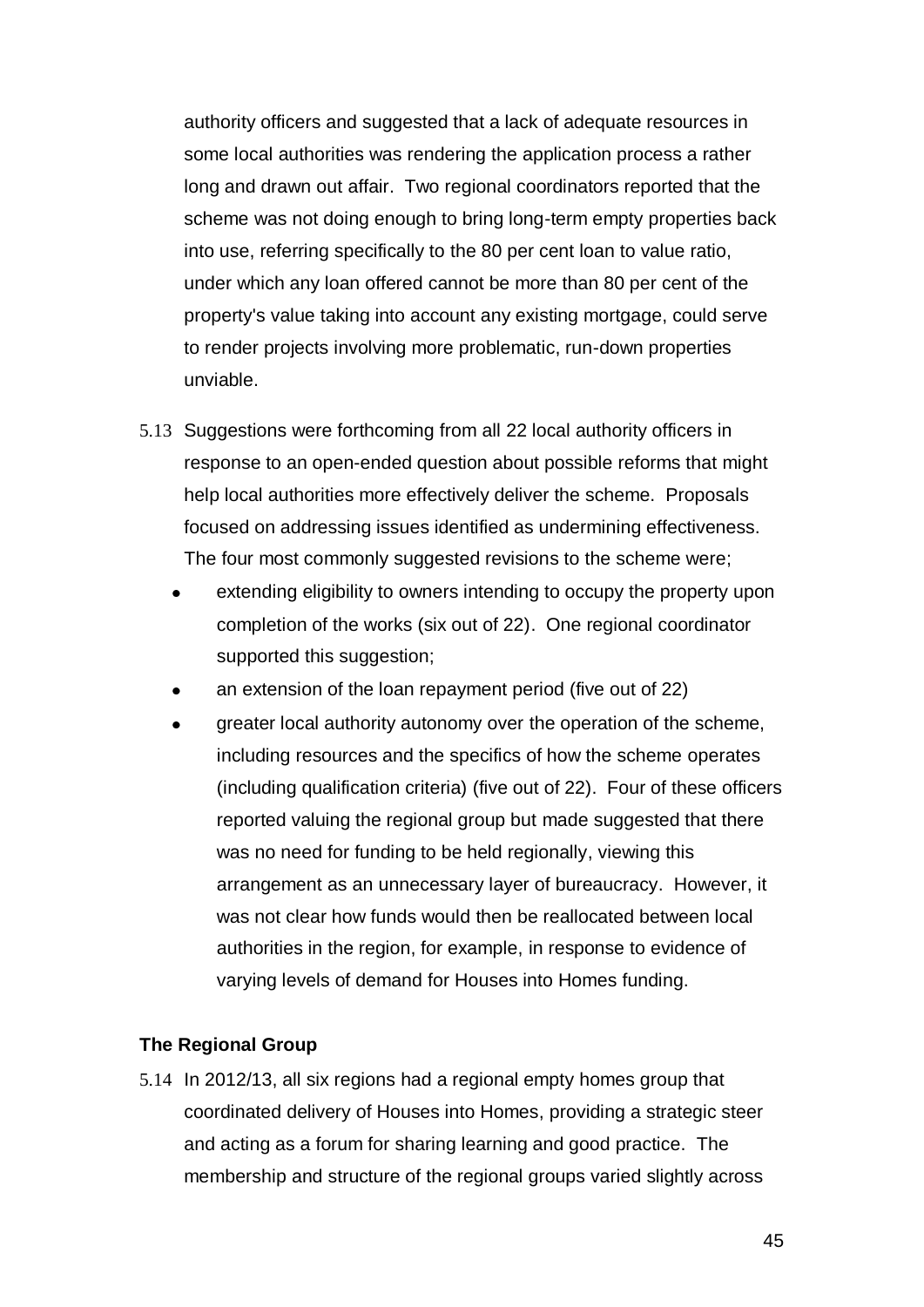the six regions in 2012/13, but they were typically chaired by the regional coordinator, who represented the region at the national Houses into Homes steering group, and the membership included operational leads from each local authority. These regional groups continued to meet in 2013/14 in all six regions, typically every two to three months, although regional coordinators reported that the groups were tending to meet less frequently than during the first year of Houses into Homes. No regional coordinators reported any notable problems or challenges with the operation of their regional group 2013/14.

- 5.15 Four regional coordinators reported that the focus of the regional group broadened beyond Houses into Homes during 2013/14 to consider empty homes work more generally and related private sector housing and regeneration issues. Six local authority officers made this point through reference to the involvement of the regional group in discussions regarding the private rented sector loan scheme. Local authority officers also reported that membership of their regional group had widened in response to the extended brief of the group (for example, one officer reported that grants officers and colleagues from environmental health and housing strategy were now attending the regional group).
- 5.16 All 22 local authority empty homes officers referred to the importance of the regional group as a forum in which local authorities could share experiences and hear about the means and methods employed by other authorities to overcome challenges delivering Houses into Homes and tackling the problem of empty homes more generally. The six regional coordinators reinforced this point, explaining that in 2013/14 the regional group served as a forum in which local authorities could share accumulated knowledge, understanding and best practice. One regional coordinator also referred to the role that the group played in facilitating the provision of joint training sessions for empty homes officers from across the region. Ten local authority empty homes officers made explicit reference to the closer collaboration between local authorities,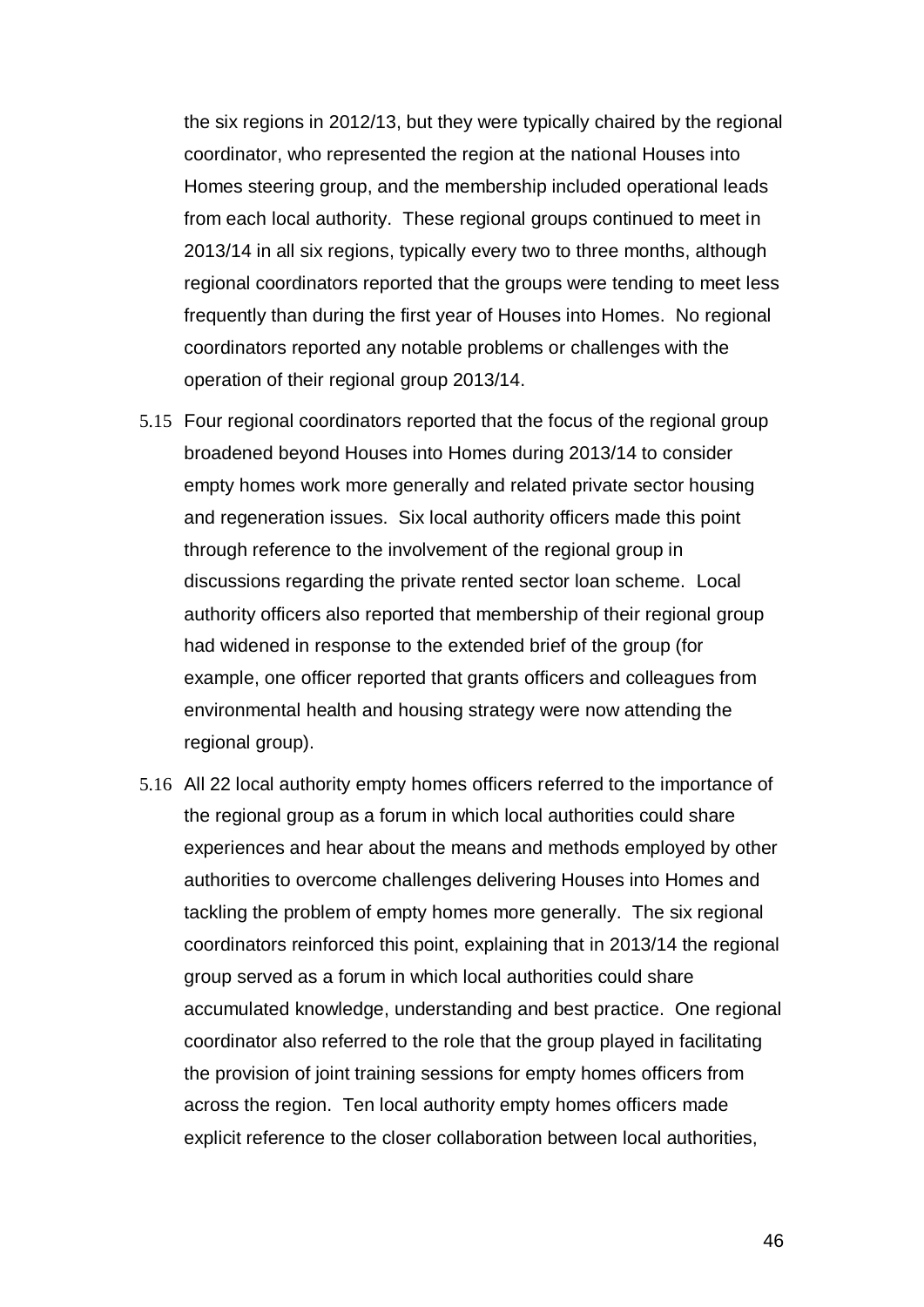above and beyond delivery of Houses into Homes, as a benefit arising from their involvement in the group in 2013/14.

## **The National Steering Group**

- 5.17 The delivery of the Houses into Homes scheme is overseen by a national steering group composed of the six regional coordinators, the Welsh Government, the Welsh Local Government Association (WLGA) and Andrew Lavender, a consultant who has also served as project consultant for the Kent Empty Property initiative since its inception in 2005. The national steering group continued to meet on a regular basis in 2013/14.
- 5.18 Regional coordinators reported that oversight of the delivery of Houses into Homes remained a key concern for the steering group in 2013/14, but that it had extended its brief to consider empty homes work in the round. In response, it was reported that the possibility of extending membership of the group was being considered. Housing associations were one interest group that it was suggested should be invited to join the group.
- 5.19 Regional coordinators pointed to three key achievements of the national steering group during 2013/14. First, the steering group was credited with helping to raise awareness of empty homes work and the activities of the Welsh Government, the Welsh Local Government Association (WLGA), local authorities and their partners in trying to bring empty properties back into use. Explicit reference was made to the national empty homes conference held in Cardiff in November 2013, which was reported to have helped raise awareness about empty homes in Wales, generate further momentum for the Houses into Homes programme and provide a forum for sharing good practice. Second, the steering group was credited with promoting closer links between the Welsh Government, WLGA and local authorities from which all had benefited. Regional coordinators reported valuing the opportunity the group provided for regular contact with the Welsh Government and the WLGA. Third, one regional coordinator reported that the group continued to

47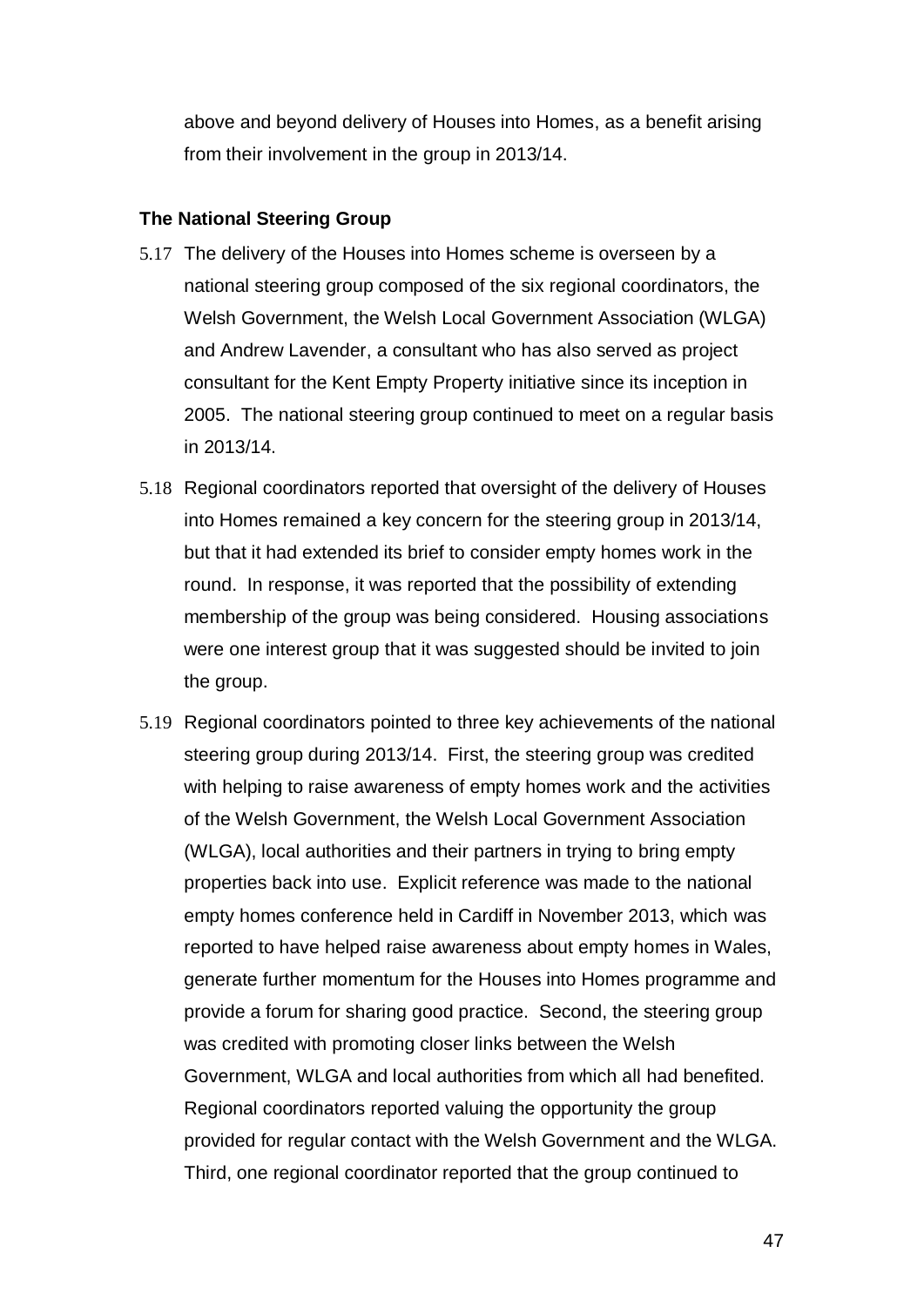provide a forum for sharing experiences, reporting challenges, seeking advice and securing guidance. One regional coordinator underlined the importance of the group when commenting that something else would have to be developed in its place if it was to stop meeting at some point in the future. It was suggested that an expert group under the auspices of the Housing Technical Panel might be one option.

#### **Houses into Homes in 2014/15**

- 5.20 The key outcomes that all six regional coordinators agreed would represent success for the Houses into Homes scheme in 2014/15 were allocating the remaining funds drawn down from the Welsh Government to approved loans, and managing the repayment of loans with a minimal number of defaults. Delivering these outcomes was identified as the key priority or target by all six regional coordinators. The vast majority of local authority officers (20 out of 22) expressed confidence that the funds drawn down from the Welsh Government but yet to be allocated to approved bids would be distributed in 2014/15. Regional coordinators were similarly confident about allocating outstanding funds. There was greater uncertainty about whether loans would start to be repaid with minimal defaults, for no particular reason other than there was currently little evidence upon which to base an assessment, given few loans were yet due for repayment.
- 5.21 Regional coordinators pointed to two key risks that could undermine effective delivery of Houses into Homes in 2014/15. First, four regional coordinators pointed out that the non-repayment of loans could jeopardise the future of the scheme by limiting the funds available for recycling as new loans. Managing defaults could also place an administrative burden on local authorities that are experiencing cuts in resource and staffing. A second, and related risk, identified by regional coordinators was the challenge of delivering Houses into Homes (advising and guiding potential applicants; processing and approving applications; managing repayments and recycling funds) in the context of staffing cuts. Three regional coordinators pointed to the likelihood of staff cuts, both as fixed term appointments made to support the

48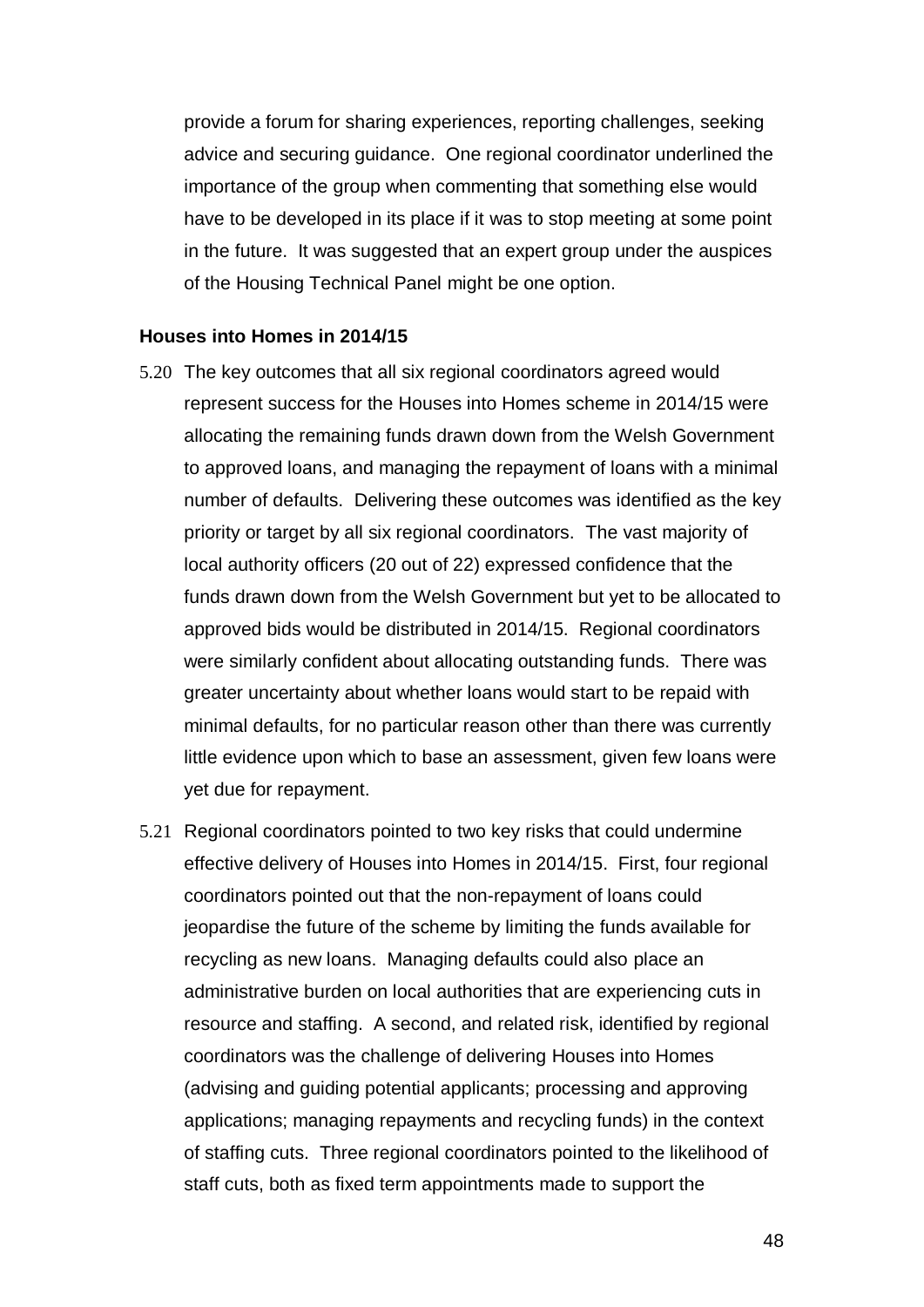introduction of the Houses into Homes scheme come to an end and as local authorities seek to make savings in the face of ongoing cuts in the block grant received from government. This concern was related to the opinion that success in delivering Houses into Homes is linked to the amount of officer time dedicated to managing and administering the scheme.

### **Conclusion**

- 5.22 As of 1 April 2014, the majority of local authorities were still to allocate all of the funds drawn down from the Welsh Government to approved applications, but the vast majority of local authorities (20 out of 22) expressed confidence about being able to do so.
- 5.23 The majority of local authorities prioritised applications on a first come, first served basis in 2013/14, although 12 reported having additional grounds on which priority might be granted. The loan repayment agreements enforced by local authorities typically require owners to make a one off repayment after two or three years, depending upon whether the property is being brought back into use for rent or sale. One-off payments were preferred for their relative simplicity. No problems had yet been encountered with repayments, although few loans were yet due to have been repaid.
- 5.24 A number of factors were identified by local authority officers and regional coordinators as limiting the effectiveness of scheme in 2013/14. Suggestions about how to improve the scheme sought to address these problems and focused on extending the loan repayment period, extending eligibility to owners intending to occupy the property upon completion of works, and the need to simplify the application process. These suggestions mirror those forthcoming from regional coordinators and local authority offices in 2012/13.
- 5.25 The regional groups were reported to have continued to make an important contribution to the delivery of Houses into Homes in 2013/14 and to have brought various benefits in their wake. Key amongst these